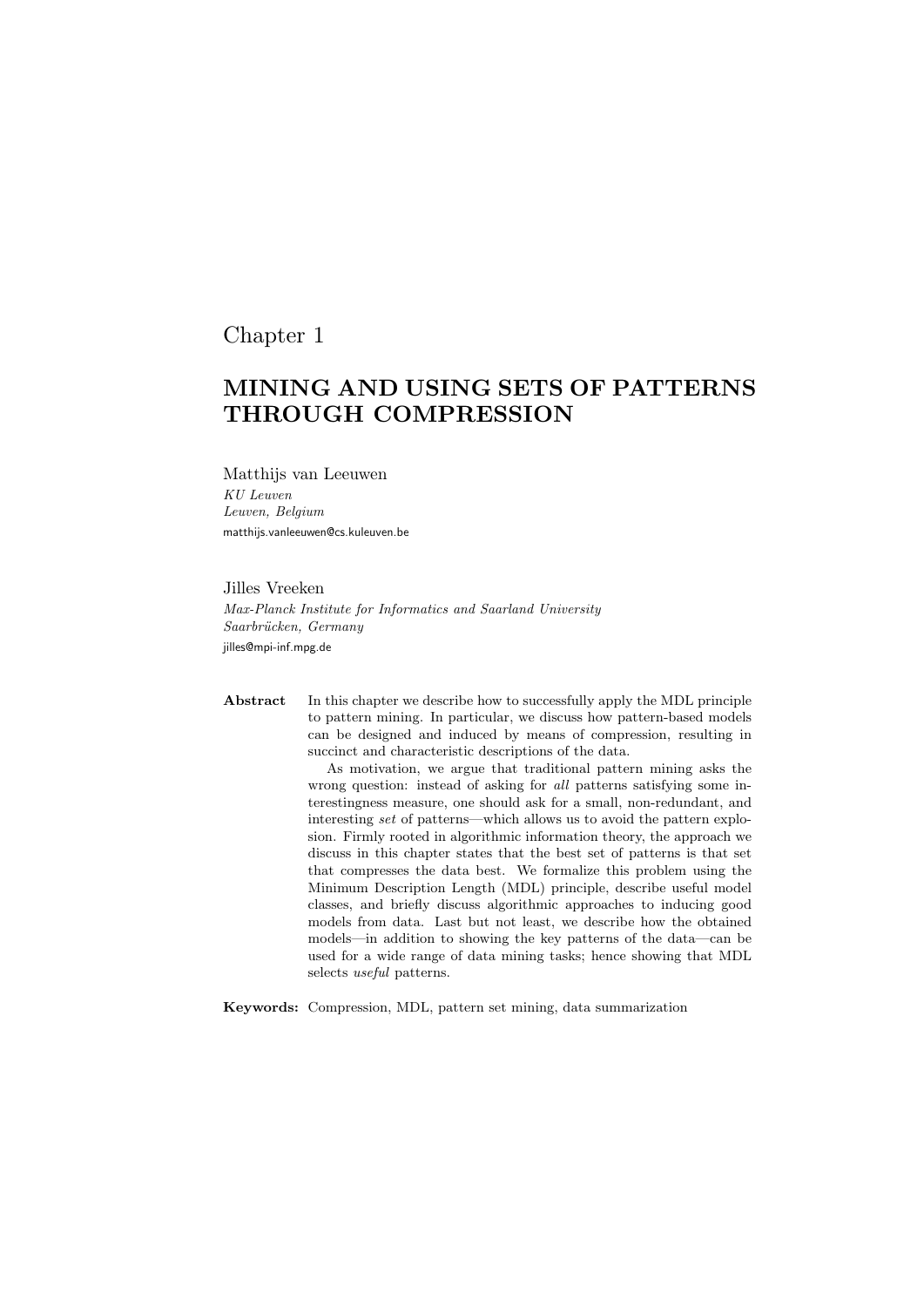## 1. Introduction

What is the ideal outcome of pattern mining? Which patterns would we really like to find? Obviously, this depends on the task at hand, and possibly even on the user. When we are exploring the data for new insights the ideal outcome will be different than when the goal is to build a good pattern-based classifier.

There are, however, a few important general observations to be made. For starters, we are not interested in patterns that describe noise—we only want patterns that identify important associations in the data. In pattern mining, the function that usually determines the importance of a pattern in this regard is called an *interestingness* measure.<sup>1</sup>

The traditional pattern mining question is to ask for all patterns in the data that satisfy some interestingness constraint. For example, all patterns that occur at least  $n$  times, or, those that are so-and-so significant according to a certain statistical test. Intuitively this makes sense, yet in practice, this approach rarely leads to satisfactory results.

The primary cause is the pattern explosion. While strict constraints only result in few patterns, these are seldom informative: they are the most obvious patterns, and hence often long-since common knowledge. However, when we loosen the constraints—to discover novel associations the pattern explosion occurs and we are flooded with results. More often than not orders of magnitude more patterns are returned than there are rows in the data. In fact, even for modest amounts of data billions of patterns are discovered for non-trivial constraints. Clearly, in such numbers these patterns are impossible to consider by hand, as well as very difficult to use in any other task—therewith effectively negating the goal of mining these patterns in the first place. Not quite the ideal result.

It does, however, provide us a second observation on the ideal outcome: we do not want to have too many results. In particular, we want to avoid redundancy: every pattern should be interesting or useful with regard to all of the other patterns in the result.

Simply put, traditional pattern mining has been asking the wrong question. In most situations, what we really want is a small, nonredundant, and as interesting possible group of patterns. As such, instead of asking for all patterns that satisfy some constraint, we should ask for the set of patterns that is optimal with regard to a global interestingness criterion. This means evaluating groups of patterns indirectly, i.e. by first constructing a model using these patterns, and then scoring the quality of that model. The main questions are then how to construct

<sup>1</sup>See Chapter 4 for a detailed overview of interestingness measures.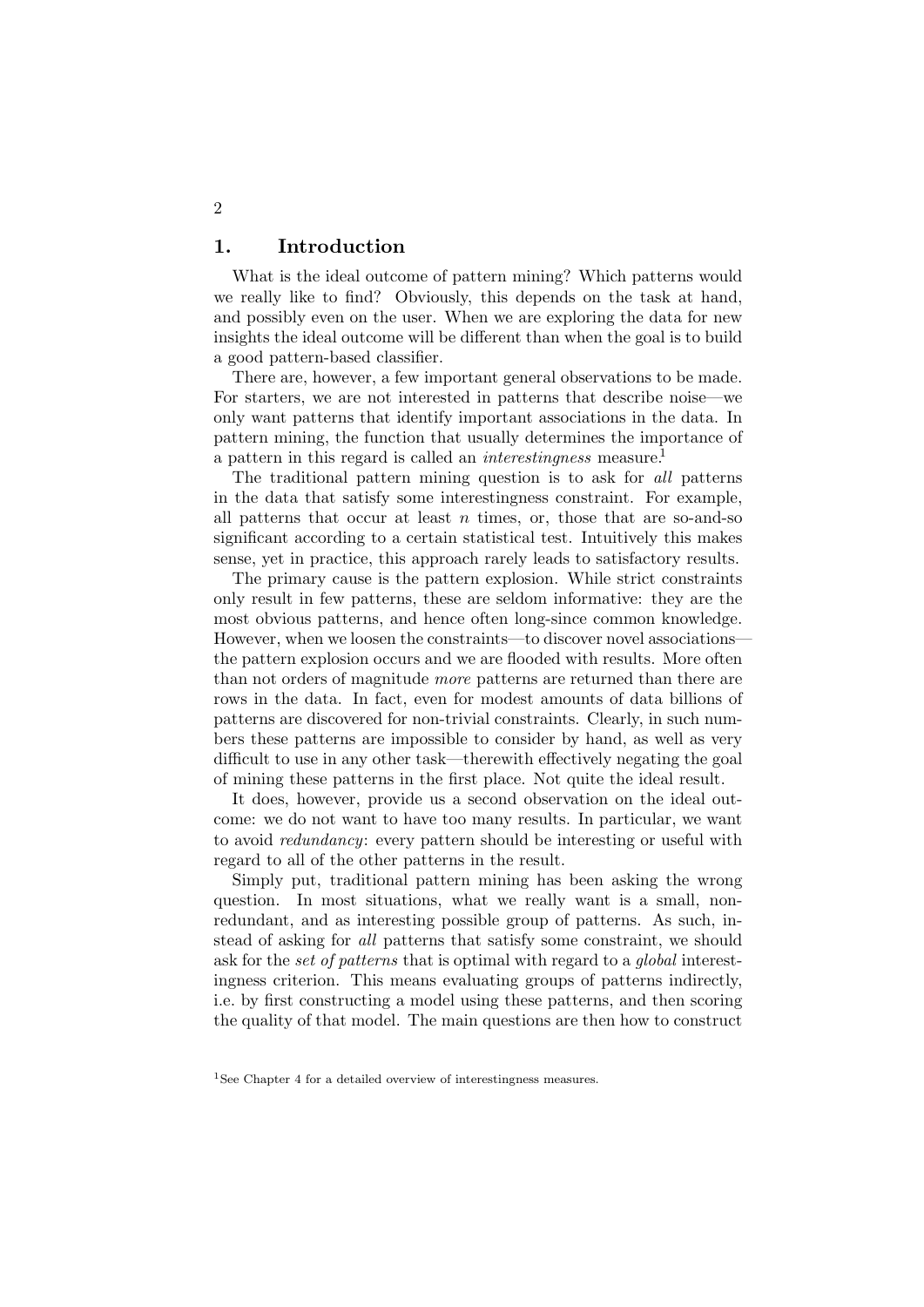such a model, and which criterion should be used? Clearly, this depends on the task at hand.

In this chapter, we focus on exploratory data analysis. That is, our goal is to explore the data for new insights, to discover any local structure in the data—in other words, to discover patterns that describe the most important associations of the data, patterns that capture the distribution of the data. As such, we are looking for a set of patterns that models the data well. To this end, we need a criterion that measures both how well the patterns capture the distribution of the data, and—to avoid overfitting and redundancy—how complex the set of patterns is. Given a global interestingness criterion we can perform model selection and identify the best model. There are a few such criteria available, including Akaike's Information Criterion (AIC) [2] and the Bayesian Information Criterion (BIC) [53]. For pattern mining, the Minimum Description Length (MDL) principle [52] is the most natural choice. It provides a principled, statistically well-founded, yet practical approach for defining an objective function for descriptive models—which, as patterns describe part of the data, fits our setting rather well.

MDL allows us to unambiguously identify the best set of patterns as that set that provides the best lossless compression of the data. This provides us with a means to mine small sets of patterns that describe the distribution of the data very well: if the pattern set at hand would contain a pattern that describes noise, or that is redundant with regard to the rest, removing it from the set will improve compression. As such, the MDL optimal pattern set automatically balances the quality of fit of the data with the complexity of the model—without the user having to set any parameters, as all we have to do is minimize the encoding cost.

In this chapter we will give an overview of how MDL—or, compression can be used towards mining informative pattern sets, as well as for how to use these patterns in a wide range of data mining tasks.

In a nutshell, we first discuss the necessary theoretical foundations in Section 2. In Section 3 we then use this theory to discuss constructing pattern-based models we can use with MDL. Section 4 covers the main approaches for mining good pattern sets, and in Section 5 we discuss a range of data mining tasks that pattern-based compression solves. We discuss open challenges in Section 6, and conclude in Section 7.

#### 2. Foundations

Before we go into the specifics of MDL for pattern mining, we will have to discuss some foundational theory.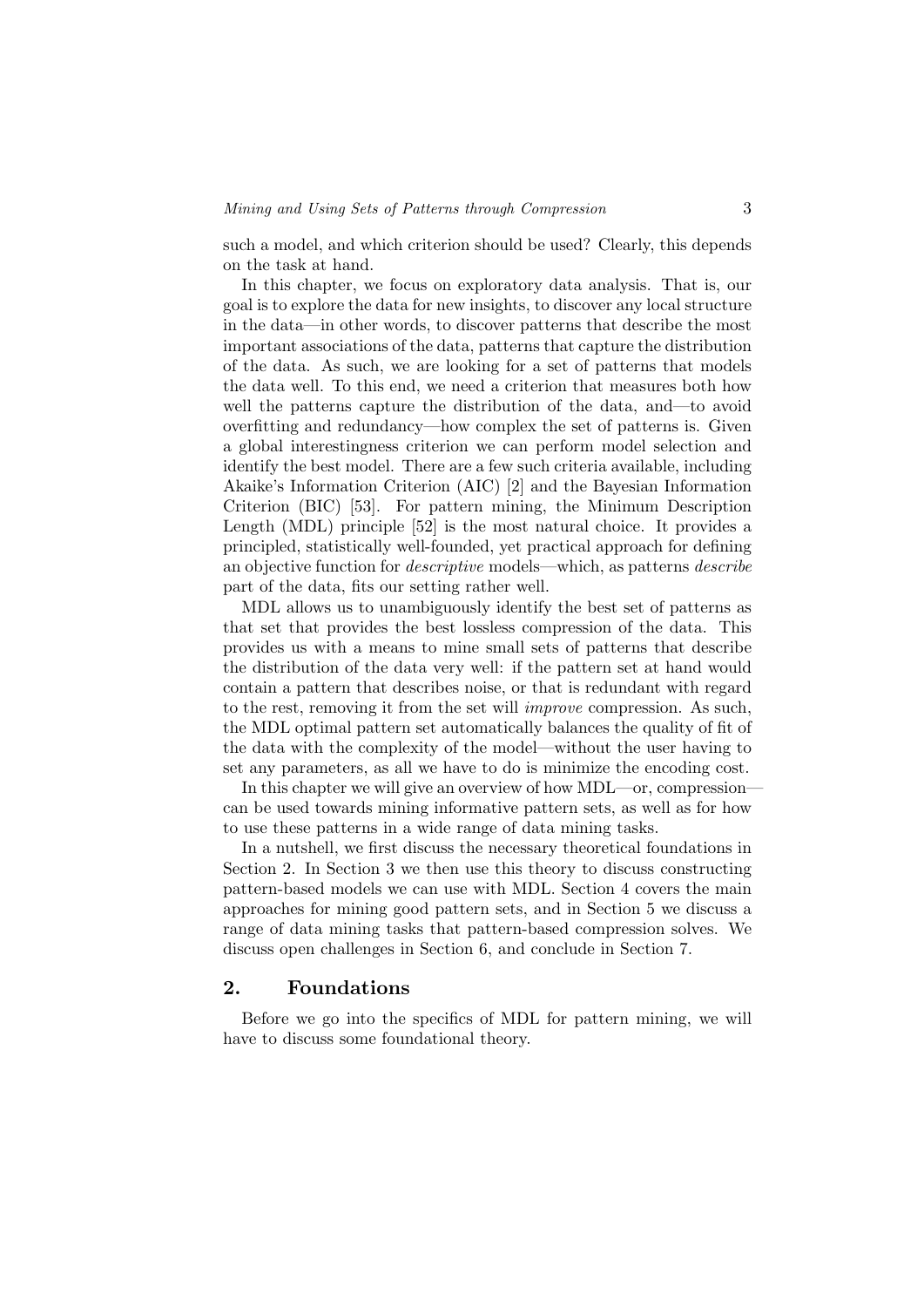Above, we stated that intuitively our goal is to find patterns that describe interesting structure of the data—and want to avoid patterns that overfit, that describe noise. This raises the questions, what is significant structure, and where does structure stop and noise begin?

Statistics offers a wide range of tests to determine whether a result is significant, including via Bayesian approaches such as calculating confidence intervals, as well as frequentist approaches such as significance testing [17]. Loosely speaking, these require us to assume a background distribution or null hypothesis, and use different machinery to evaluate how likely the observed structure is under this assumption.

While a highly successful approach for confirming findings in science, in our exploratory setting this raises three serious problems. First and foremost, there are no off-the-shelf distributions for data and patterns that we can test against. Second, even if we could, by assuming a distribution we strongly influence which results will be deemed significant—a wrong choice will lead to meaningless results. Third, the choice for the significance or confidence thresholds is arbitrary, yet strongly influences the outcome. We want to avoid such far-reaching choices.

These problems were acknowledged by Ray Solomonoff, Andrey Kolmogorov, and Gregory Chaitin, whom independently invented and contributed to what is now known as algorithmic information theory [12]. In a nutshell, instead of using the probability under a distribution, in algorithmic information theory we consider the algorithmic complexity of the data. That is, to measure the amount of information the data contains by the amount of algorithmic 'effort' is required to generate the data using a universal Turing machine. There are different ways of formalizing such 'effort'. Here, we focus on Kolmogorov complexity.

#### 2.1 Kolmogorov complexity

Kolmogorov complexity measures the information content of a string s; note that any database  $\mathcal D$  can be serialized into a string. The Kolmogorov complexity of s,  $K_{\mathcal{U}}(s)$ , is defined as the length in bits of the shortest program  $p$  for a Universal Turing machine  $U$  that generates s and then halts. Formally, we have

$$
K_{\mathcal{U}}(s) = \min_{p:\mathcal{U}(p)=x} |p| \quad .
$$

Intuitively, program  $p$  can be regarded as the ultimate compressor of  $s$ .

Let us analyze what this entails. First of all, it is easy to see that every string s has at least one program that generates it: the program  $p_0$  that simply prints s verbatim. Further, we know that if the string is fully random, there will be no shorter program than  $p_0$ . This gives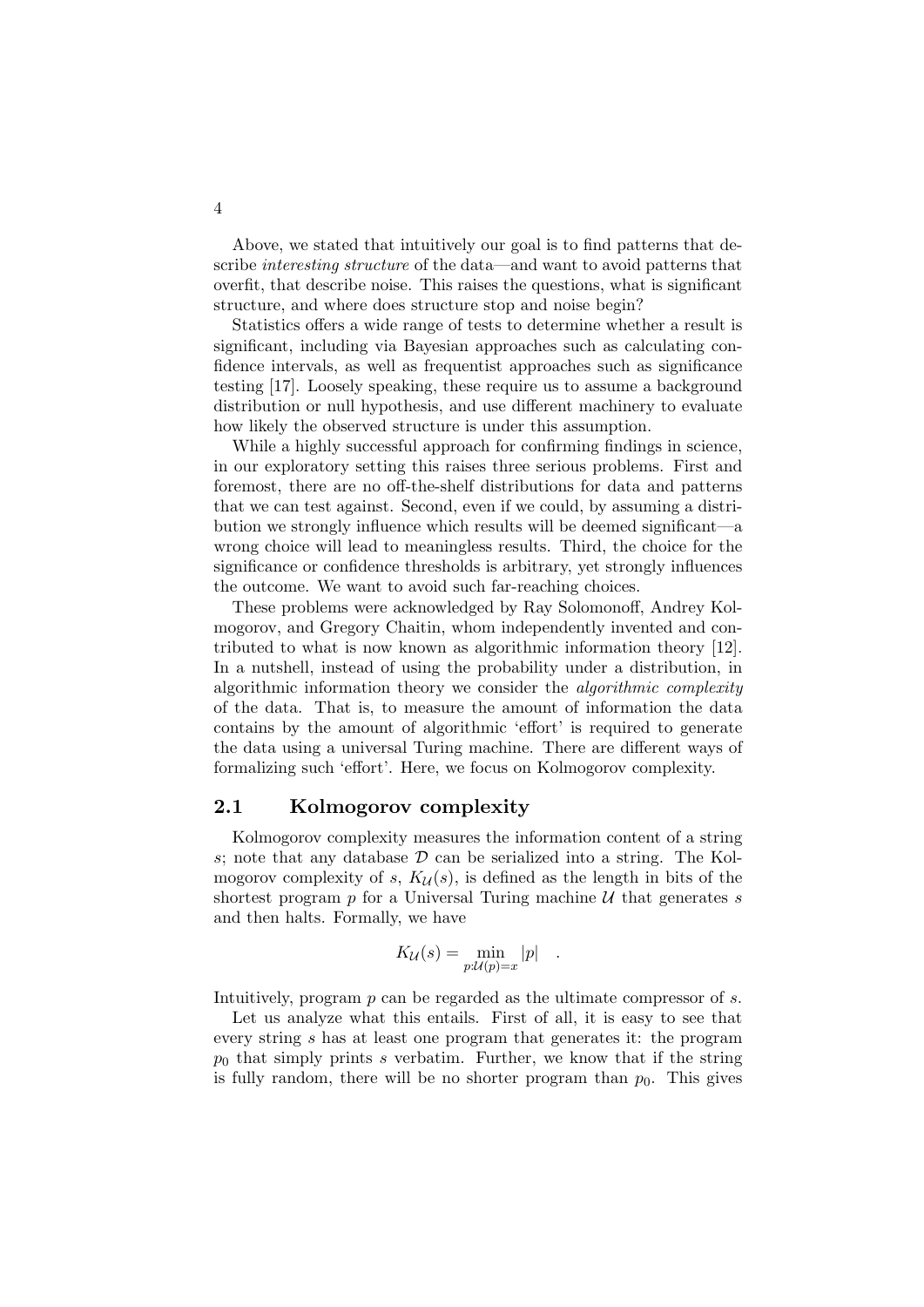us an upper bound. In fact, this allows us to define what structure is, and what not. Namely, any (subset of) the data for which  $K(s)$  is smaller than the length of  $p_0$  exhibits structure—and the program p is the shortest description of this structure.

Loosely speaking, the lower bound for  $K$  is zero, which will only be approximated when the data s is very simple to express algorithmically. Examples include a long series of one value, e.g.,  $000000000...$ , but also data that seems complex at first glance, such as the first  $n$  digits of  $\pi$ , or a fractal, have in fact a very low Kolmogorov complexity—which matches the intuition that, while the result may be complex, the process for generating this data can indeed be relatively simple.

In fact, we can regard  $p$  as two parts; the 'algorithm' that describes the compressible structure of s, and the 'input' to this algorithm that express the incompressible part of s. Separating these two components in a given dataset is exactly the goal of exploratory data analysis, and as such Kolmogorov Complexity institutes the ideal. Sadly, however,  $K(s)$  is not computable. Apart from the fact that the space of possible programs is enormous, we face the problem that p has to generate s and then halt. By the halting problem we are unable to make that call.

This does not mean Kolmogorov complexity is useless. Quite the contrary, in fact. While beyond the scope of this chapter, it provides the theoretical foundations to many aspects of data analysis, statistics, data mining, and machine learning. We refer the interested reader to Li and Vitány [40] for a detailed discussion on these foundations.

Although Kolmogorov complexity itself is not computable, we can still put it to practice by approximating it. With  $p$  we have the ultimate compressor, which can exploit any structure present in s. The incomputability of  $K(s)$  stems from this infinite 'vocabulary', as we have to consider all possible programs. We can, however, constrain the family of programs we consider to a set for which we know they halt, by limiting this vocabulary to a fixed set of regularities. In other words, by considering lossless compression algorithms.

#### 2.2 MDL

Minimum Description Length (MDL) [52, 20], like its close cousin Minimum Message Length (MML) [69], is in this sense a practical version of Kolmogorov Complexity [40]. All three embrace the slogan Induction by Compression, but the details on how to compress vary. For MDL, this principle can be roughly described as follows.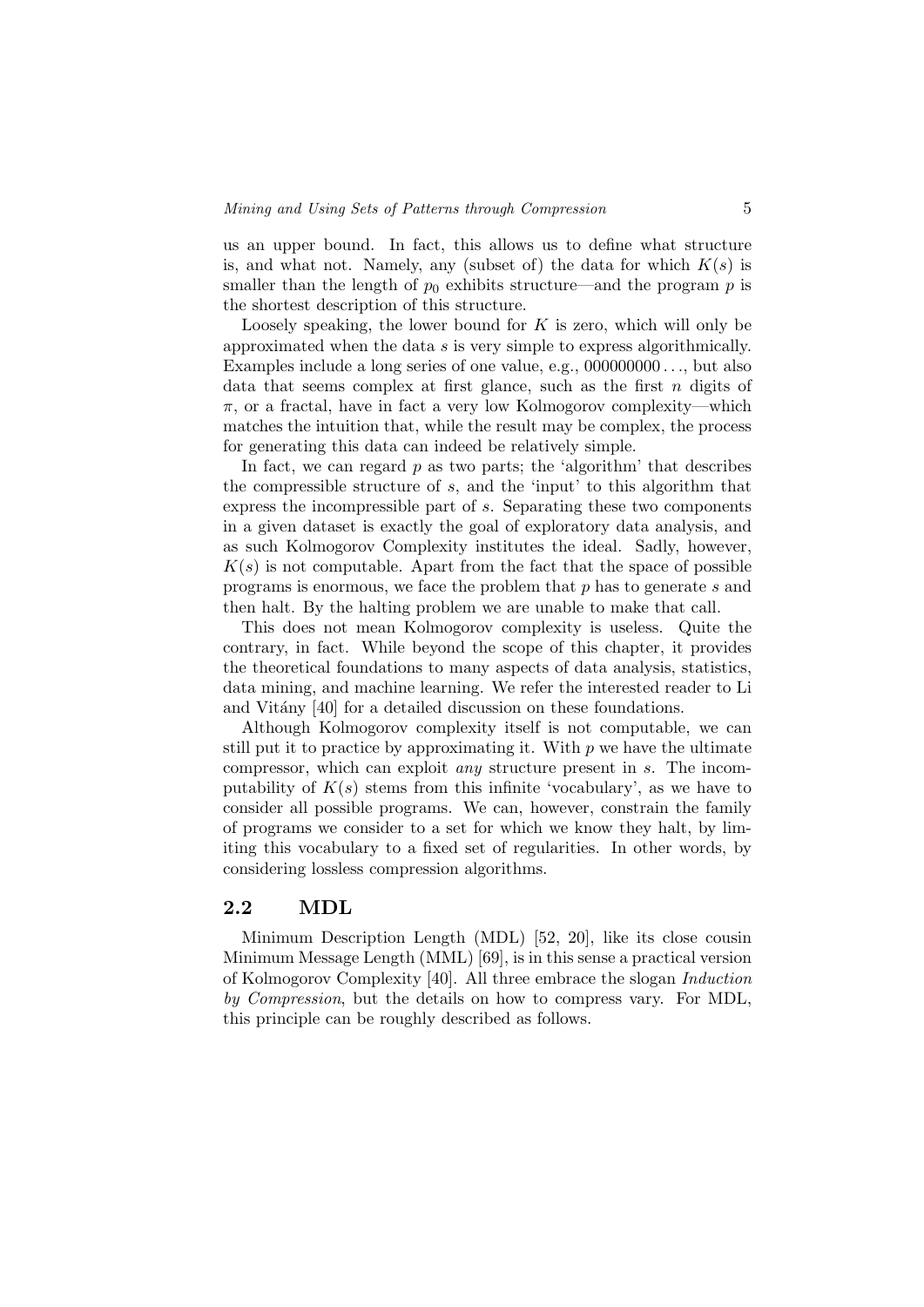Given a set of models<sup>2</sup> M, the best model  $M \in \mathcal{M}$  is the one that minimizes

$$
L(\mathcal{D}, M) = L(M) + L(\mathcal{D} \mid M)
$$

in which

- $L(M)$  is the length, in bits, of the description of M, and
- $\blacksquare$   $L(\mathcal{D} \mid M)$  is the length, in bits, of the description of the data when encoded with M.

This is called two-part MDL, or crude MDL—as opposed to refined MDL, where model and data are encoded together [20]. We consider two-part MDL because we are specifically interested in the compressor: the set of patterns that yields the best compression. Further, although refined MDL has stronger theoretical foundations, it cannot be computed except for some special cases.

**2.2.1** MDL and Kolmogorov. The MDL-optimal model  $M$ has many of the properties of the Kolmogorov optimal program p. In fact, two-part MDL and Kolmogorov complexity have a one-to-one connection [1, 20]. Loosely speaking, the two terms respectively express the structure in the data, and the deviation from that structure:  $L(M)$ corresponds to the 'algorithm' part of  $p$ , which generates the structure.  $L(\mathcal{D} \mid M)$ , on the other hand, does not contain any structure—as otherwise there would be a better  $M$ —and can be seen as the 'parameter' part of p. One important difference is that  $L(\mathcal{D}, M)$  happily ignores the length of the decompression algorithm—which would be needed to reconstruct the data given the compressed representation of the model and data. The reason is simple: its length is constant, and hence does not influence the selection of the best model.

2.2.2 MDL and Probabilities. Any MDL-based approach encodes both the data and the models, for which codes are required. It is well-known that there is a close relation between probability distributions and optimal codes. That is, Shannon's source coding theorem states that the optimal code length for a given symbol in a string is equal to the − log of the probability of observing it in the string [12].

As such, an alternate interpretation of MDL is to interpret  $L(\mathcal{D} | M)$ as the (negative) log-likelihood of the data under the model,  $-\log \Pr(D)$ M), and to regard  $L(M)$ , as the negative log-likelihood of the model,  $-\log \Pr(M)$ , or, a regularization function. Hence, looking for the model

 $2$ MDL-theorists tend to talk about *hypotheses* in this context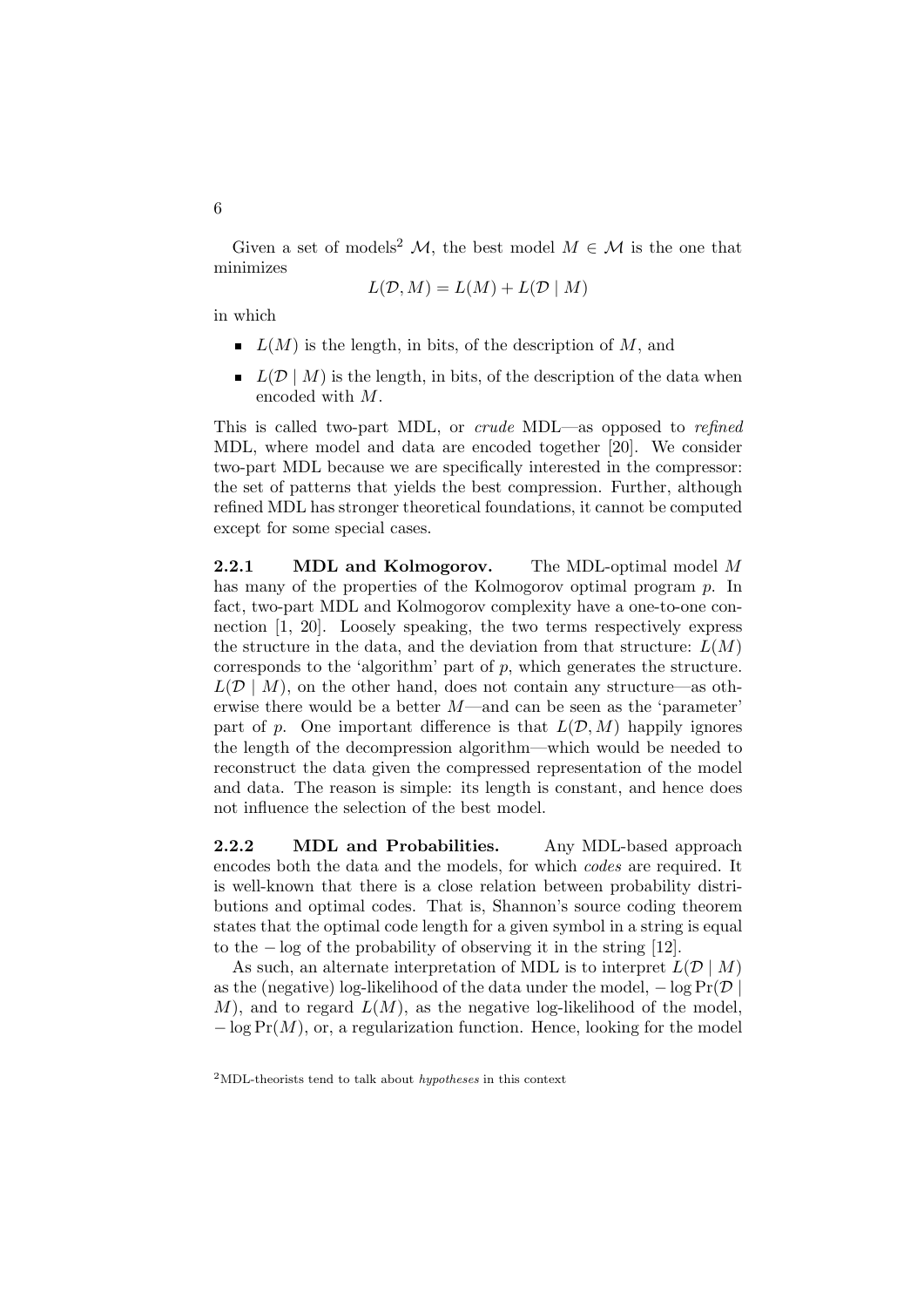that gives the best compression is similar to looking for the maximum likelihood model under a budget. As such it has a similar shape to Akaike's Information Criterion (AIC) [2] and the Bayesian Information Criterion (BIC) [53]. This of course assumes that there is a distribution for models, as well as that we have a generative model for data that can be parameterized by  $M$ . This is often not the case.

In MDL, however, we are concerned with descriptive models—not necessarily generative ones. As such, different from Bayesian learning, in both Kolmogorov complexity and MDL we evaluate only the data and explicit model at hand—we do not 'average' over all models, so to speak, and hence do not need access to a generative model. Moreover, MDL is different in that it requires a complete, lossless encoding of both the model and the data while BIC and AIC penalize models based only on the number of parameters.

In practice, while (refined) MDL and BIC are asymptotically the same, the two may differ (strongly) on finite data samples. Typically, MDL is a bit more conservative. For a detailed discussion on the differences between BIC and MDL we refer to Grünwald  $[20]$ .

Using MDL in Practice. To use MDL in practice, one has to define the model class M, how a single model  $M \in \mathcal{M}$  describes a database, and how all of this is encoded in bits. That is, we have to define a compression scheme. In addition, we need an algorithm to mine—or approximate—the optimal model.

A key advantage of MDL is that it removes the need for user-defined parameters: the best model minimizes the total encoded size. Unfortunately, there are also disadvantages: 1) contrary to Kolmogorov Complexity, a model class needs to be defined in advance, and 2) finding the optimal model is often practically infeasible. Consequently, important design choices have to be made, and this is one of the challenges of the compression-based approach to exploratory data mining.

A standard question regarding the use of MDL concerns the requirement of a lossless encoding: if the goal is to find very short descriptions, why not use a lossy encoding? The answer is two-fold.

First, and foremost, lossless encoding ensures fair comparison between models: we know that every model is evaluated based on how well it describes the complete dataset. With lossy compression, this is not the case: two models could have the same  $L(D, M)$ —one describing only a small part of the data in high detail, and the other describing all the data in low detail—and unlike for lossless compression, we would have no (principled) way of choosing which one is best.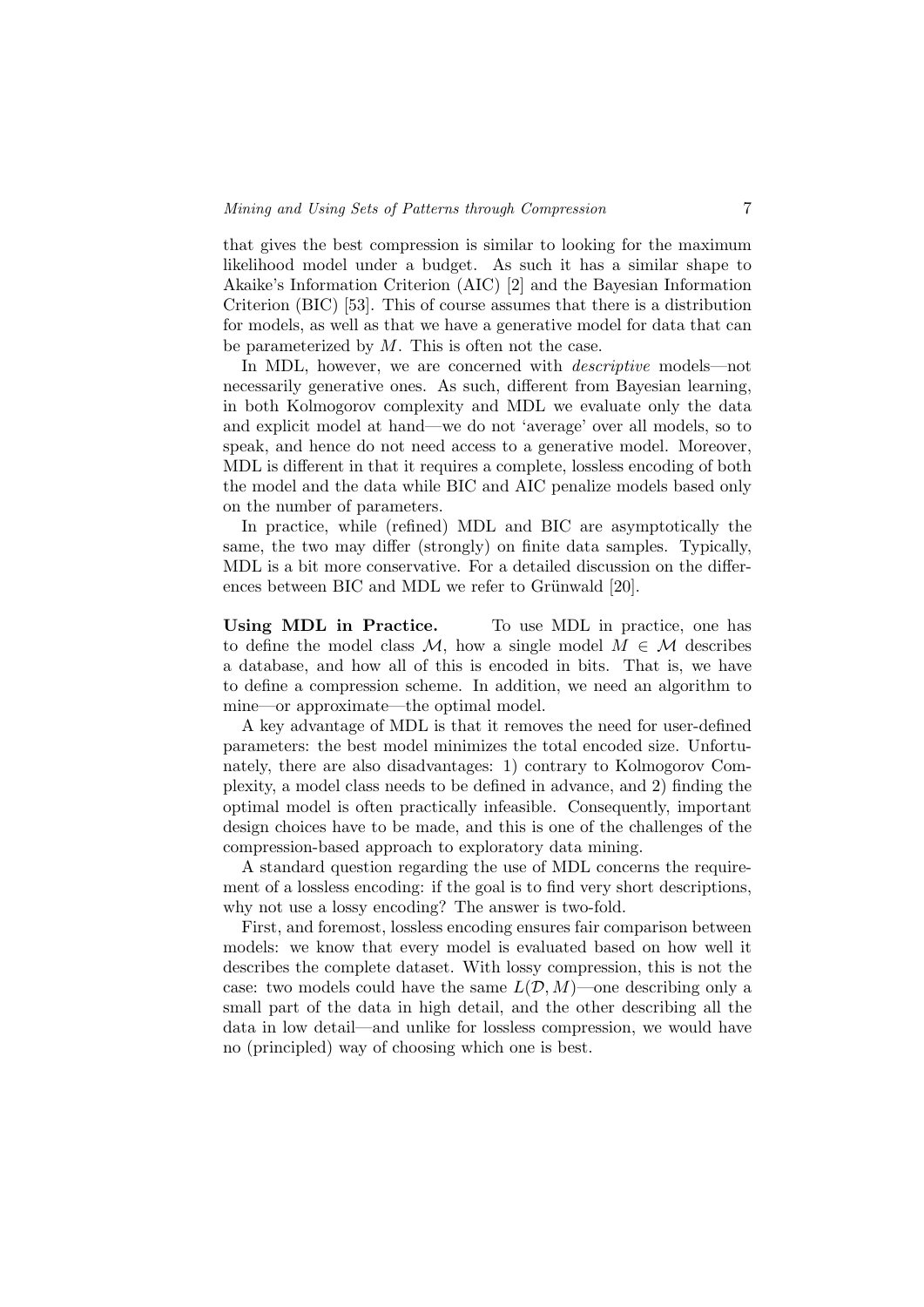Second of all, we should point out that compression is *not* the goal, but only a means to select the best model. By MDL, the best model provides the shortest description out of all models in the model class, and it is that model that we are interested in—in the end, the length of the description is often not of much interest. When compression is the goal, a general purpose compressor such as ZIP often provides much better compression, as it can exploit many types of statistical dependencies.

In a similar vein, is it also important to note that in MDL we are *not* concerned with materialized codes, but only interested in their lengths again, as model selection is the goal. Although a complete overview of all useful codes—for which we can compute the optimal lengths in practice—is beyond the scope of this chapter, we will discuss a few instances in the next chapter, where we will discuss how to use MDL for pattern mining. Before we do so, however, let us quickly go into the general applicability of MDL in data mining.

#### 2.3 MDL in data mining

Faloutsos and Megalooikonomou [15] argue that Kolomogorov Complexity and Minimum Description Length [52, 20] provide a powerful and well-founded approach to data mining. There exist many examples where MDL has been successfully employed in data mining, including, for example, for classification [50, 38], clustering [31, 6, 39], discretization [16, 30], defining parameter-free distance measures [28, 29, 11, 66], feature selection [48], imputation [65], mining temporally surprising patterns [9], detecting change points in data streams [37], model order selection in matrix factorization [46], outlier detection [58, 3], summarizing categorical data [43], transfer learning [54], discovering communities in matrices [8, 47, 63] and evolving graphs [60], finding sources of infection in large graphs [49], and for making sense of selected nodes in graphs [4].

We will discuss a few of these instances in Section 5, but first cover how to define an MDL score for a pattern-based model.

## 3. Compression-based pattern models

In this section we introduce how to use the above foundations for mining small sets of patterns that capture the data distribution well. We will give both the high level picture and illustrate it with concrete instances and examples. Before we go into details, let us briefly describe the basic ingredients that are required for any pattern-based model.

We assume a dataset  $\mathcal D$  to be a bag of elements t of some data typewhich we, for simplicity, will refer to as *tuples*. In the context of frequent itemset mining, each t is a transaction over a set of items  $\mathcal{I}$ , i.e.,  $t \subset \mathcal{I}$ .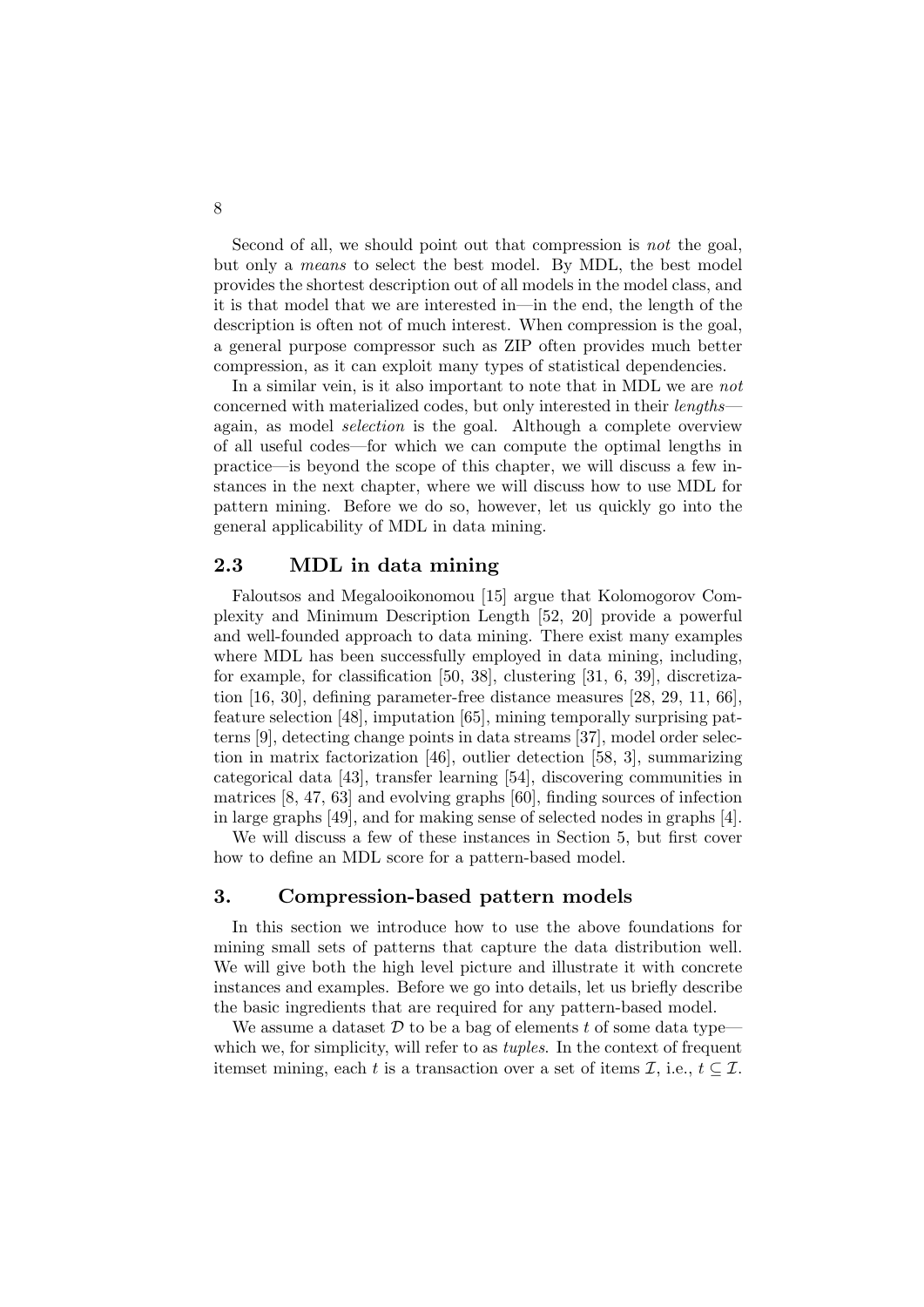Similarly, we can consider sequences, trees, graphs, time series, etc. Let us write  $\mathcal T$  to denote the universe of possible tuples for a given data type. Clearly, all tuples in  $\mathcal D$  are elements from  $\mathcal T$ .

Given a dataset, on of the most important choices is the pattern lanquage  $\mathcal{X}$ . A pattern language is the set of all possible patterns that we can discover for a given data type. In principle, a pattern can be any structure that describes the distribution of (a subset of) the data. Given the topic of the book, we focus on frequent patterns; e.g., when we consider itemsets,  $\mathcal X$  can be the set of all possible itemsets, while for structured data,  $\mathcal X$  can consist of sequential patterns, subgraphs, etc.

Clearly, the choice of  $\mathcal X$  is highly important, as it determines the type of structure that we will be able to discover in the data. Another way of thinking about  $\mathcal X$  is that it defines the 'vocabulary' of the compressor. If one chooses a pattern language that is highly specific, it may be impossible to find relevant structure of that type in the data. On the other hand, if a very rich, i.e., more complex pattern language is chosen, the encoding and search for the model can become rather complicated.

#### 3.1 Pattern models for MDL

Given a class of data and a pattern language, we can start to construct a pattern-based model. Note that by defining a model class, we essentially fix the set of possible models  $M$ , the possible descriptions, for a given dataset  $\mathcal{D}$ . Given this space of possible descriptions, we can employ the MDL principle to select the best model  $M \in \mathcal{M}$  for  $\mathcal{D}$  simply by choosing the model that minimizes the total compressed size. In order to do so, however, we need to be able to compute  $L(\mathcal{D}, M)$ , the encoded length of the model and the data given the model.

We start with the latter, i.e., we first formally define how to compute  $L(\mathcal{D} \mid M)$ , the encoded length in bits of the data given the model. Generally speaking, there are many different ways to describe the same data using one model. However, by the MDL principle, our encoding should be such that we use the minimal amount of bits to do so. This helps us to make principled choices when defining the encoding scheme. Some of these may impose additional constraints and requirements on the design of the compressor, as well as determine how the score can be used. This is particularly important in light of subsequently using the pattern-based models in data mining tasks other than summarization. Here we describe three important properties that a compressor may have.

Dataset-level compression At the highest level we need to be able to compare the encoded sizes of different databases. The most trivial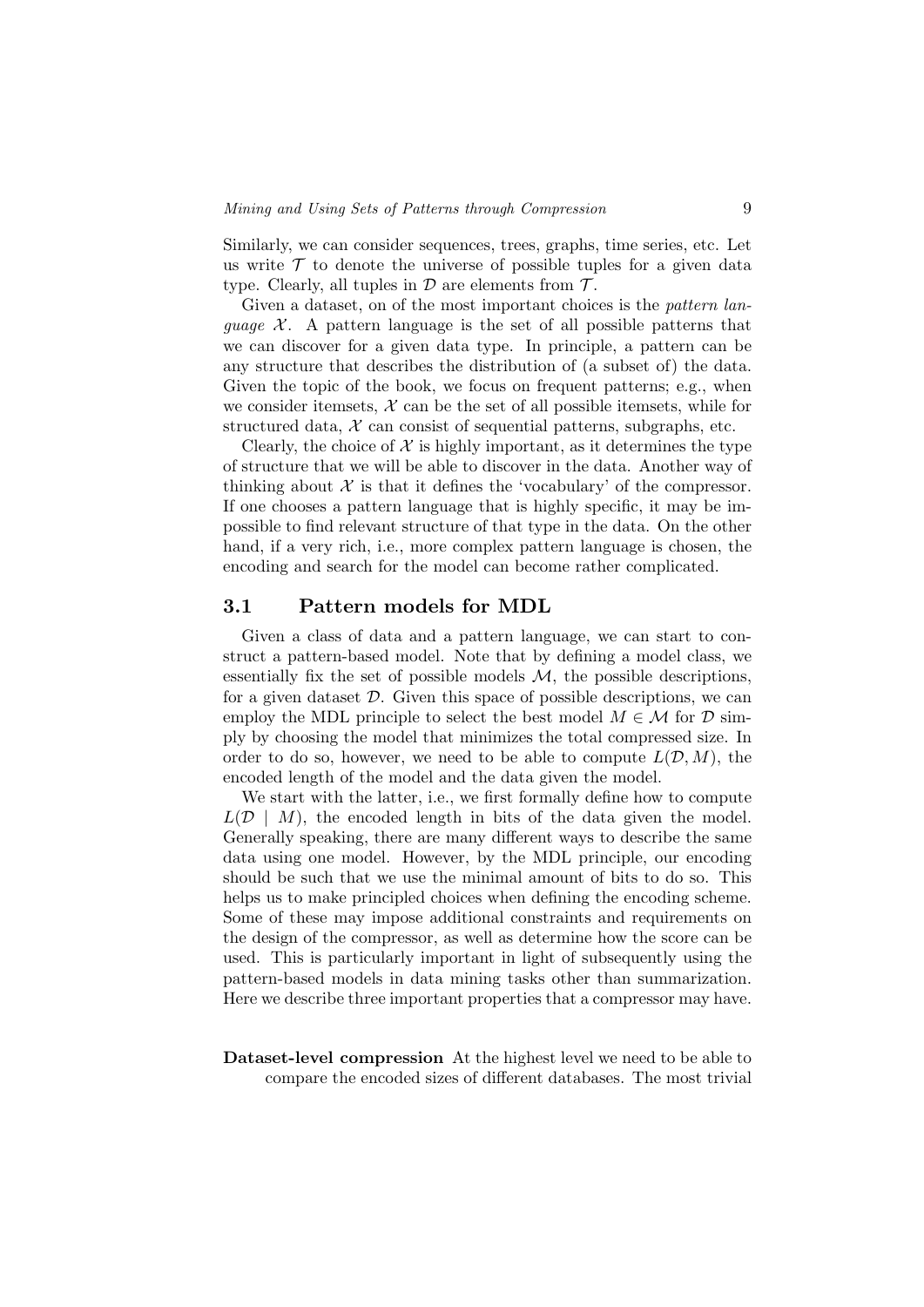way to do so is by comparing the total encoded size,  $L(\mathcal{D}, M)$ , where we induce the MDL-optimal model  $M$  for each  $\mathcal{D}$ .

This property alone allows us to use compression as a 'black box': without paying any attention to the contents of the models or how datasets are compressed, the MDL principle can be used to select appropriate models for a given dataset. In fact, this property does not even require datasets to consist of individual tuples that can be distinguished, nor does it require models to consist of patterns.

Moreover, it allows us to use compression for data mining tasks, such as for computing data dissimilarity. Note that this property generally holds for any generic compressor, and therefore compression algorithms like those in ZIP, GZIP, BZIP, etc, can also be used for such tasks. As a concrete example, the family of Normalized Compression Distance measures [41] rely on this.

As a slight variant, we can also fix the model M and see how well it compresses another dataset. That is, we require that  $L(\mathcal{D} | M)$ is explicitly calculable for any  $\mathcal D$  of the specified data universe  $\mathcal T$ and any  $M \in \mathcal{M}$ . This allows us to calculate how well a dataset matches the distribution of another dataset. See also Section 5.

Tuple-level compression In addition, a rather useful property is when each tuple  $t \in \mathcal{D}$  can be compressed individually, independent of all other tuples. That is,  $L(t \mid M)$  can be computed for a given M. This also implies we can simply calculate  $L(\mathcal{D} \mid M)$  as

$$
L(\mathcal{D} \mid M) = \sum_{t \in \mathcal{D}} L(t \mid M).
$$

This property simplifies many aspects related to the induction and usage of the models. For example, as a consequence, calculating the encoded size can now be trivially parallelized. More important, though, is that common data mining tasks such as classification and clustering are now straightforward. More on this later.

Pattern-level inspection The third and final property that we discuss here is that of *sub-tuple*, or, *pattern-level* inspection. That is, beyond computing  $L(t | M)$  we also want to be able to inspect how a given tuple is encoded: what structure, in the form of a set of patterns, is used to compress it?

With this property, it becomes possible to provide explanations for certain outcomes (e.g., explain why is a certain tuple compressed better by one model than by another), but also to exploit this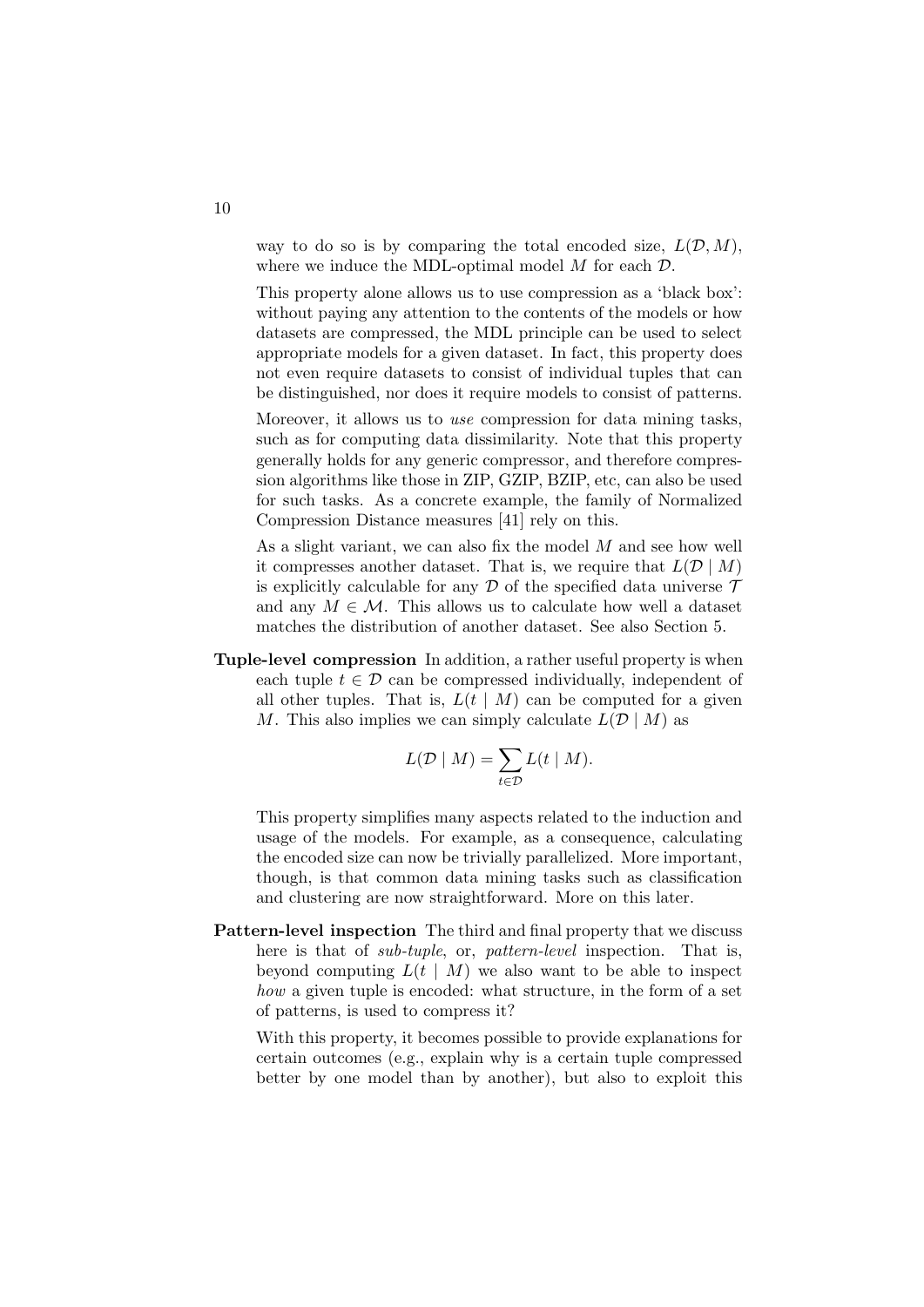

Figure 1.1. Example code table. The widths of the codes represent their lengths.  $\mathcal{I} = \{A, B, C\}$ . Note that the usage column is not part of the code table, but shown here as illustration: for optimal compression, codes should be shorter the more often they are used.

information to improve the model (e.g., patterns that often occur together in a tuple should probably be combined). Effectively, it is this property that makes pattern-based solutions so powerful, as it ensures that in addition to decisions, we can offer explanations.

## 3.2 Code tables

The conceptually most simple, as well as most commonly used patternbased model for MDL are so-called code tables (see e.g., [57, 23, 56, 68, 59, 64]). Informally, a code table is a dictionary, a translation table between patterns and codes. Each entry in the left column contains a pattern and corresponds to exactly one code word in the right column. Such a code table can be used to compress the data by replacing occurrences of patterns with their corresponding codes, and vice versa to decode an encoded dataset and reconstruct the original the data. Using the MDL principle, the problem can then be formulated as finding that code table that gives the best compression.

Next, we describe both the general approach, as well as cover a specific instance for transaction data. First, we formally define a code table.

DEFINITION 1.1 Let  $X$  be a set of patterns and  $C$  a set of code words. A code table  $CT$  over  $\mathcal X$  and  $\mathcal C$  is a two-column table such that:

- 1 The first column contains patterns, that is, elements from  $\mathcal{X}$ .
- 2 The second column contains elements from  $C$ , such that each element of  $C$  occurs at most once.

We write  $code(X \mid CT)$  for the code corresponding to a pattern  $X \in CT$ . Further, we say PS for  $\{X \in CT\}$ , the pattern set of CT.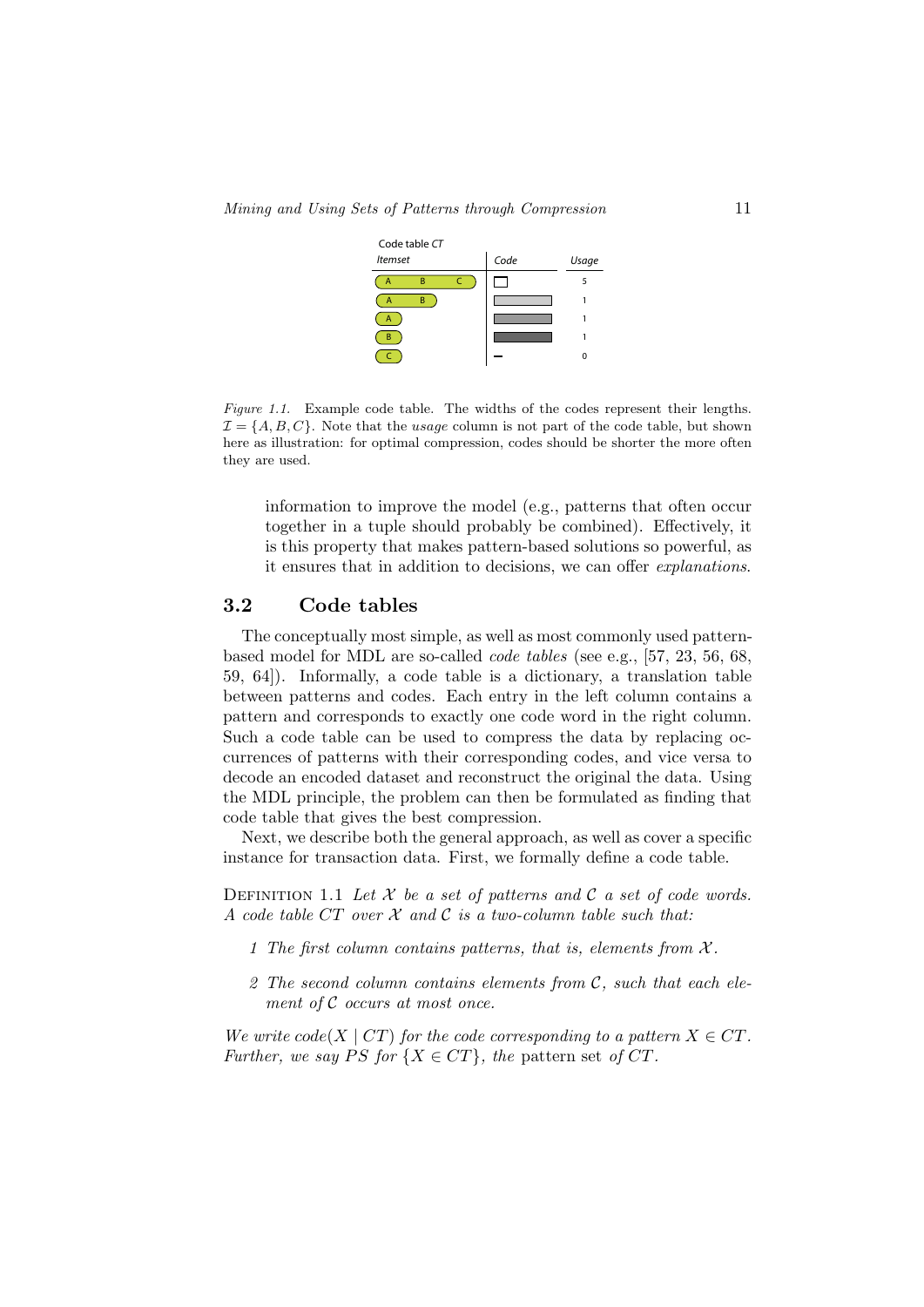EXAMPLE 1.2 Throughout we will use KRIMP  $[57, 68]$  as running example. It was the first pattern set mining method using code tables and MDL, and considers itemset data. In all examples, a dataset D is a bag of transactions over a set of items  $\mathcal{I}$ , i.e., for each  $t \in \mathcal{D}$  we have  $t \subseteq \mathcal{I}$ . Patterns are also itemsets and the pattern language is the set of all possible itemsets, i.e.,  $\mathcal{X} = 2^{\mathcal{I}} = \{X \subseteq \mathcal{I}\}.$ 

Figure 1.1 shows an example Krimp code table of five patterns. The left column lists the itemsets, the second column contains the codes. Each bar represents a code, its width represents the code length. (Note, these are obviously not real codes, but a simplified representation; for our purposes representing code lengths suffices.) The usage column is not part of the code table, but only used to determine the code lengths.

**3.2.1** Encoding the data. Given a dataset  $\mathcal{D}$  and a code table  $CT$ , we need to define how to encode  $\mathcal D$  with  $CT$ . As already mentioned, encoding a dataset is done by replacing occurrences of patterns in the code table by their corresponding codes. To achieve lossless encoding of the data, we need to cover the complete dataset with patterns from pattern set  $PS$ . In practice, covering a dataset is usually done on a pertuple basis, such that each tuple is covered by a subset of the patterns in the code table. Hence, a code table normally has all three properties discussed in the previous subsection: it allows for dataset-level compression, tuple-level compression, and sub-tuple inspection.

To encode a tuple t from database  $\mathcal D$  with code table  $CT$ , a cover function  $cover(CT, t)$  is required that identifies which elements of  $CT$ are used to encode  $t$ . The parameters are a code table  $CT$  and a tuple t, the result is a disjoint set of elements of  $CT$  that cover t. Or, more formally, a cover function is defined as follows.

DEFINITION 1.3 Let  $D$  be a database over a universe of possible tuples  $\mathcal{T}$ , t a tuple drawn from  $\mathcal{D}$ , let  $\mathcal{CT}$  be the set of all possible code tables over X, and CT a code table with  $CT \in \mathcal{CT}$ . Then, cover :  $\mathcal{CT} \times \mathcal{T} \mapsto$  $\mathcal{P}(\mathcal{X})$  is a cover function iff it returns a set of patterns such that

- 1 cover  $(CT, t)$  is a subset of PS, the pattern set of CT, i.e.,  $X \in cover(CT, t) \rightarrow X \in CT$
- 2 together all  $X \in cover(CT, t)$  cover t completely, i.e., t can be fully reconstructed from  $cover (CT, t)$

We say that  $cover (CT, t)$  covers t.

Observe that this cover function is very generic and allows many different instances. In general, finding a subset of a pattern set that covers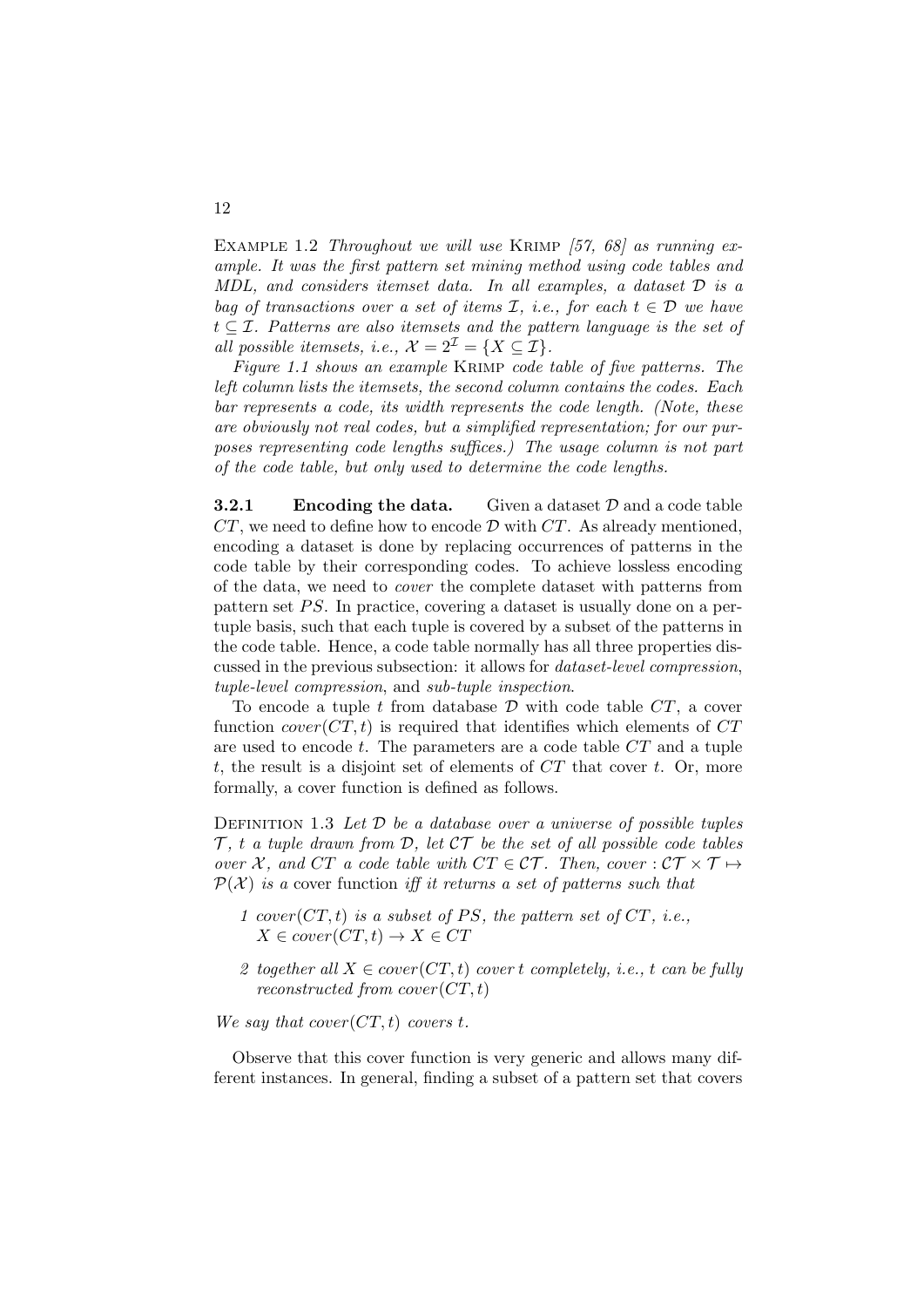a tuple can be a hard combinatorial problem. Depending on the data universe  $\mathcal T$ , pattern language  $\mathcal X$  and requirements imposed by the task, it may therefore be beneficial to impose additional constraints to make the cover function fast and efficient to compute. Also, note that without any further requirements on code tables, it may be possible that a code table cannot cover any tuple. To remedy this, a common approach is to require that any 'valid' code table should contain at least all primitive patterns, i.e., singletons, required to cover any tuple from  $\mathcal{T}$ .

EXAMPLE 1.4 We continue the example of KRIMP and present its cover function in Algorithm 1. To allow for fast and efficient covering of transactions, Krimp considers non-overlapping covers. Its mechanism is very simple: look for the first element in the code table that occurs in the tuple, add it to the cover and remove it from the tuple, and repeat this until the tuple is empty. Recalling that tuples and patterns are both itemsets, we have that a cover is a set of itemsets, s.t.

$$
\forall_{X,Y \in cover(t,CT)} X \cap Y = \emptyset,
$$

and

$$
\cup_{X \in cover(t, CT)} X = t.
$$

By not allowing itemsets to overlap, it is always unambiguous what the cover of a transaction is. If overlap would be allowed, it can easily happen that multiple covers are possible and computing and testing all of them would be a computational burden.

To ensure that each code table is 'valid', each CT is required to contain at least all singleton itemsets from  $\mathcal{I}$ , i.e.,  $PS \supseteq {\{i\} \mid i \in \mathcal{I}\}$ . This way, any transaction  $t \in \mathcal{P}(\mathcal{I})$  can always be covered by any  $CT \in \mathcal{CT}$ .

Figure 1.2 shows an example database consisting of 8 itemsets, of which 5 are identical. Also shown is the cover of this database with the example code table from Figure 1.1. In this example, each transaction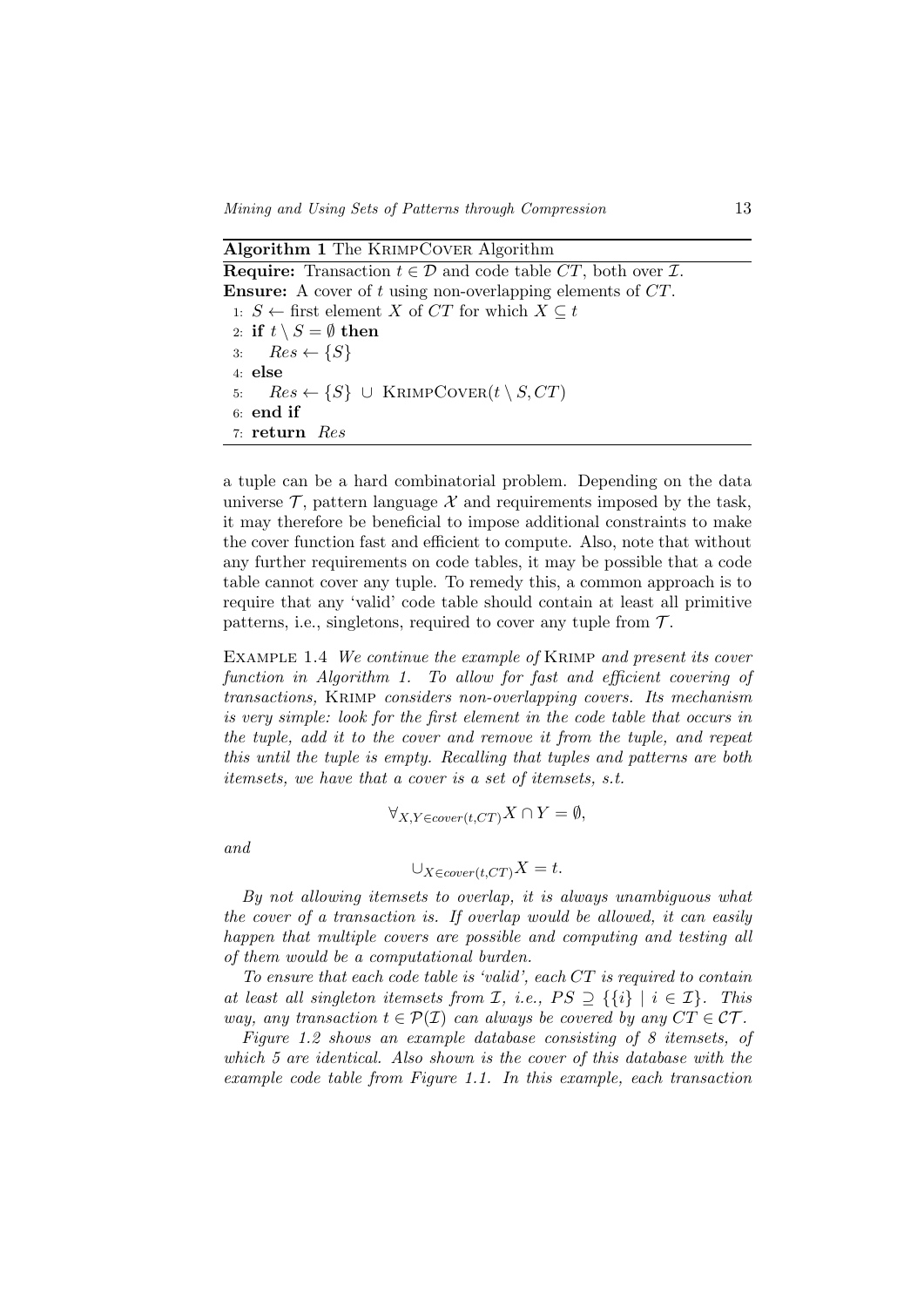

Figure 1.2. Example database, cover and encoded database obtained by using the code table shown in Figure 1.1.  $\mathcal{I} = \{A, B, C\}$ 

is covered by only a single itemset from the code table, resulting in very good compression. Obviously it is often not the case that complete transactions can be covered with a single itemset. For example, if itemset {ABC} had not been in the code table, the first five transactions would have been covered by  $\{AB\}$  and  $\{C\}$ .

To encode a database  $\mathcal D$  using code table  $CT$  we simply replace each tuple  $t \in \mathcal{D}$  by the codes of the patterns in the cover of t,

 $t \to \{code(X \mid CT) \mid X \in cover(CT, t)\}.$ 

Note that to ensure that we can decode an encoded database uniquely we assume that  $\mathcal C$  is a *prefix code*, in which no code is the prefix of another code [12].

EXAMPLE 1.5 Figure 1.2 shows how the cover of a database can be translated into an encoded database: replace each itemset in the cover by its associated code.

3.2.2 Computing encoded lengths. Since MDL is concerned with the best compression, the codes in  $CT$  should be chosen such that the most often used code has the shortest length. That is, we should use optimal prefix codes. As there exists a nice correspondence between code lengths and probability distributions (see, e.g., [40]), the optimal code lengths can be calculated through the Shannon entropy. In MDL we are only interested in measuring complexity, and not in materialized codes. As such we do not have to require round code lengths, nor do we have to operate an actual prefix coding scheme such as Shannon-Fano or Huffman encoding.

THEOREM 1.6 Let  $P$  be a distribution on some finite set  $D$ , there exists an optimal prefix code C on D such that the length of the code for  $t \in \mathcal{D}$ ,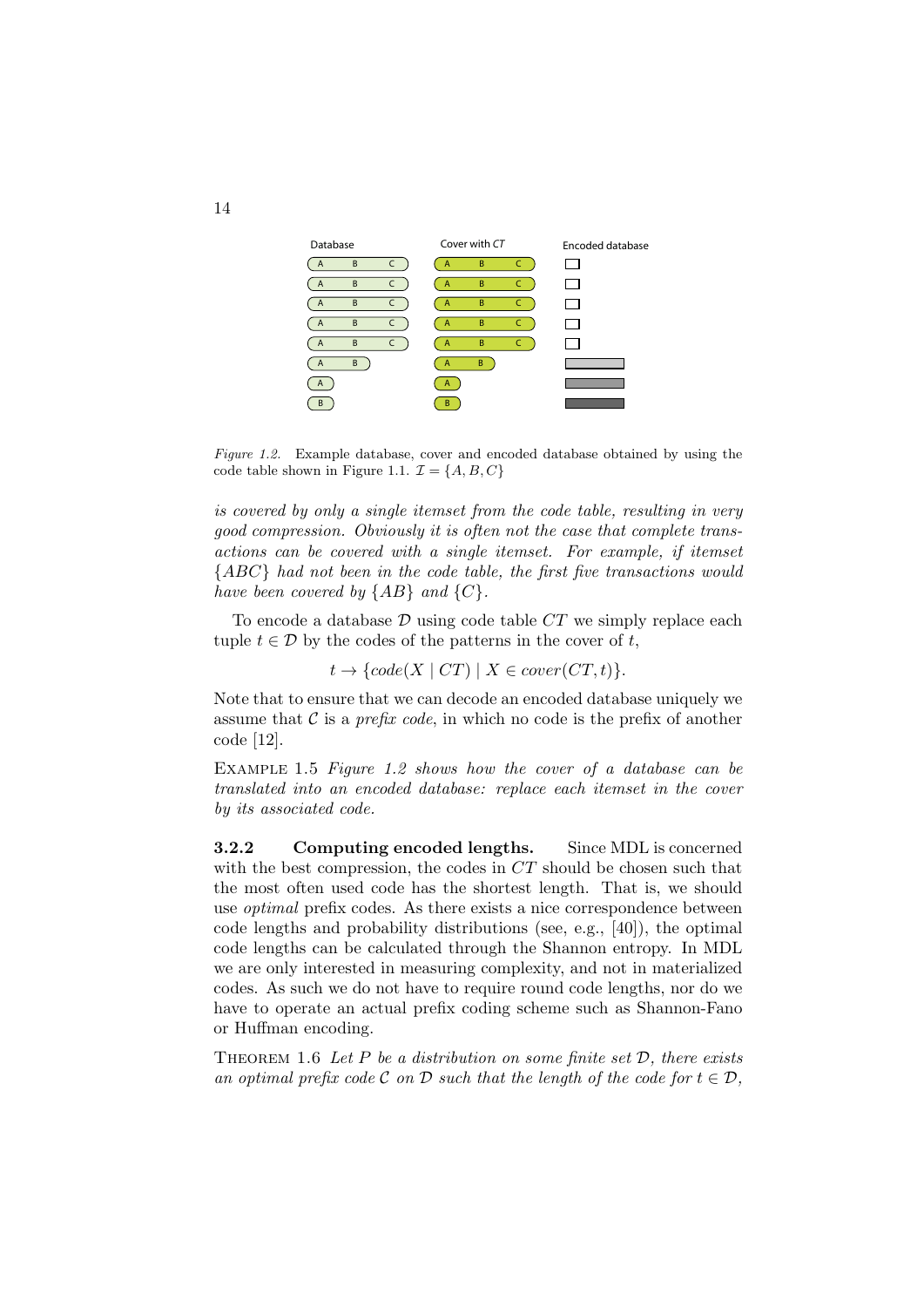denoted by  $L(t)$  is given by

$$
L(t) = -\log(P(t)).
$$

Moreover, this code is optimal in the sense that it gives the smallest expected code size for data sets drawn according to P. (For the proof, please refer to Theorem  $5.4.1$  in  $[12]$ .

The optimality property means that we introduce no bias using this code length. The probability distribution induced by a cover function is, of course, given by the relative usage frequency of each of the patterns.

To determine this, we need to know how often a certain code is used. We define the usage count of a pattern  $X \in \mathbb{C}T$  as the number of tuples t from  $D$  where  $X$  occurs in its cover. Normalized, this frequency represents the probability that that code is used in the encoding of an arbitrary  $t \in \mathcal{D}$ . The optimal code length [40] then is  $-\log$  of this probability, and a code table is optimal if all its codes have their optimal length. More formally, we have the following definition.

DEFINITION 1.7 Let  $\mathcal D$  be a database drawn from a tuple universe  $\mathcal T$ ,  $\mathcal C$ a prefix code, cover a cover function, and  $CT$  a code table over  $\mathcal X$  and C. The usage count of a pattern  $X \in \mathbb{C}T$  is defined as

$$
usage_{\mathcal{D}}(X) = |\{t \in \mathcal{D} \mid X \in cover(CT, t)\}|.
$$

This implies a probability distribution over the usage of patterns  $X \in$  $CT$  in the cover of  $D$  by  $CT$ , which is given by

$$
P(X \mid \mathcal{D}, CT) = \frac{usage_{\mathcal{D}}(X)}{\sum_{Y \in CT} usage_{\mathcal{D}}(Y)}.
$$

The code(X | CT) for  $X \in CT$  is optimal for  $D$  iff

$$
L(code(X \mid CT)) = |code(X \mid CT)| = -log(P(X \mid \mathcal{D}, CT)).
$$

A code table CT is code-optimal for  $\mathcal D$  iff all its codes, {code(X | CT) |  $X \in CT$ , are optimal for  $D$ .

From now onward we assume that code tables are code-optimal for the database they are induced on.

Example 1.8 Figure 1.1 shows usage counts for all itemsets in the code table. For example, itemset  $\{A, B, C\}$  is used 5 times in the cover of the database. These usage counts are used to compute optimal code lengths. For  $X = \{A, B, C\}$ :

$$
P(X | \mathcal{D}, CT) = \frac{5}{8}
$$
  

$$
L(code(X | CT)) = -log(\frac{5}{8}) = 0.68
$$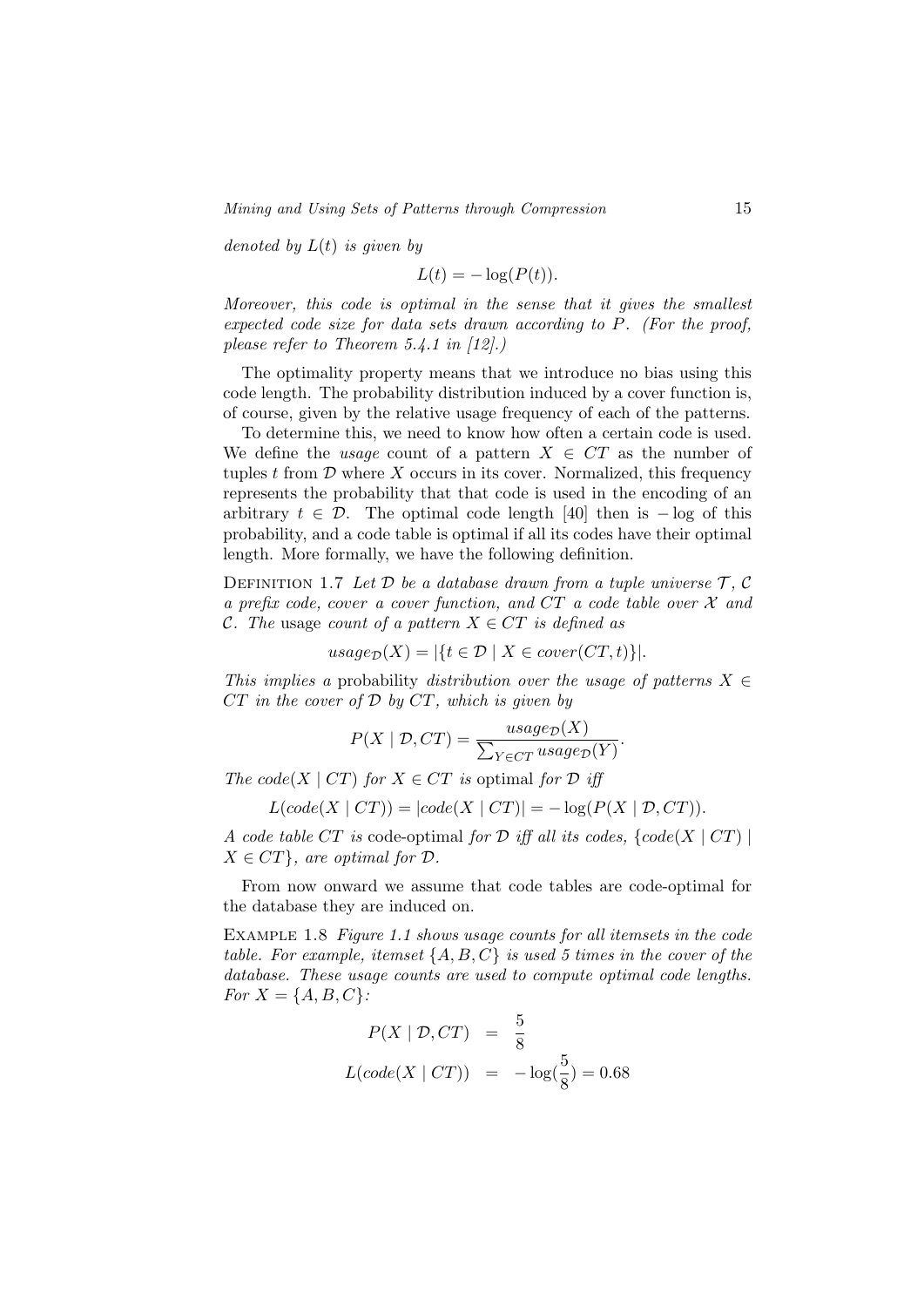And for  $Y = \{A\}$ :

$$
P(Y | \mathcal{D}, CT) = \frac{1}{8}
$$
  

$$
L(code(Y | CT)) = -log(\frac{1}{8}) = 3.00
$$

So,  $\{A, B, C\}$  is assigned a code of length 0.68 bits, while  $\{A, B\}$ ,  $\{A\}$ and  ${B}$  are assigned codes of length 3 bits each.

Now, for any database  $D$  and code table  $CT$  over the same set of patterns X we can compute  $L(\mathcal{D} | CT)$  according to the following lemma.

LEMMA 1.9 Let  $D$  be a database,  $CT$  be a code table over  $\mathcal X$  and codeoptimal for D, cover a cover function, and usage the usage function for cover.

1 For any  $t \in \mathcal{D}$  its encoded length, in bits, denoted by  $L(t \mid CT)$ , is

$$
L(t \mid CT) = \sum_{X \in cover(CT, t)} L(code(X \mid CT)).
$$

2 The encoded size of  $D$ , in bits, when encoded by  $CT$ , denoted by  $L(\mathcal{D} \mid CT)$ , is

$$
L(\mathcal{D} \mid CT) = \sum_{t \in \mathcal{D}} L(t \mid CT).
$$

With Lemma 1.9, we can compute  $L(\mathcal{D} \mid M)$ , but we also need to know what  $L(M)$  is, i.e., the encoded size of a code table.

Recall that a code table is a two-column table consisting of patterns and codes. As we know the size of each of the codes, the encoded size of the second column is easily determined: it is simply the sum of the lengths of the codes. The encoding of the first column, containing the patterns, depends on the pattern type; a lossless and succinct encoding should be chosen.

DEFINITION 1.10 Let  $\mathcal D$  be a database, CT a code table over  $\mathcal X$  that is code-optimal for  $D$ , and encode an encoding for elements of  $\mathcal{X}$ . The size of CT in bits, denoted by  $L(CT | D)$ , is given by

$$
L(CT | \mathcal{D}) = \sum_{X \in CT: usage_{\mathcal{D}}(X) \neq 0} |encode(X)| + |code(X | CT)|.
$$

Note that we do not take patterns with zero usage into account, because they are not used to code and do not get a finite code length.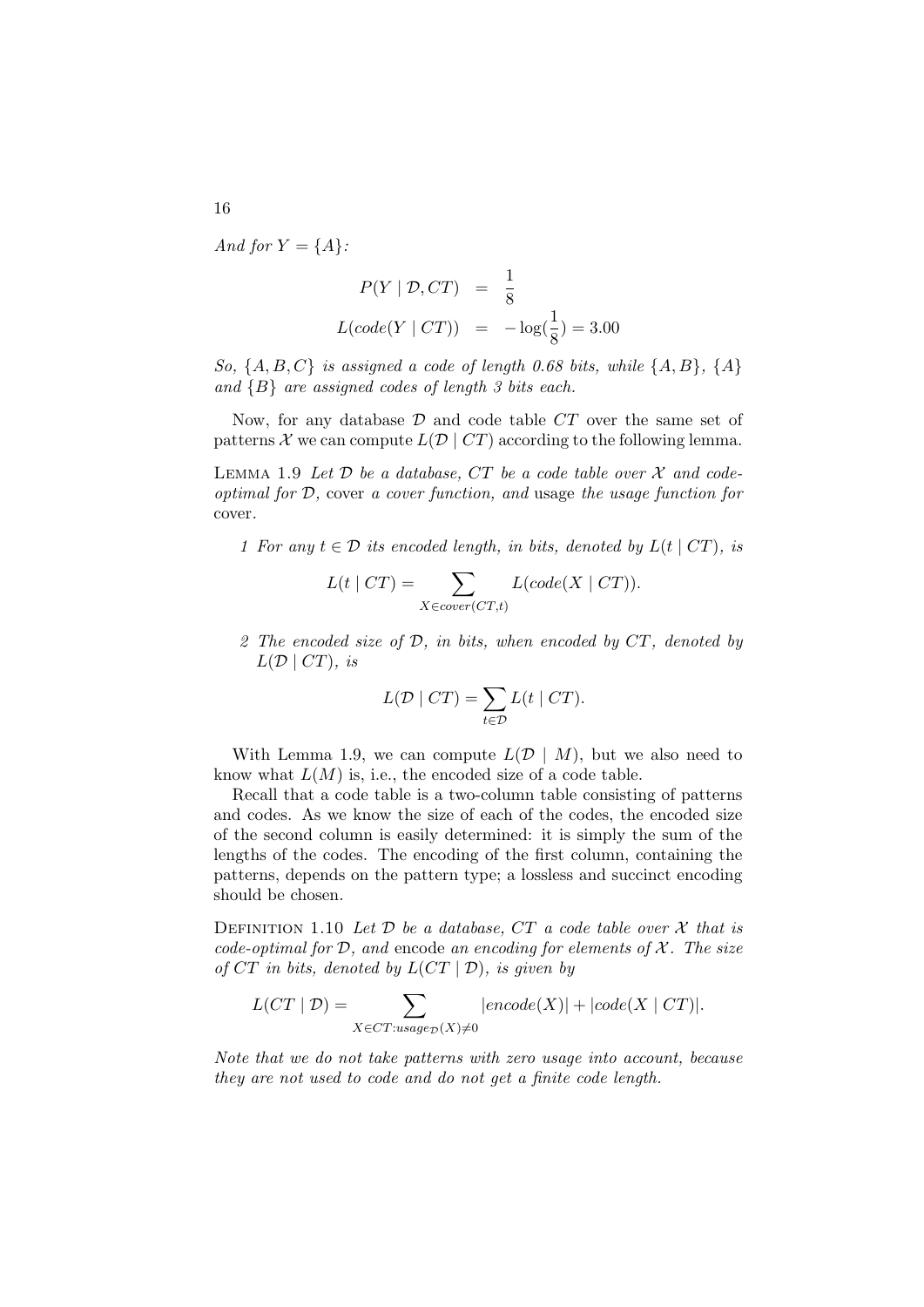Mining and Using Sets of Patterns through Compression 17

With these results we have the total size of the encoded database.

DEFINITION 1.11 Let  $\mathcal D$  be a database with tuples drawn from  $\mathcal T$ , let  $CT$ be a code table that is code-optimal for  $D$  and cover a cover function. The total compressed size of the encoded database and the code table, in bits, denoted by  $L(D,CT)$  is given by

$$
L(\mathcal{D}, CT) = L(\mathcal{D} \mid CT) + L(CT \mid \mathcal{D}).
$$

3.2.3 The Problem. The overall problem is now to find the set of patterns that best describe a database  $\mathcal{D}$ . Given a pattern set  $PS$ , a cover function and a database, a (code-optimal) code table  $CT$ follows automatically. Therefore, each coding set has a corresponding code table and we can use this to formalize the problem.

Given a set of patterns  $\mathcal{F} \subseteq \mathcal{X}$ , the problem is to find a minimal subset of  $\mathcal F$  which leads to a minimal encoded size  $L(\mathcal D,CT)$ . By requiring the smallest possible pattern set, we make sure it does not contain any unused patterns, i.e.,  $usage_{CT}(X) > 0$  for any pattern  $X \in CT$ .

More formally, in general terms, we define the problem as follows.

PROBLEM 1 (MINIMUM DESCRIPTION LENGTH PATTERN SET) Let D be a dataset of tuples drawn from  $\mathcal{T}, \mathcal{F} \subseteq \mathcal{X}$  a candidate set, and enc an encoding for datasets over  $\mathcal T$  and models over  $\mathcal X$ . Find the smallest pattern set  $PS \subseteq \mathcal{F}$  such that for the corresponding model M the total compressed size with encoding enc,  $L_{enc}(\mathcal{D}, M)$ , is minimal.

Naively, one might say that the solution for this problem can be found by simply enumerating all possible pattern sets given a collection of patterns  $\mathcal{X}$ . As such, the search space is already huge: a pattern set contains an arbitrary subset of  $X$ , excluding only the empty set. Hence, there are

$$
\sum_{k=0}^{2^{|\mathcal{X}|-1}} \binom{2^{|\mathcal{X}|-1}}{k}
$$

possible pattern sets. To determine which pattern set minimizes the objective function, we have to know the optimal cover function. Even for a greedy strategy such as covering the data using a fixed order, this explodes to having to consider all possible orders of all possible pattern sets. To make matters worse, the score typically exhibits no (weak) (anti- )monotone structure that we can exploit. As such, we relax the problem and resort to heuristics to find good models instead of the optimum.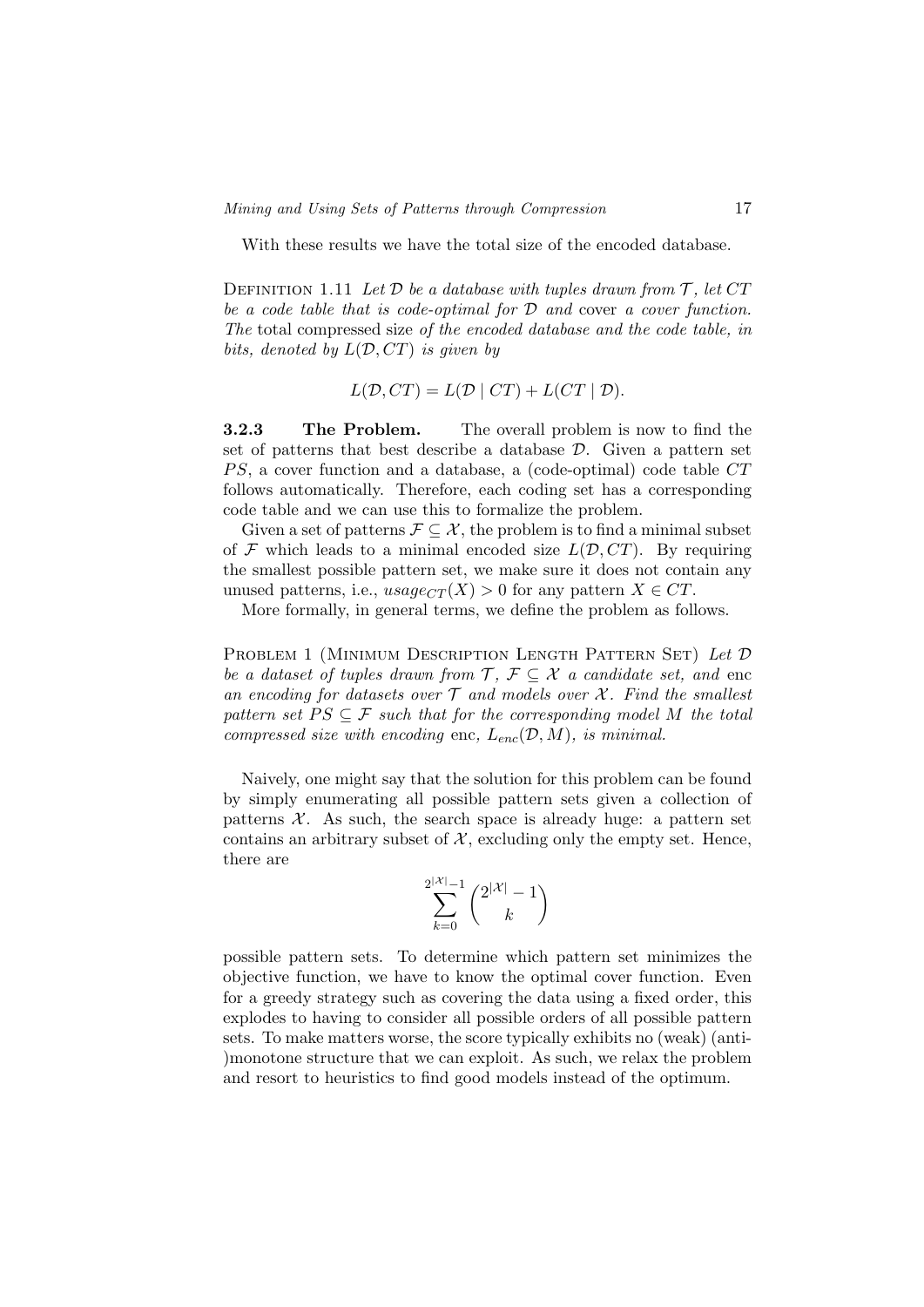#### 3.3 Instances of compression-based models

18

Code tables form a generic model class that can be used with virtually any pattern and data type, given a suitable encoding. Of course there are also other compression-based model classes, and we will now discuss instances of both types.

3.3.1 Code table instances. The best-known instance of code tables is the one used as running example in this chapter, i.e., Krimp code tables over itemsets and often used in conjunction with the cover function presented in Algorithm 1. As we will see in the next section, there also exist more sophisticated algorithms for inducing code tables.

In practice, we find that Krimp returns pattern sets in the order of hundreds to a few thousand of patterns [68], which have been shown to describe the distribution of the data very well. In the next section we will discuss some of the applications in which these pattern sets have been successfully put to use.

Akoglu et al. [3] proposed the CompreX algorithm, which describes a categorical dataset by a set of Krimp code tables—by partitioning the attributes into parts that correlate strongly, and inducing a Krimp code table for each part directly from the data.

In frequent pattern mining, and hence KRIMP, we only regard associ-ations between 1s of the data as potentially interesting. This is mostly a matter of keeping matters computational feasible—clearly there are cases where associations between occurrences and absences are rather interesting. Less [24] is an algorithm that describes data not using frequent itemsets, but using low-entropy sets [23]. These are itemsets for which we see the distribution of its occurrences is strongly skewed. Less code tables consist of low-entropy sets, and it uses these to identify areas of the data of where the attributes strongly interact. Less code tables typically contain only tens to hundreds of low-entropy sets. Attribute clustering [43] provides even more succinct code tables, with the goal to provide good high-level summaries of categorical data, only up to tens of patterns are selected.

Code table instances for richer data include those for sequential patterns, i.e., serial episodes. Bathoorn et al. [5] gave a variant of Krimp for sequential patterns without gaps, wheras the SQS [64] and GoKrimp [35] algorithms provide fast algorithms for descriptions in terms of serial episodes where gaps are allowed. Like Krimp, these algorithms find final selections in the order of hundreds of patterns.

Koopman and Siebes [32, 33] discussed the Krimp framework in light of frequent patterns over multi-relational databases.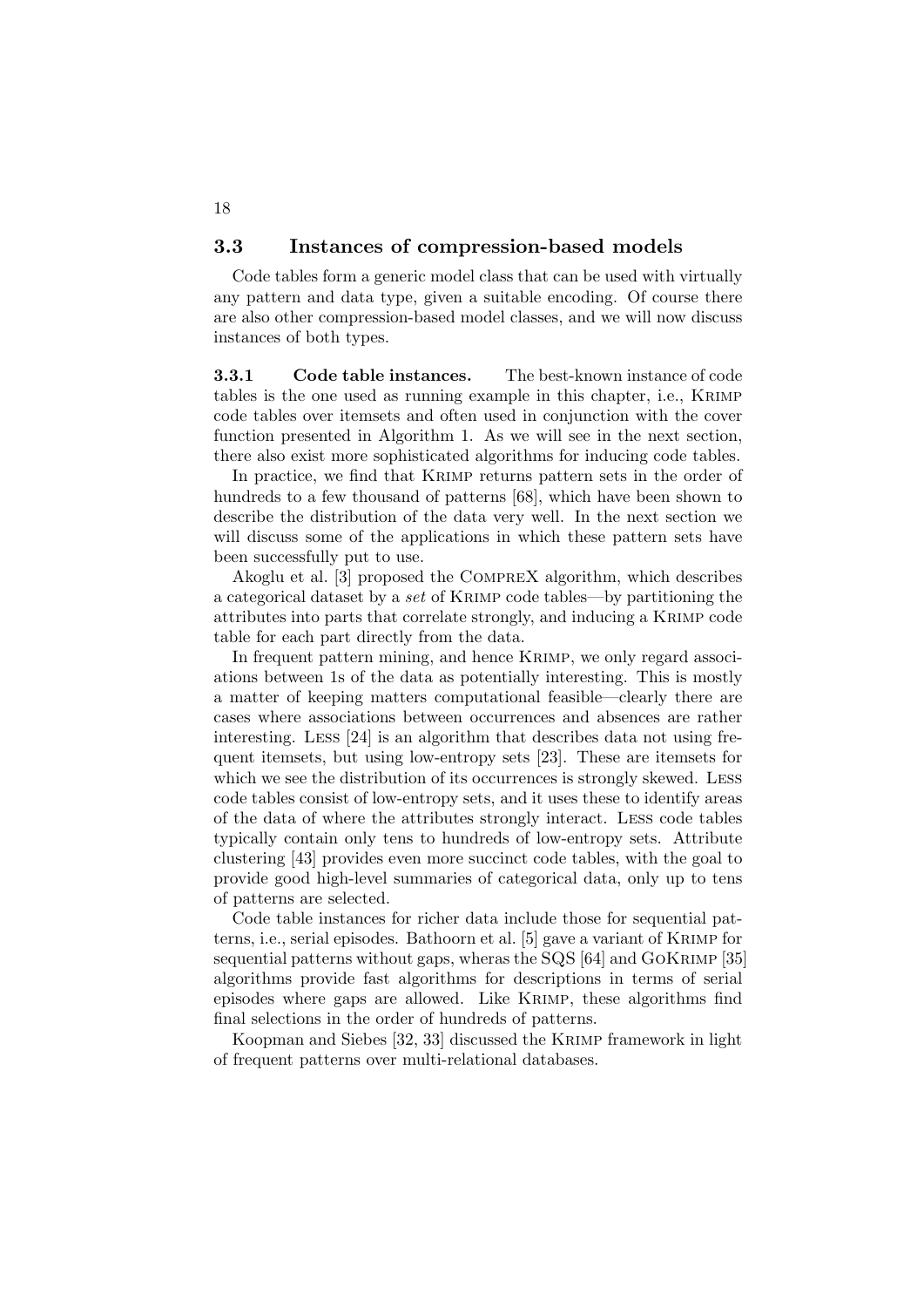3.3.2 Other model classes. Like Less, Pack [62] considers binary data symmetrically. Its patterns are itemsets, but they are modeled in a decision tree instead of a code table. This way, probabilities can be calculated more straightforwardly and refined MDL can be used for the encoding. MTV [44] also constructs a probabilistic model of the data, and aims to find that set of itemsets that best predicts the data. The framework allows both BIC and MDL to be used for model selection. Typically, between tens and hundred of itemsets are selected.

STIJL [63] describes data hierarchically in terms of dense and sparse tiles, rectangles in the data which contain surprisingly many/few 1s.

We also find compression-based models in the literature that employ lossy compression. While this contradicts MDL in principle, as long as the amount of 'lost' data is not too large, relatively fair comparisons between models can still be made.

Summarization [10] is such an approach, which identifies a group of itemsets such that each transaction is summarized by one itemset with as little loss of information as possible. Wang et al. [70] find summary sets, sets of itemsets such that each transaction is (partially) covered by the largest itemset that is frequent.

There are also model classes where the link to compression exists, but is hidden from plain sight. Tiling [18] should be mentioned: a tiling is the cover of the database by the smallest set of itemsets, and is related to Set Cover [27], Minimum Entropy Set Cover [22], and matrix factorization problems [42, 46].

#### 4. Algorithmic approaches

So far we have discussed in detail the motivation, theoretical foundations, and models for compression-based pattern mining. Given the previous, the natural follow-up question is: given a dataset, how can we find that model that minimizes the total compressed size?

In this section we aim to give a brief overview of the main algorithmic strategies for inducing good code tables from data. There are two main approaches we need to discuss: candidate filtering and direct mining.

In our concise discussion on the complexity of the *Minimum Descrip*tion Length Code Table problem, we already mentioned that the search space will generally be too large to consider exhaustively. Hence, as is common with MDL-based approaches, the common solution is to resort to heuristic search strategies. This obviously implies that we usually cannot guarantee to find the best possible model, and experimental evaluation will have to reveal how useful induced models are.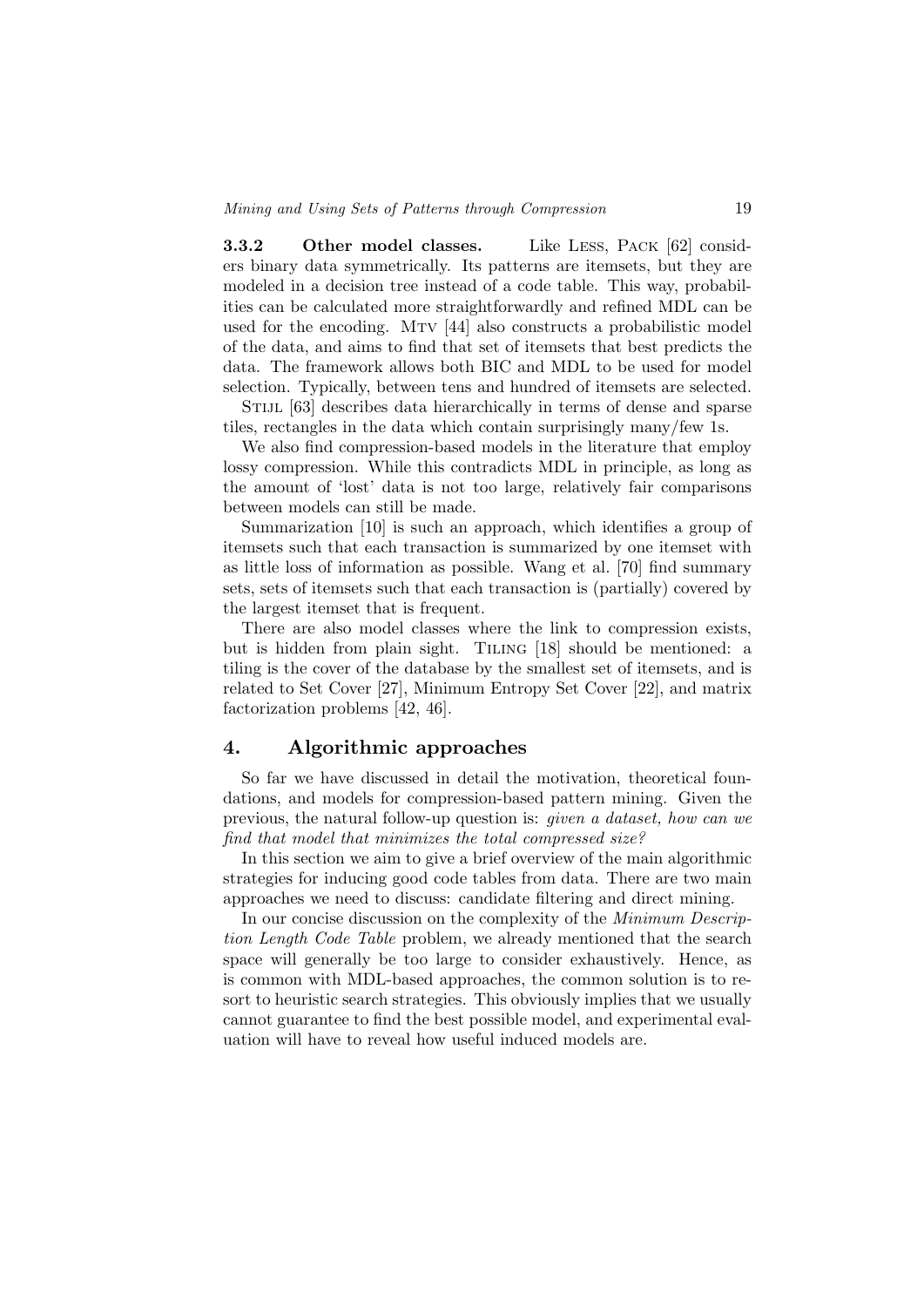In this section, we will outline common techniques. For a more indepth discussion of the individual algorithms, we refer to the original papers; algorithmic aspects are not the main focus of this chapter.

## 4.1 Candidate set filtering

The definition of Problem 1 already hints at the most often used approach: candidate filtering. While the set of candidates  $\mathcal F$  could consist of all possible patterns  $\mathcal{X}$ , it can also be a subset defined by some additional constraints. Typically,  $\mathcal F$  is generated in advance and given as argument to the algorithm used for model induction.

For example, when inducing itemset-based models, it is common practice to use closed itemsets with a given minimum support threshold as candidate set. A large advantage of using smaller candidate sets, i.e., keeping  $|\mathcal{F}|$  small, is that model induction can be done relatively quickly.

Given a dataset  $\mathcal D$  and candidate set  $\mathcal F$ , a candidate set filtering method returns a model M corresponding to a pattern set  $PS \subset \mathcal{F}$ for which  $L(\mathcal{D}, M)$  is 'small'. (Note that we cannot claim that the compressed size is minimal due to the heuristic nature of filtering methods.)

4.1.1 Single-pass filtering. The simplest filtering approach uses the following greedy search strategy:

- 1 Start with an 'empty' model M.
- 2 Add patterns  $F \in \mathcal{F}$  to M one by one. If the addition leads to better compression, keep it, otherwise, permanently discard F.

Although the basic principle of this approach is very simple, note that there are important details that need to be worked out depending on the specific model and encoding. For example, it is often impossible to start with a model that is truly empty: if a model does not contain any patterns at all, it may be impossible to encode the data at hand and hence there is no compressed size to start from. Also, adding a pattern to a model is not always straightforward: how and where in the model should it be added? Depending on design choices, there may be many possibilities and if these need all to be tested this can become a computational burden. Finally, in what order should we consider the candidates in  $\mathcal{F}$ ? Since single-pass filtering considers every candidate only once, this choice will have a large impact on the final result.

EXAMPLE 1.12 KRIMP employs single-pass filtering with several heuristic choices to ensure that it can induce good code tables from relatively large datasets and candidate sets in reasonable time.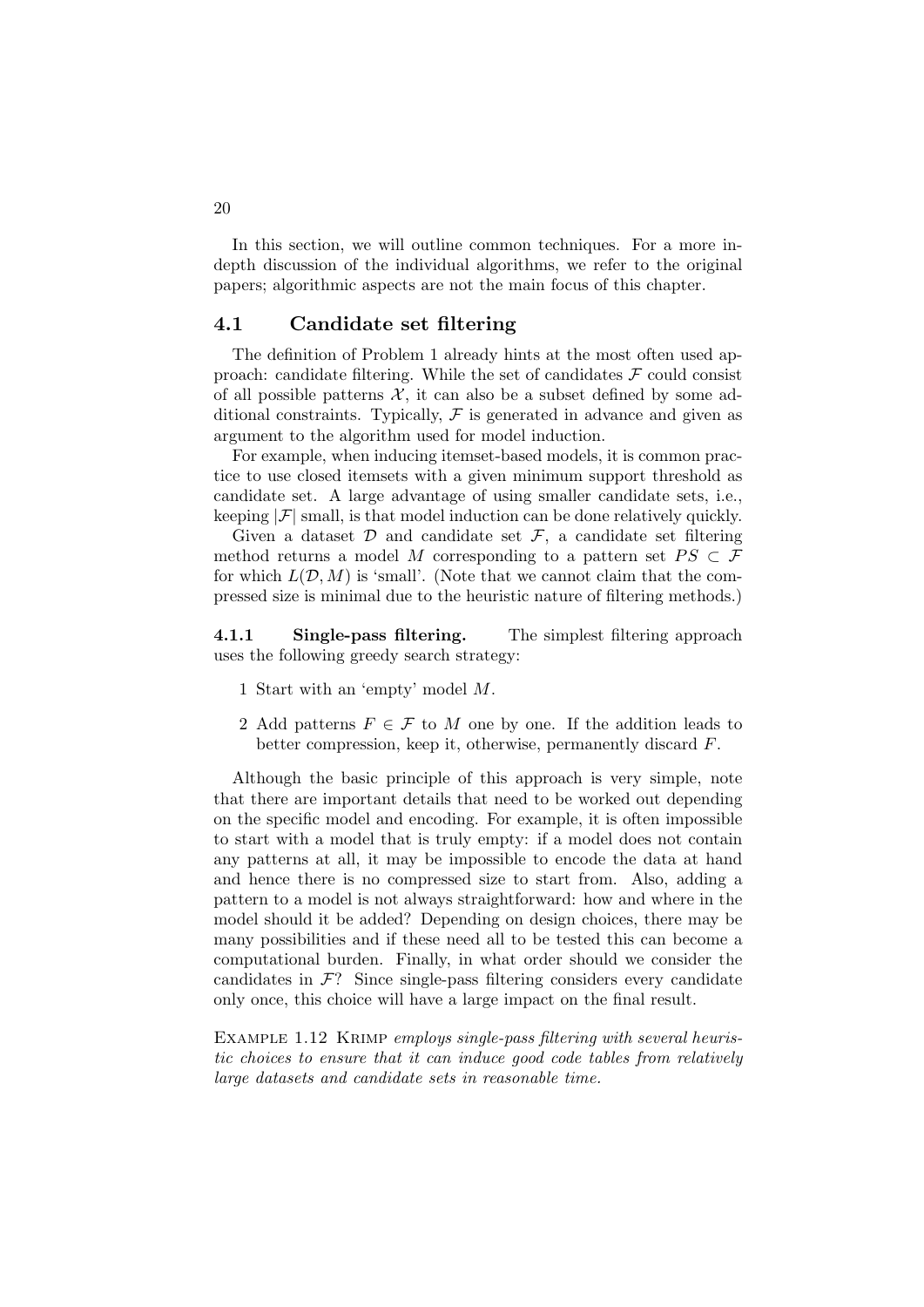To ensure any transaction can be encoded, the induction process departs from the code table containing all singleton itemsets, i.e.,  $\{\{i\} \mid i \in$ I}. Candidate itemsets are considered in a fixed order, on frequencies and lengths, maximizing the probability that we encounter candidates that aid compression. Finally, with the same goal, we imposed an order on the itemsets in the code table. Together with the cover function, which does not allow overlap, this means that each candidate itemset can be efficiently evaluated. To further illustrate this example, the Krimp algorithm is given as Algorithm 2.

#### Algorithm 2 The Krimp Algorithm

**Require:** A transaction database  $\mathcal{D}$  and a candidate set  $\mathcal{F}$ , both over a set of items  $\mathcal I$ 

Ensure: Code table CT, a heuristic solution to the MDL Pattern Set problem

1:  $CT$  ← Standard Code Table(D)

```
2: \mathcal{F}_o \leftarrow \mathcal{F} in Standard Candidate Order
```

```
3: for all F \in \mathcal{F}_o \setminus \mathcal{I} do
```

```
4: CT_c \leftarrow (CT \cup F) in Standard Cover Order
```

```
5: if L(\mathcal{D},CT_c) < L(\mathcal{D},CT) then
```
6:  $CT \leftarrow CT_c$ 

```
7: end if
```
8: end for

```
9: return CT
```
Other examples of compression based pattern mining algorithms employing single-pass filtering include R-Krimp [32], RDB-Krimp [33], Less [24], Pack [62], and SQS [64].

4.1.2 Iterative candidate selection. Single-pass filtering is a very greedy search strategy. One particular point of concern is that it considers every candidate only once, in fixed order, deciding acceptance or rejection on the candidate's quality in relation to only the model mined up to that time. This means that unless the candidate order is perfect, we will see that candidates get rejected that would have been ideal later on, and hence that sub-optimal candidates will be accepted because we do not have access to the optimal candidate at that time.

The reason this strategy still provides good results is exactly the problem it aims to resolve: redundancy. For every rejected 'ideal' candidate we will (likely) see a good enough variant later on.

The optimal result, however, may be a much smaller set of patterns that describe the data much better. One way to approximate the optimal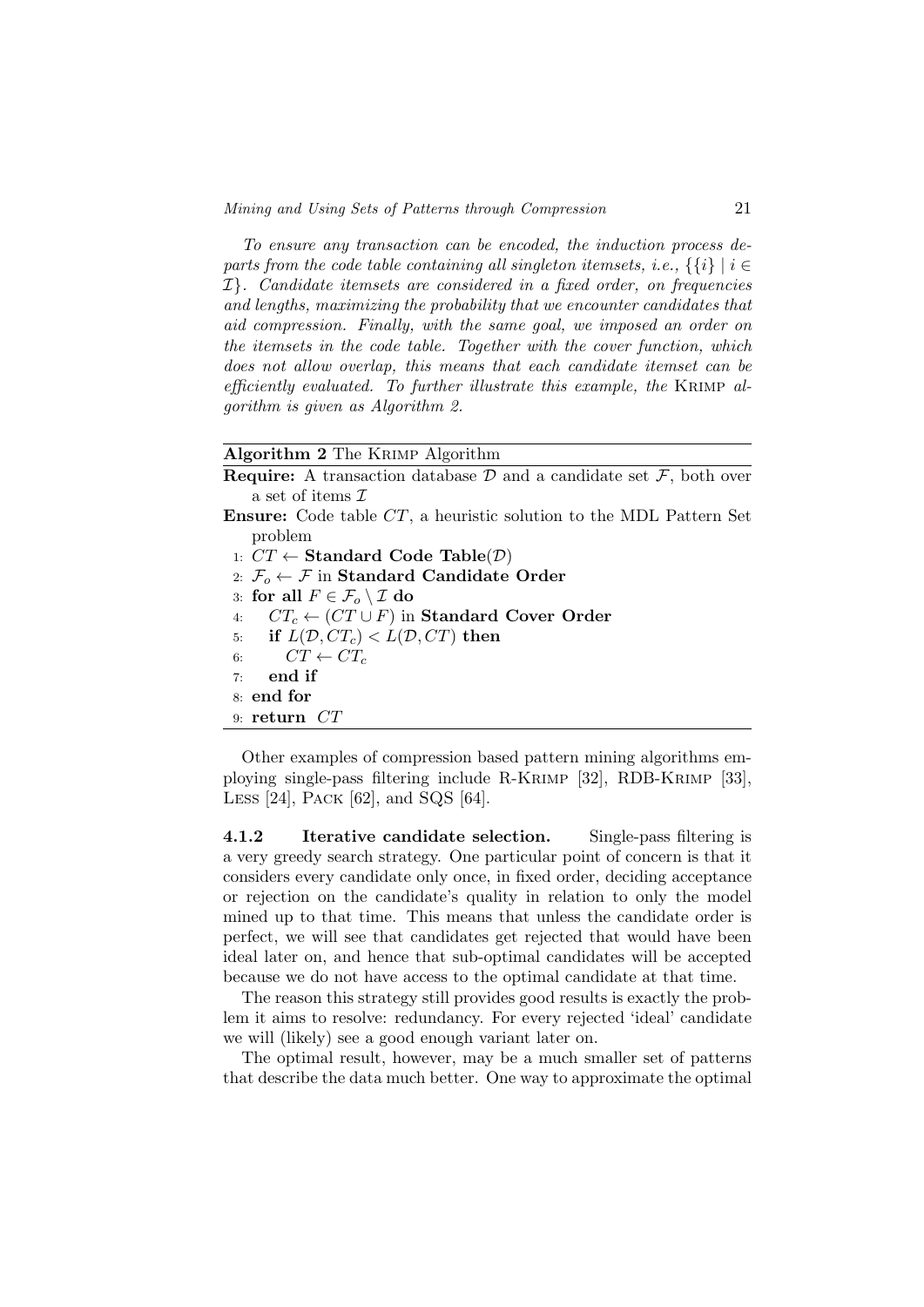result better is to make the search less greedy. Smets and Vreeken [59] showed that iteratively greedily adding the locally optimal candidate leads to much better code tables.

- 1 Start with an 'empty' model M.
- 2 Select that  $F \in \mathcal{F}$  that minimizes  $L(\mathcal{D}, M \cup F)$ .
- 3 Add  $F$  to  $M$  and remove it from  $\mathcal{F}$ .
- 4 Repeat steps 2-3 until compression can no longer be improved.

Naively, this entails iteratively re-ranking all candidates, and taking the best one. That is, with regard to Chapter 4, this approach can be viewed as the dynamic ranking approach to pattern set mining.

The naive implementation of this strategy is computationally much more demanding than single-pass filtering, with a complexity of  $O(|\mathcal{F}|^2)$ opposed to  $O(|\mathcal{F}|)$ . On the upside, it is less prone to local minima. If one desires to explore even a larger parts of the search space, one could maintain the top- $k$  best models after each iteration instead of only the single best model. Such a strategy would essentially be a beam search and is employed by the Groei algorithm, as proposed by Siebes and Kersten [56] to find good approximations to the problem of finding the best description of the data in k patterns.

Instead of exactly calculating the quality of each candidate per iteration, which requires a pass over the data and is hence expensive, we can also employ a quality estimate. To this end, the MTV algorithm uses a convex quality estimate [44], which allows both to effectively prune a large part of the candidate space, as well as to identify the best candidate without having to calculate the actual score. SLIM [59] uses an optimistic estimate, and only calculates the actual score for the top- $k$ candidates until one is accepted by MDL.

4.1.3 Pruning. Another improvement that can be used by any candidate filtering approach is to add a pruning step: patterns that were added to the model before may become obsolete later during the search. That is, due to other additions previously added patterns may no longer contribute to improved compression. To remedy this, we can prune the model, i.e., we can test whether removing patterns from the model results in improved compression.

Again, there are many possibilities. The most obvious strategy is to check the attained compression of all valid subsets of the current pattern set and choose the corresponding model with minimal compressed size. One could even include a new candidate pattern in this process, yet this requires considerable extra amount of computation.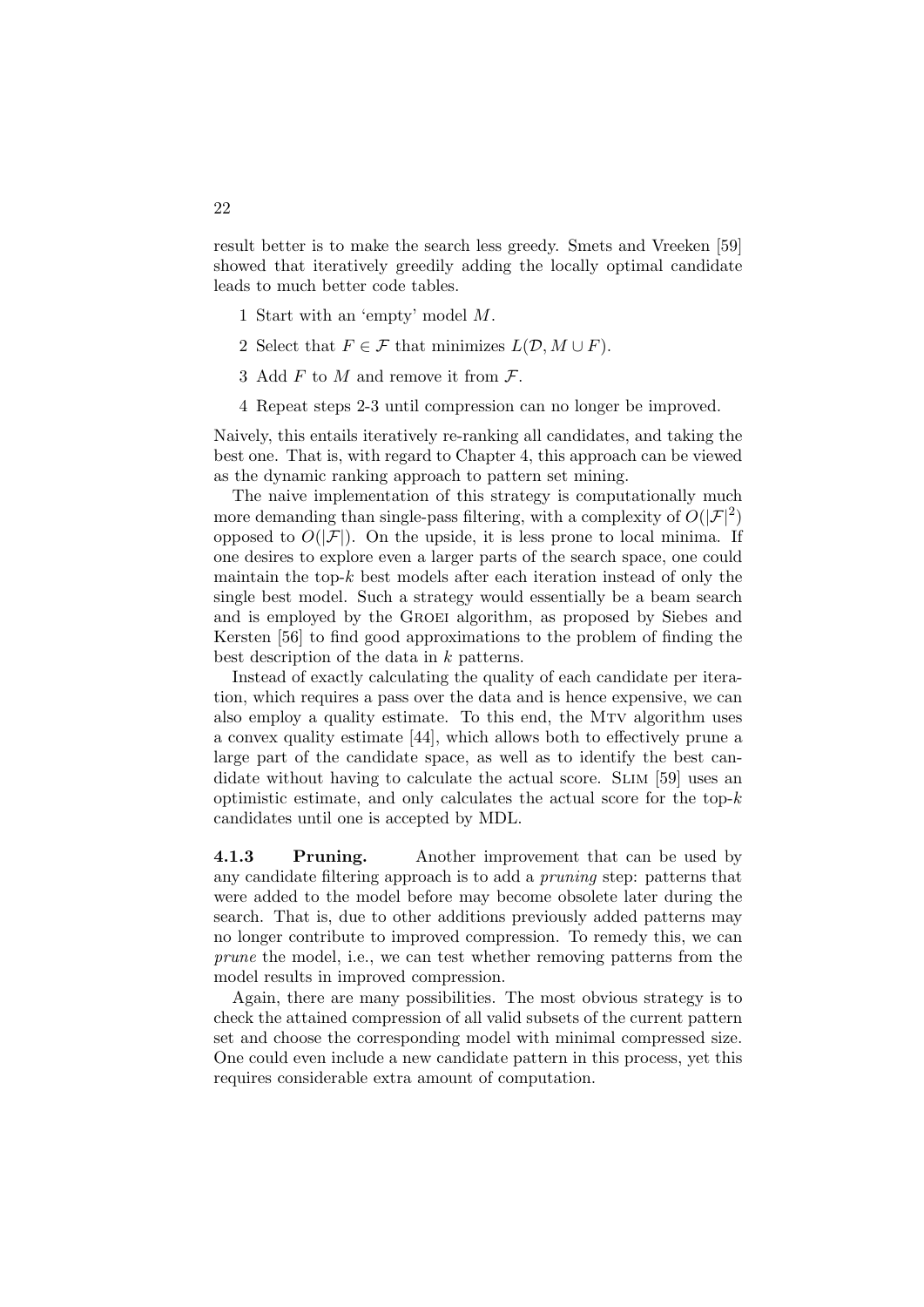A more efficient alternative is to prune only directly after a candidate  $F$  is accepted. To keep the pruning search space small, one could consider each pattern in the current model for removal once after acceptance of another pattern, in a heuristic order. If pruning a pattern does not result in an increased encoded size of data and model, it apparently no longer contributes to compression. When this is the case, it is permanently removed from the model. Even simple pruning techniques like this can vastly improve the compression ratios attained by pattern-based models found by candidate filtering methods.

Pruning has been shown to be one of the key elements of Krimp [68], as it allows to remove patterns from the model for which better replacements have been found. If we would keep these now obsolete patterns, they would be in the way (in terms of cost) of other patterns. Pruning practically always improves performance, both in terms of speed, compression rates, and pattern set size [68, 23, 64].

## 4.2 Direct mining of patterns that compress

Candidate filtering is conceptually easy and generally applicable. It allows us to mine any set of candidate patterns, and then select a good subset. However, the reason for mining code tables, the pattern explosion, is also the Achilles heel of this two-stage approach. Mining, storing, and sorting candidate patterns is computationally demanding for non-trivial data. In particular as lower thresholds correspond to better models: larger candidate sets induce a larger model space, and hence allow for better models to be discovered. However, the vast majority of these patterns will never be selected or make it into the final model, the question is: can't we mine a good code table directly from data?

The space of models  $M$  is too erratic to allow direct sampling of highquality code tables. We can, however, adapt the iterative candidate selection scheme above. In particular, instead of iteratively identifying the best candidate from  $\mathcal{F}$ , we use the current model M to generate candidates that are likely good additions to the model.

What is likely to make a good addition to the model? A pattern that helps to reduce redundancy in the encoding. In our setting, this means correlations between code usages. If the code for pattern A and the code for pattern  $B$  often co-occur, we can gain bits using a new code C meaning  $A$  and  $B$ . We can hence find good candidates by mining frequent patterns in 'encoding space'. Moreover, by employing an optimistic estimate we can prune large parts of the search space, and efficiently identify the best pattern [59]. In general terms, we have

1 Start with an 'empty' model M.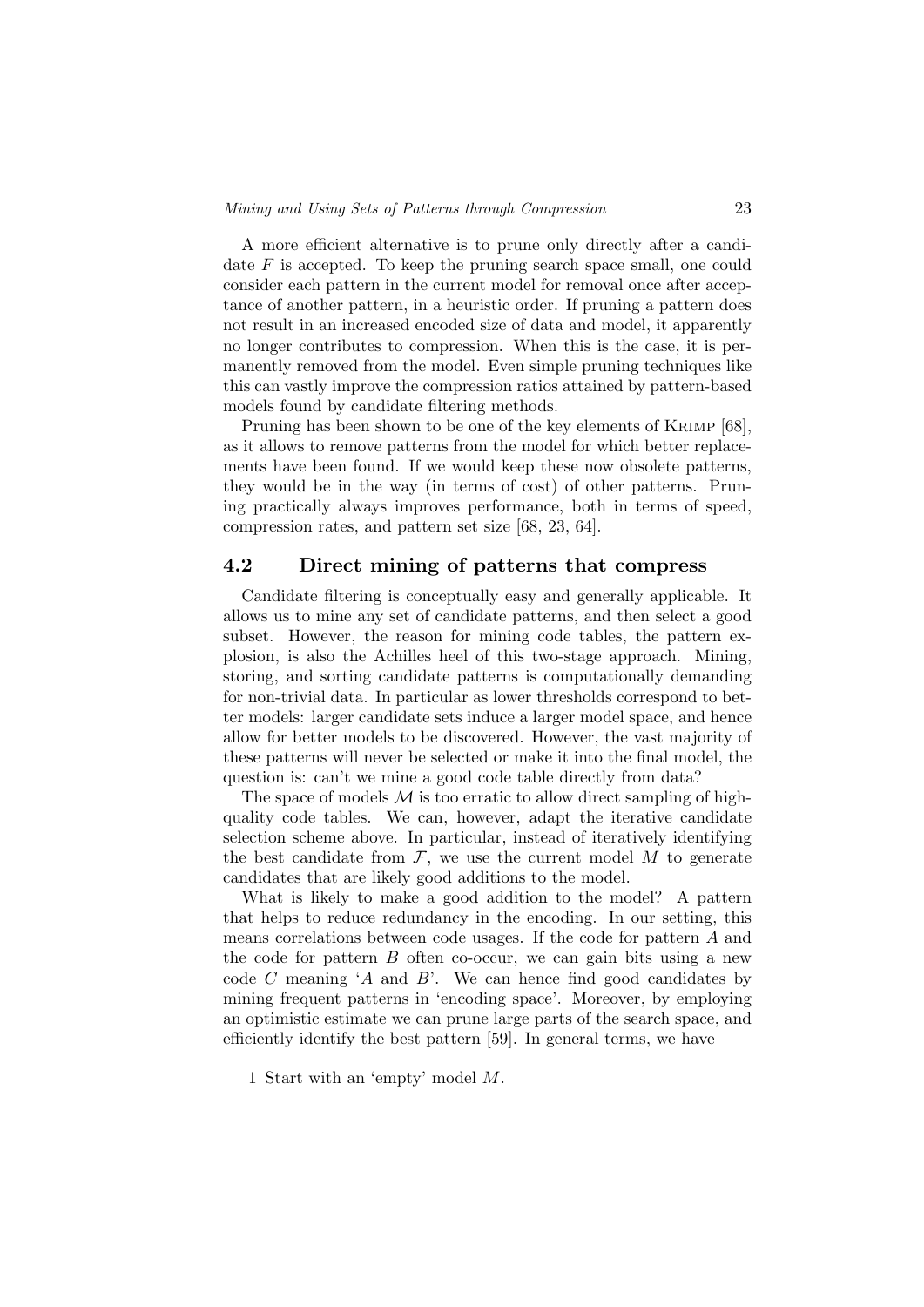- 2 Find that  $F \in \mathcal{X}$  that minimizes  $L(\mathcal{D}, M \cup F)$ .
- 3 Add  $F$  to  $M$ .
- 4 Repeat steps 2-3 until compression can no longer be improved.

Because of the strong dependence on the specific encoding and pattern type, providing a universal algorithmic strategy for step 2 is hardly possible—in itemset data correlations mean co-occurrences [59], in sequential data it means close-by occurrences [64], etc. In general, the current encoding of the data will have to be inspected to see if there are any 'patterns' in there that can be exploited to improve compression.

The SLIM algorithm [59] was the first to implement this strategy for MDL, and induces Krimp code tables by iteratively searching for pairs of itemsets that often occur together. The union of the pair that results in the best improvement in compression is added to the code table. Although it hence considers a search space of only  $O(|CT|^2)$  instead of  $O(|\mathcal{F}|^2)$ , its results very closely approximate the ideal local greedy strategy, or, Kramp. In particular for dense data, Slim can be orders of magnitude faster than Krimp, obtaining smaller code tables that offer much more succinct descriptions of the data.

To save computation, SQS does not iteratively identify the best candidate, but instead iteratively generates a set of candidates given the current model, considers all these candidates in turn, then generates new candidates, etc, until MDL tells it to stop.

#### 5. MDL for data mining

So far, we considered compression for model selection, but it has been argued [15] and shown in the literature that it can also be used for many (data mining) tasks. For example, we already referred to the Normalized Compression Distance [41]. Another concrete example is the usage of MPEG video compression for image clustering [29].

In these examples, existing compression algorithms are used as 'black boxes' to approximate Kolmogorov complexity, and usually only datasetlevel compression is required (to be precise, individual strings/objects are considered as 'datasets').

In this chapter, we are particularly interested in compression-based models that allow for inspection, so that any discovered local structure can be interpreted by domain experts. For that purpose pattern-based models that can be selected by means of the MDL principle have been developed. However, we have not yet discussed if and how these models can be used for tasks other than describing and summarizing the data.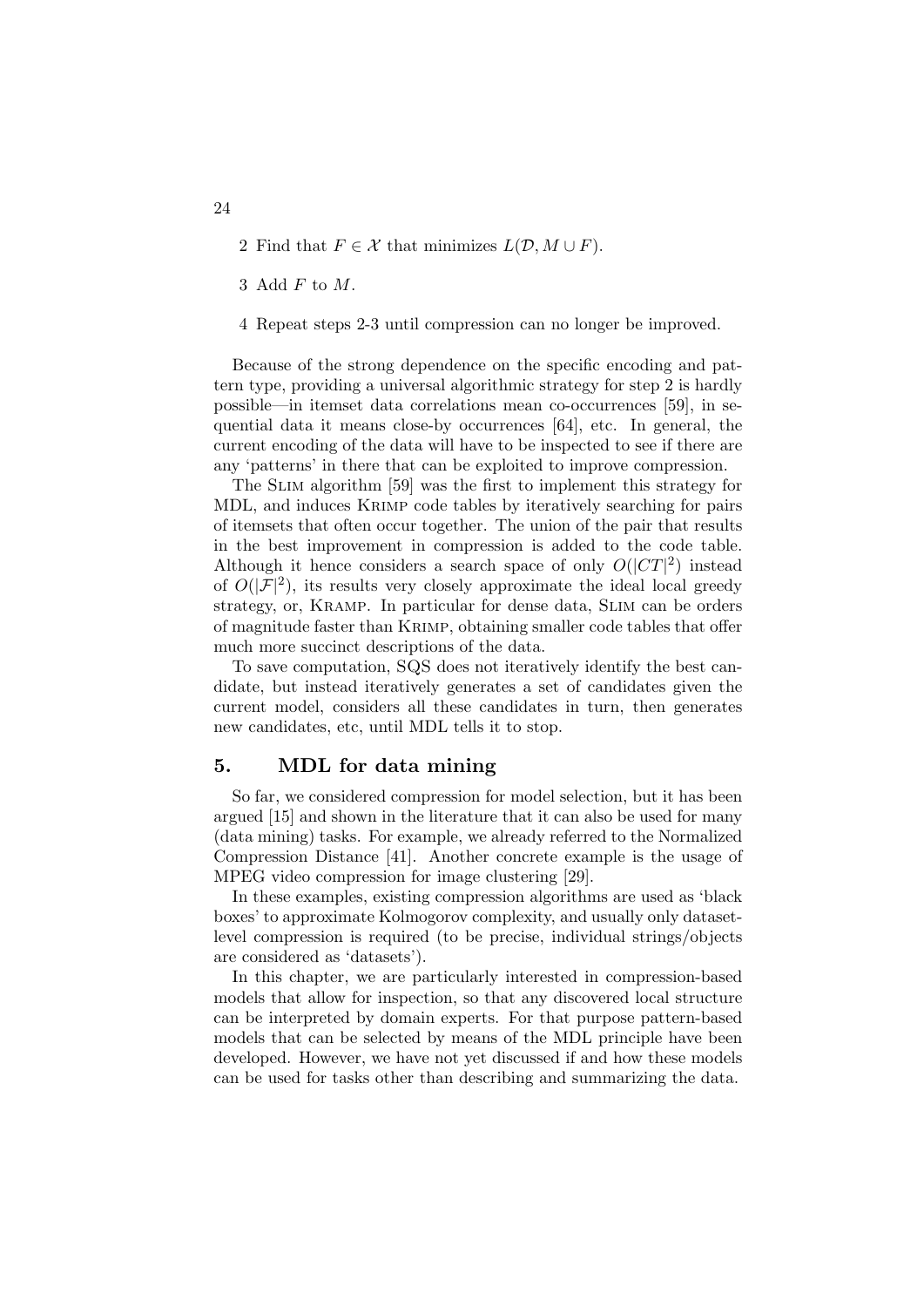In the following we will show how many learning and mining tasks can be naturally formalized in terms of compression, using the pattern-based models and MDL formulation described in this chapter. In particular, to be able to give more concrete details we will focus on using code tables as models. Again, it is important to note that the overall approach can be applied to other compression- and pattern-based models as well.

# 5.1 Classification

Classification is a traditional task in machine learning and data mining. Informally, it can be summarized as follows: given a training set of tuples with class labels and an 'unseen' tuple  $t$  without class label, use the training data to infer the correct class label for  $t$ . Next, we describe a simple classification scheme based on the MDL principle [38].

5.1.1 Classification through MDL. If we assume that a database  $\mathcal D$  is an i.i.d. sample from some underlying data distribution, we expect that the optimal model for this database, i.e., optimal in MDL sense, to compress an arbitrary tuple sampled from this distribution well. For this to work, we need a model that supports tuple-level compression.

In the context of code tables, we make this intuition more formal in Lemma 1.13. We say that the patterns in  $CT$  are *independent* if any co-occurrence of two patterns  $X, Y \in \mathbb{C}T$  in the cover of a tuple is independent. That is,  $P(XY) = P(X)P(Y)$ , a Naïve Bayes [71] like assumption.

LEMMA 1.13 Let  $D$  be a bag of tuples drawn from  $T$ , cover a cover function,  $CT$  the optimal code table for  $D$  and  $t$  an arbitrary transaction from  $\mathcal{T}$ . Then, if the patterns  $X \in cover(CT, t)$  are independent,

 $L(t \mid CT) = -\log(P(t \mid \mathcal{D}, CT)).$ 

(See [38] for the proof.)

This lemma is only valid under the Naïve Bayes like assumption, which in theory might be violated. However, by MDL, if there would be patterns  $X, Y \in CT$  such that  $P(XY) > P(X)P(Y)$ , there will be a pattern  $Z$  in the optimal code table  $CT$  that covers both  $X$  and  $Y$ .

Now, assume that we have two databases generated from two different underlying distributions, with corresponding optimal code tables. For a new tuple that is generated under one of the two distributions, we can now decide to which distribution it most likely belongs. That is, under the Naïve Bayes assumption, we have the following lemma.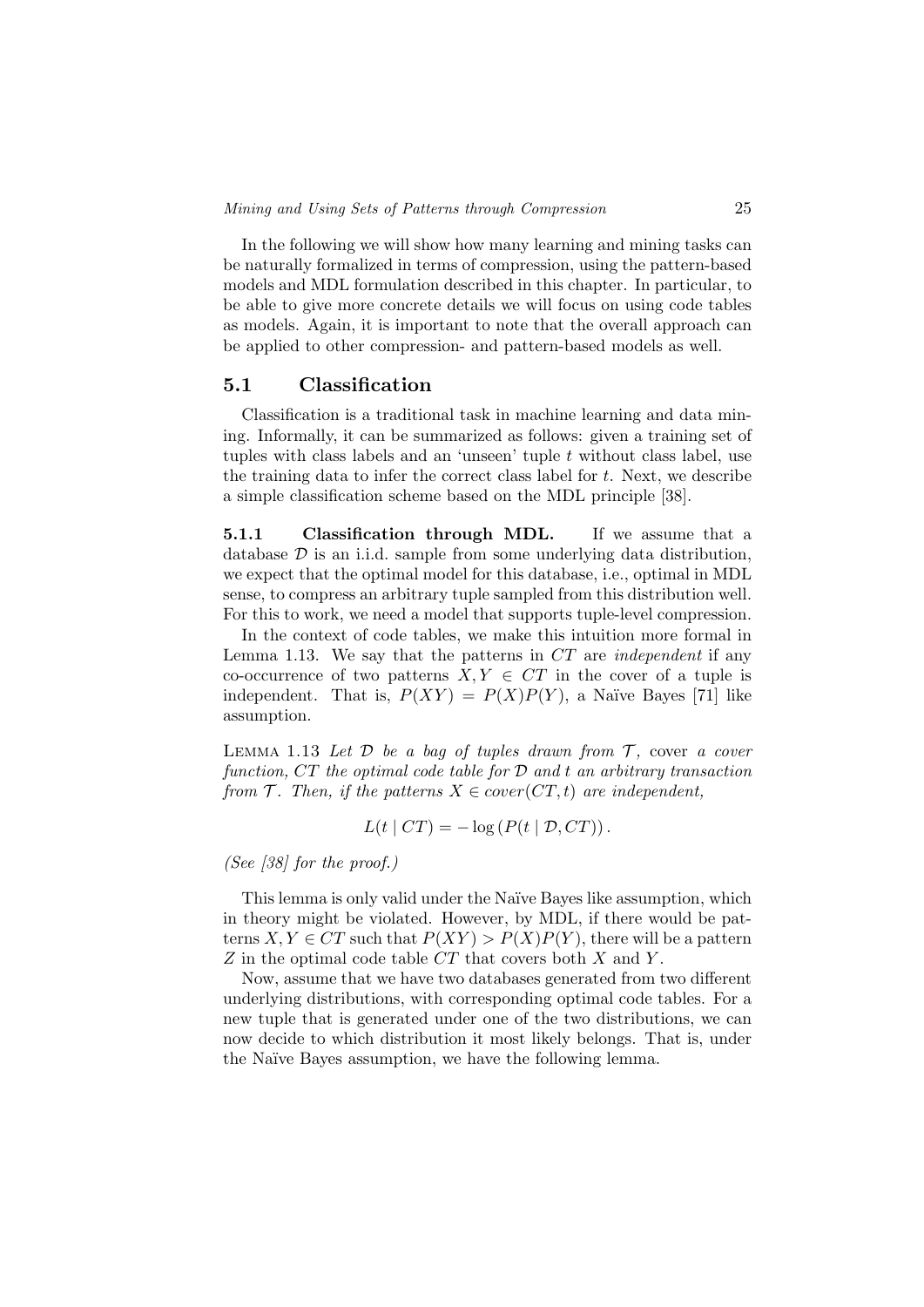LEMMA 1.14 Let  $\mathcal{D}_1$  and  $\mathcal{D}_2$  be two bags of tuples from  $\mathcal{T}$ , sampled from two different distributions,  $CT_1$  and  $CT_2$  the optimal code tables for  $\mathcal{D}_1$ and  $\mathcal{D}_2$ , and t an arbitrary tuple over T. Then, by Lemma 1.13 we have

$$
L(t \mid CT_1) > L(t \mid CT_2) \Rightarrow P(t \mid \mathcal{D}_1) < P(t \mid \mathcal{D}_2).
$$

Hence, the Bayes optimal choice is to assign  $t$  to the distribution that leads to the shortest code length.

5.1.2 The code table classifier. The above suggests a straightforward classification algorithm based on code tables. This classification scheme is illustrated in Figure 1.3.



Figure 1.3. The code table classifier in action.

The classifier consists of a code table per class. Given a database with class labels, this database is split according to class, after which the class labels are removed from all tuples. Then, some induction method is used to obtain a code table for each single-class database. When the perclass compressors have all been constructed, classifying unseen tuples is trivial: simply assign the class label belonging to the code table that provides the minimal encoded length for the transaction.

Note that this simple yet effective scheme requires a code table to be able to compress any possible tuple, i.e., it should be possible to compute  $L(t \mid CT)$  for any  $t \in \mathcal{T}$ . For this it is important to keep all 'primitive' patterns in the code table, i.e., those that are in the 'empty' code table. Further, to ensure valid codes all patterns should have non-zero usage, which can be achieved by, e.g., applying a Laplace correction: add one to the usage of each pattern in the code table.

Results of this scheme on itemset data, using Krimp [38] and Pack [62], show this simple classifier performs on par with the best classifiers in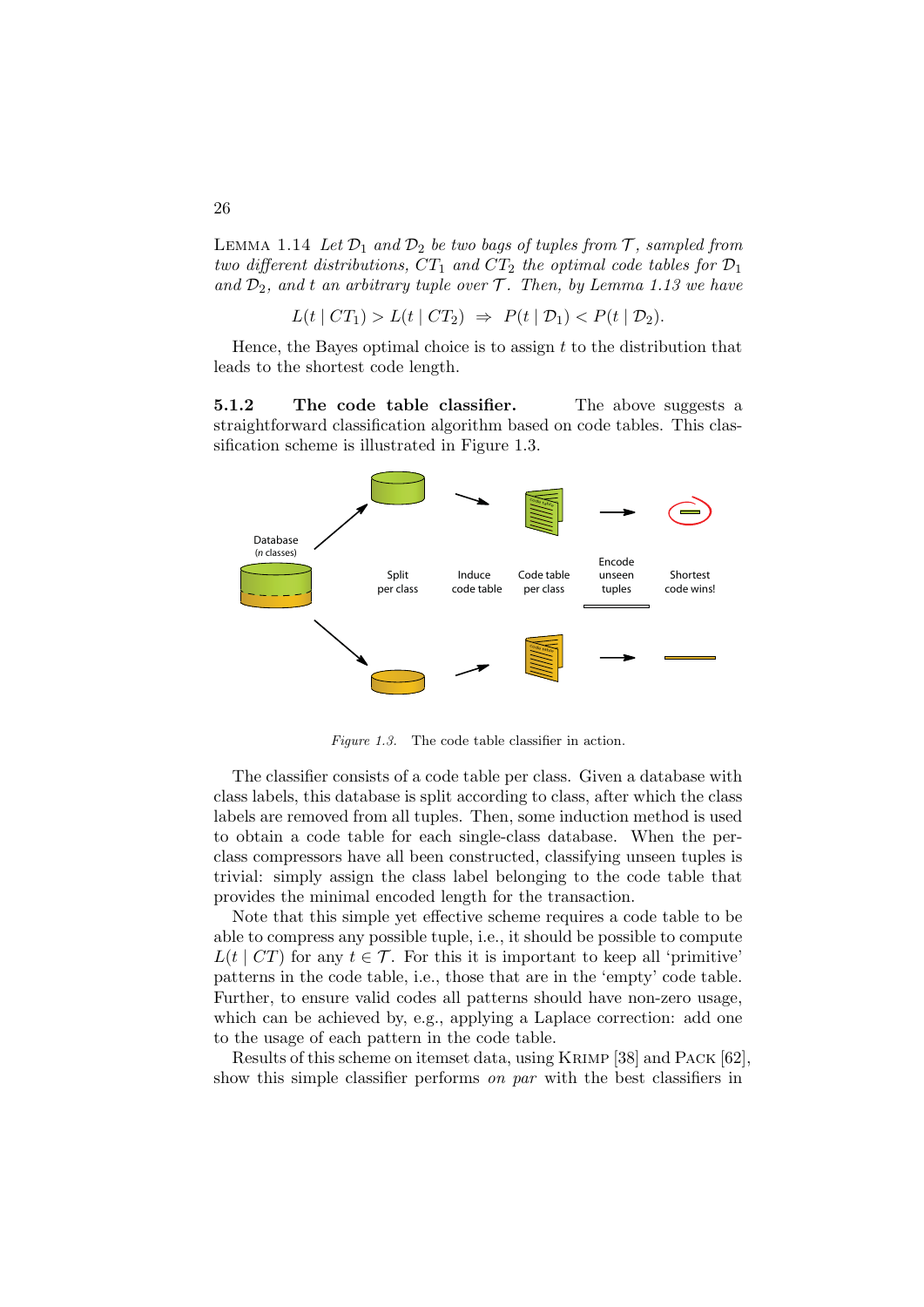the literature, including Naïve Bayes and SVMs. This may be considered an unexpectedly positive result, as the sole goal of each code table is to characterize and describe an individual class-based database. The fact that these code tables can in practice also be used for distinguishing samples drawn from the different distributions means they indeed capture these very well.

#### 5.2 A dissimilarity measure for datasets

Comparing datasets to find and explain differences is a frequent task in many organizations. The two databases can, e.g., originate from different branches of the same organizations, such as sales records from different stores of a chain or the "same" database at different points in time. A first step towards identifying differences between datasets is to quantify how different two datasets are.

Although this may appear to be a simple task at first sight, in practice it turns out to be far from trivial in many cases. In particular, this is true when considering data types for which no obvious distance measures are available, such as for categorical data. In this subsection we describe a compression-based difference measure for datasets (based on [66]).

**5.2.1** Code length differences. Let  $\mathcal{D}_1$  and  $\mathcal{D}_2$  be two databases with tuples drawn from the same data universe  $\mathcal{T}$ . The MDL principle implies that the optimal compressor induced from a database  $\mathcal{D}_1$  will generally provide shorter encodings for its tuples than the optimal compressor induced from another database  $\mathcal{D}_2$ . This is the same principle as used by the classifier described in the previous subsection, and again we assume and exploit the tuple-level compression property.

Formally, let  $M_i$  be the optimal model induced from database  $\mathcal{D}_i$ , and t a transaction in  $\mathcal{D}_1$ . Then, the MDL principle implies that

$$
|L(t \mid M_2) - L(t \mid M_1)|
$$

- is small if t is equally likely under the distributions of  $\mathcal{D}_1$  and  $\mathcal{D}_2$ ;
- is large if  $t$  is more likely under the distribution of one database than under the distribution underlying the other.

Furthermore, the MDL principle implies that for the MDL-optimal models  $M_1$  and  $M_2$  and t from  $\mathcal{D}_1$ , the expected average value of  $L(t)$  $M_2$ ) −  $L(t \mid M_1)$  is positive. The next step towards a dissimilarity measure is to aggregate these code length differences over the dataset.

If we would do this naively, the resulting aggregate would depend on the size of the data. To avoid this, we normalize by dividing by the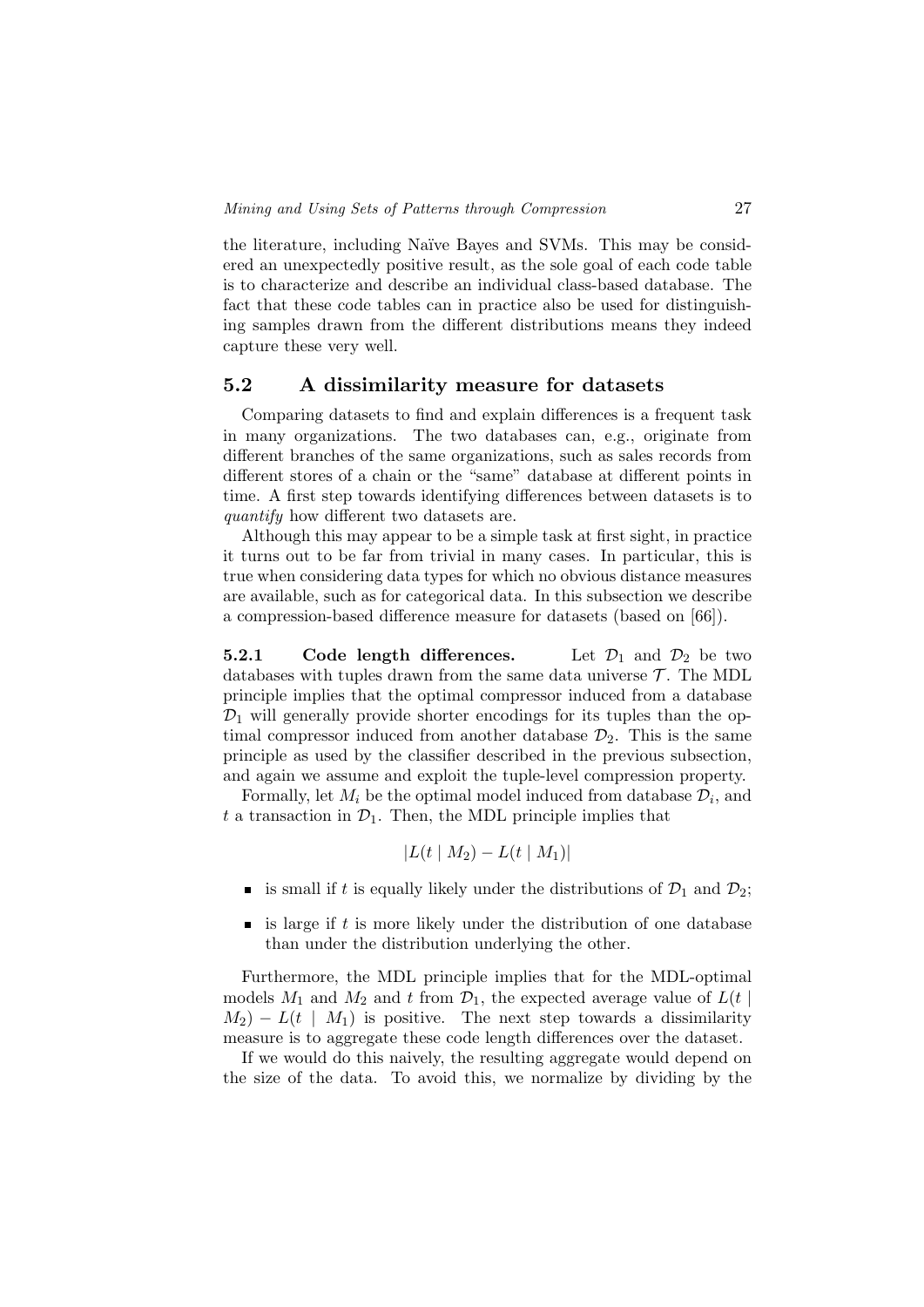'native' encoded size of the database,  $L(\mathcal{D}_1 | M_1)$ , and arrive at

$$
ACLD(\mathcal{D}_1, M_2) = \frac{L(\mathcal{D}_1 \mid M_2) - L(\mathcal{D}_1 \mid M_1)}{L(\mathcal{D}_1 \mid M_1)}.
$$

Like Kullback-Leibler divergence, ACLD is asymmetric: it measures how different  $\mathcal{D}_2$  is from  $\mathcal{D}_1$ , not vice versa. While it is reasonable to expect these to be in the same ballpark, this is not a given.

5.2.2 The database dissimilarity measure. The asymmetric measure allows measuring similarity of one database to another. To make it a practical measure we would like it to be symmetric. We do this by taking the maximum value of two aggregated differences, i.e.,  $\max\{ACLD(\mathcal{D}_1, M_2), ACLD(\mathcal{D}_2, M_1)\}\.$  This can easily be rewritten in terms of compressed database sizes, as follows.

DEFINITION 1.15 Let  $\mathcal{D}_1$  and  $\mathcal{D}_2$  be two databases drawn from  $\mathcal{T}$ , and let  $M_1$  and  $M_2$  be their corresponding MDL-optimal models. Then, define the dissimilarity measure DS between  $\mathcal{D}_1$  and  $\mathcal{D}_2$  as

$$
DS(\mathcal{D}_1, \mathcal{D}_2) = \max \Biggl( \frac{L(\mathcal{D}_1 | M_2) - L(\mathcal{D}_1 | M_1)}{L(\mathcal{D}_1 | M_1)}, \frac{L(\mathcal{D}_2 | M_1) - L(\mathcal{D}_2 | M_2)}{L(\mathcal{D}_2 | M_2)} \Biggr).
$$

Using this measure, we'll obtain a score of 0 iff the databases are identical, and higher scores indicate higher dissimilarity. In theory, using MDL-optimal models we find that  $DS$ , like NCD [11] is a metric: the symmetry axiom holds by definition, scores cannot be negative, and it holds that  $DS(\mathcal{D}_1, \mathcal{D}_2) = 0$  iff  $\mathcal{D}_1 = \mathcal{D}_2$ . The advantage of DS over NCD is that we only have to induce two models, as opposed to four.

For heuristic model induction algorithms the metric property is difficult to prove. However, instantiating this measure for itemset data using Krimp, we obtain very good results [66]: dataset pairs drawn from the same distribution have very low dissimilarities, whereas dataset pairs from different distributions have substantially larger dissimilarities.

#### 5.3 Identifying and characterising components

Though most databases are mixtures drawn from different distributions, we often assume only one distribution. Clearly, this leads to suboptimal results: the distributions need to be modeled individually.

Clustering addresses part of this problem by trying to separate the source components that make up the mixture. However, as we do not know upfront what distinguishes the different components, the appropriate distance metric is hard to define. Furthermore, in clustering we are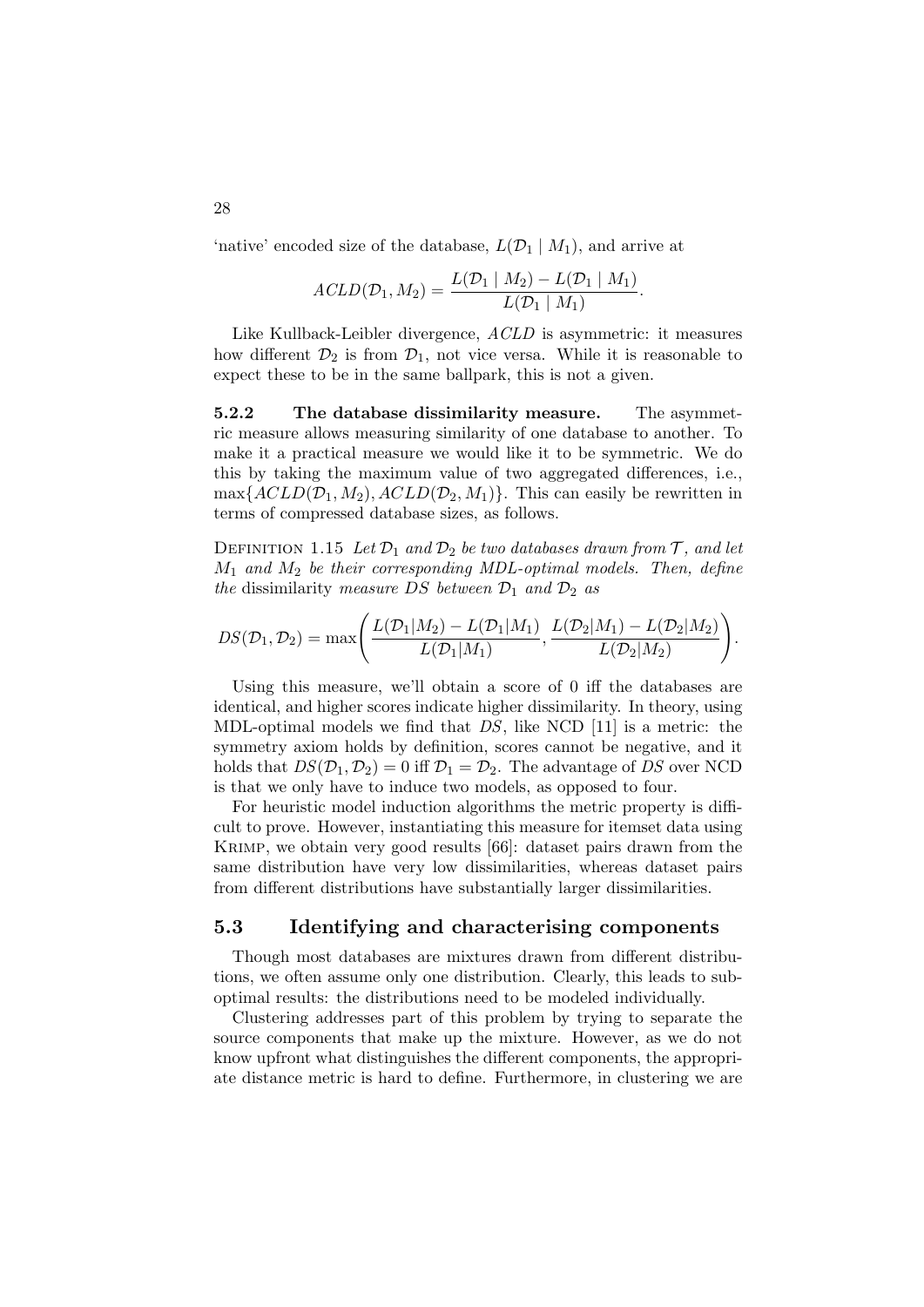only returned the object assignment, and not any insight in the characteristics per cluster. For example, what is typical for that cluster, and how do the different ingredients of the mixture compare to each other?

The pattern- and compression-based models described in this chapter provide all prerequisites required for data characterization, classification, and difference measurement. If a compression-based approach can be used to identify the components of a database, each represented by a pattern model, all these advantages can be obtained 'for free'.

5.3.1 MDL for component identification. On a high level, the goal is to discover an optimal partitioning of the database; optimal, in the sense that the characteristics of the different components are different, while the individual components are homogeneous. Translating this to MDL, the task is to partition a given database such that the total compressed size of the components is minimized—where each component is compressed by its own MDL-optimal model.

The intuition is that similar tuples of a database can be better compressed if they are assigned to the same partition and hence compressed by the same model. However, having multiple components, with corresponding models, allows models to be more specific and hence can be expected to provide better overall compression. By minimizing the total compressed size, including the sizes of the models, the different distributions of the mixture are expected to be divided over the partitions.

Following [39], we have the following problem statement:

PROBLEM 2 (IDENTIFYING DATABASE COMPONENTS) Let  $\mathcal D$  be a bag of tuples drawn from  $\mathcal T$ . Find a partitioning  $\mathcal D_1, \cdots, \mathcal D_k$  of  $\mathcal D$  and associated models  $M_1, \cdots, M_k$ , such that the total compressed size of  $\mathcal{D}$ ,

$$
\sum_{i\in\{1,\cdots,k\}}L(M_i,\mathcal{D}_i),
$$

#### is minimized.

There are a few of observations we should make with regard to this problem. First of all, note that it is parameter-free: MDL determines the optimal number of components. Second, asking for both the partitioning and the models is in a sense redundant. For any partitioning, the best associated models are, of course, the optimal ones. The other way around, given a set of models, a database partitions naturally: each tuple goes to the model that compresses it best, as with classification.

The search space, however, is enormous, and solving the problem hard. An effective and efficient heuristic is to take an EM-like approach [14],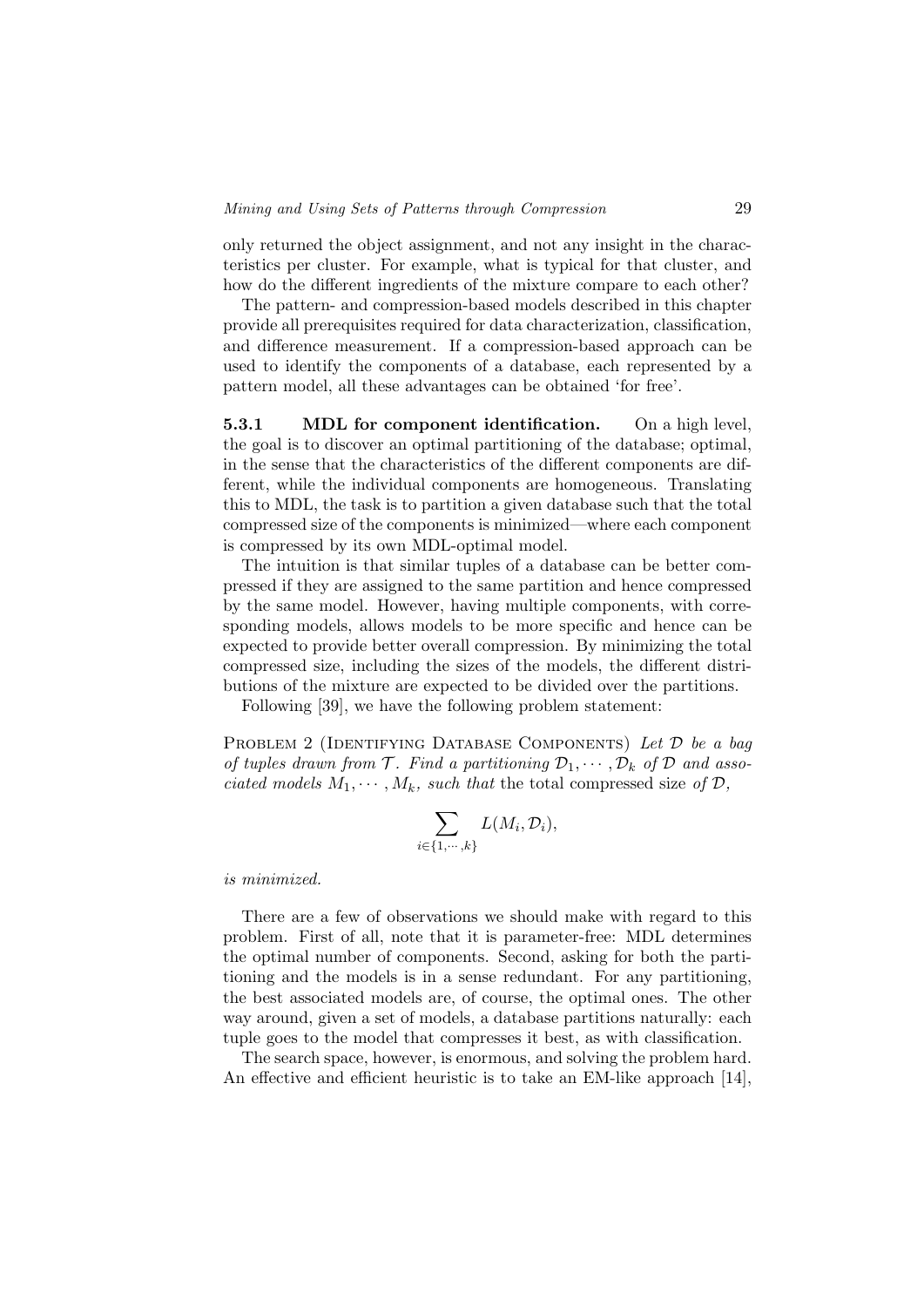starting with a random partitioning, and iteratively inducing models and re-assigning tuples to maximize compression, until convergence. Besides automatically determining the optimal number of components, this approach has been shown to find sound groupings [39].

## 5.4 Other data mining tasks

So far we covered some of the most prominent tasks in data mining. However, many more tasks have been formulated in terms of MDL and pattern-based models. Below, we briefly describe five examples.

5.4.1 Data generation — and privacy preservation. The MDL principle is primarily geared towards descriptive models. However, these models can also be employed as predictive models, such as in the classification example above. Furthermore, under certain conditions, compression-based models can also be used as generative models.

By exploiting the close relation between code lengths and probability distributions, code tables can be used for data generation. For categorical data, synthetic data generated from a Krimp code table has the property that the deviation between the observed and original frequencies is very small in expectation for all itemsets [67]. One application is privacy preservation: the generated data has the same characteristics as the original data, yet individual details are lost and specified levels of anonymity can be obtained.

5.4.2 Missing value imputation. Many datasets have missing values. Under the assumption these are missing without correlation to the data, they do not affect the observed overall distribution. Consequently, despite those missing values, a model of reasonable quality can be induced given sufficient data. Given such a database and corresponding model, the best estimation for a single missing value is the one that minimizes the total compressed size. We can do so both for individual tuples, a well as for databases with many missing values: by iteratively imputing the values, and inducing the model, completed datasets with very high accuracy are obtained [65].

5.4.3 Change detection in data streams. A database can be a mixture of different distributions, but in data streams concept drift is common: one distribution is 'replaced' by another distribution. In this context, it is important to detect when such change occurs. Complicating issues are that streams are usually infinite, can have high velocity, and only limited computation time is available for processing.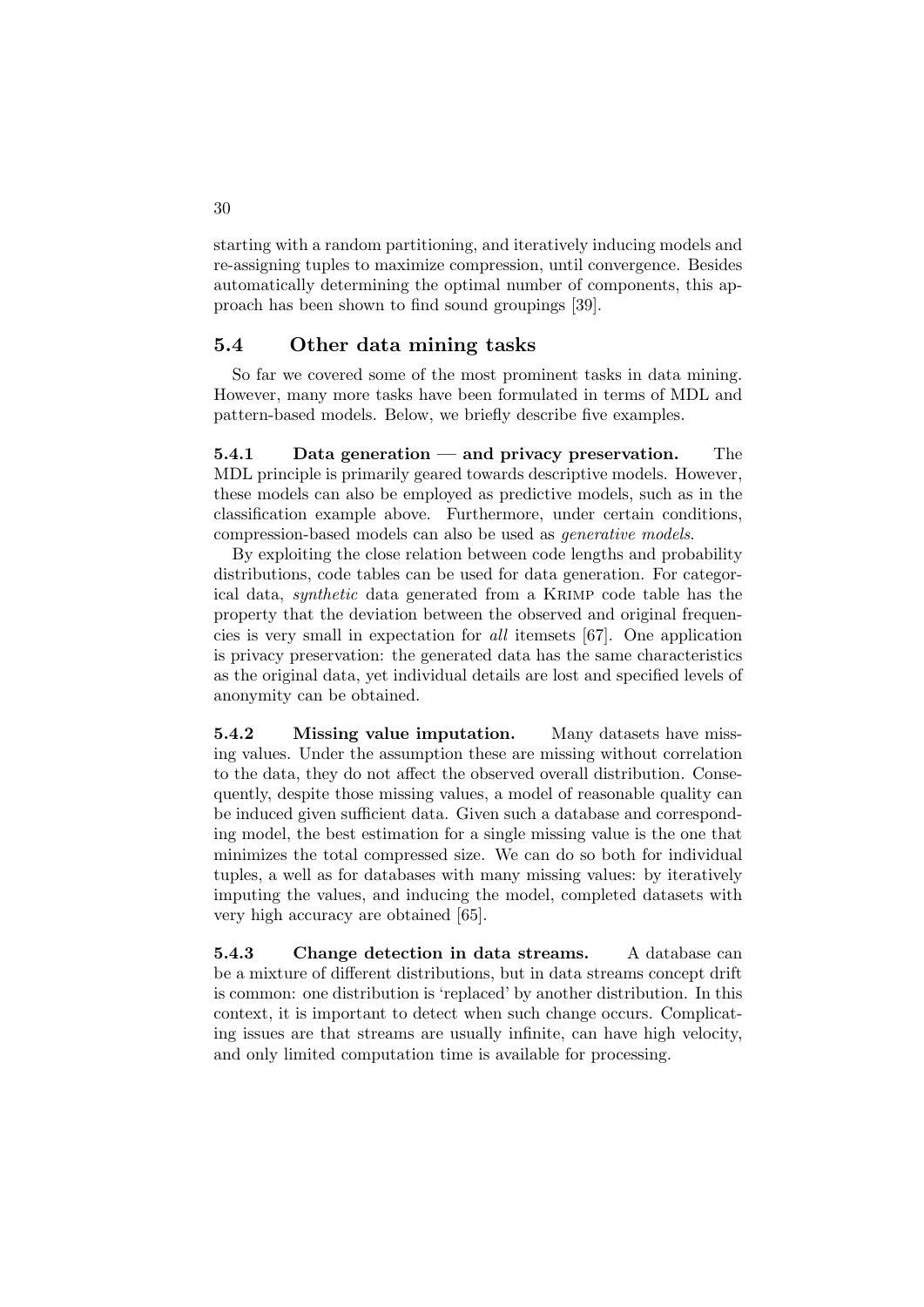By first assuming that the data stream is sampled from a single distribution, a model can be induced on only few samples; how many are needed can be deduced from the attained compression ratios. Once we have a model, we can observe the compressed size of the new data; if this is considerably larger than for the earlier samples, a change has occurred and a new model should be induced. In particular for sudden distribution shifts, this scheme is highly effective [37].

5.4.4 Coherent group discovery. Whereas the Identifying Database Components problem assumes that we are interested in a partitioning of the complete database, this task aims at the discovery of coherent subsets of the data that deviate from the overall distribution. As such, it is an instance of subspace clustering. In terms of MDL, this means that the goal is to find groups that can be compressed much better by themselves than as part of the complete database.

As example application, this approach was applied to tag data obtained for different media types [36]. It was shown that using only tag information, coherent groups of media, e.g., photos, can be discovered.

5.4.5 Outlier detection. All databases contain outliers, but defining what an outlier exactly is and detecting them are well-known to be challenging tasks. By assuming that the number of outliers is small, and given the intuition of what an outlier is this seems a safe assumption, we know that the largest part of a dataset is 'normal'. Hence, a model induced on the database should capture primarily what is normal, and not so much what is an outlier. Then, outlier detection can be formalized as a one-class classification problem: all tuples that are compressed well belong to the 'normal' distribution, while tuples that get a long encoding may be considered outliers. For transactional data, this approach performs on par with the state-of-the-art of the field [58].

## 5.5 The advantage of pattern-based models

For each and every of these tasks, we have to point out the added benefit of using a pattern-based model. Besides obtaining competitive, state-of-the-art performance, these patterns help to characterize decisions. For example, in the case of outlier detection, we can identify why a tuple is identified as an anomaly by pointing out the patterns of the norm it does not comply with, as well as how strongly it is an anomaly—how much effort we have to do in order to make it 'normal'. Similar advantages hold for the classification task. For the clustering related tasks, we have the added benefit that we can offer specialized code tables, specialized descriptions per subpart of the data; we are not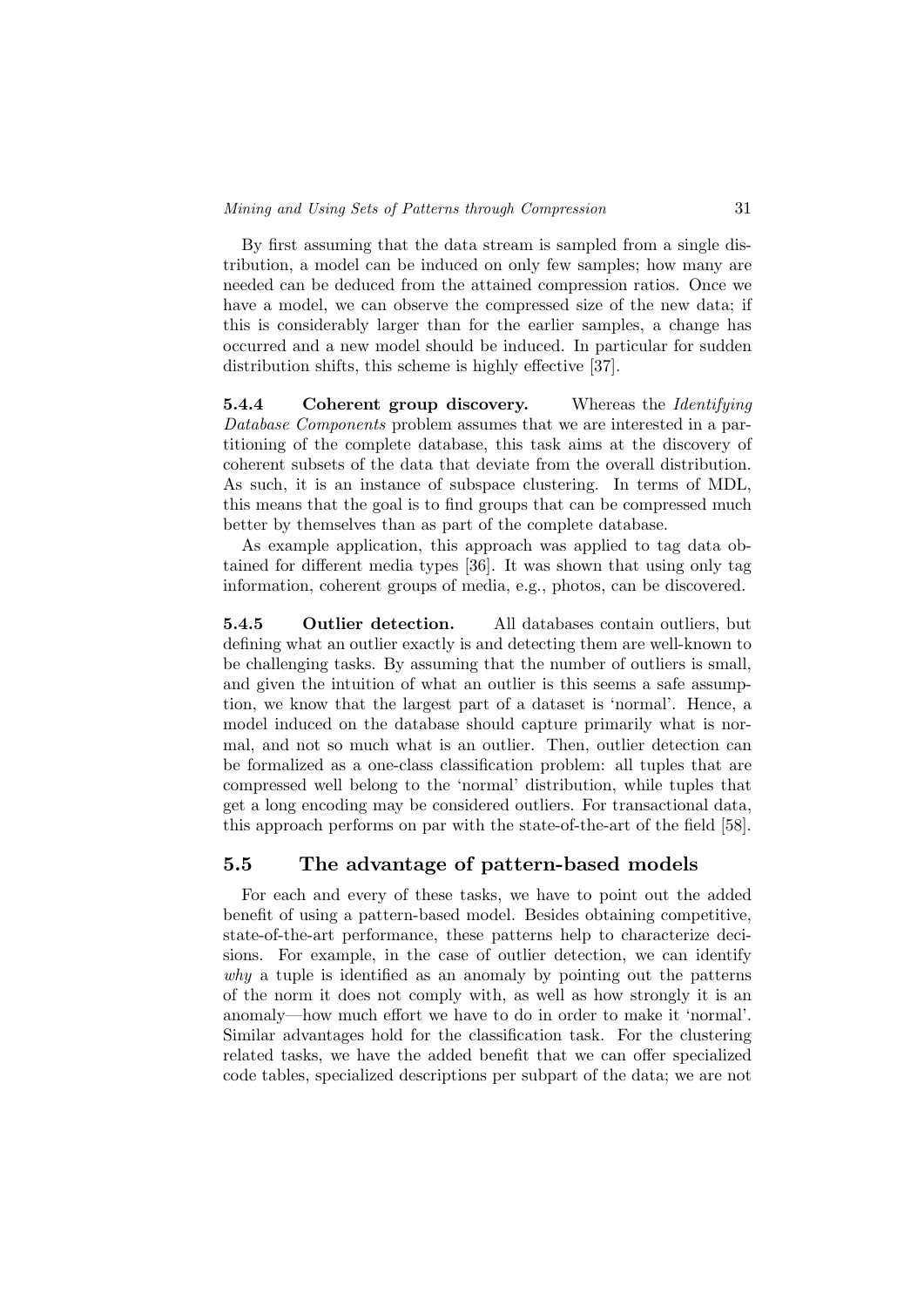only told which parts of the data should go together, but also why, what patterns make these data points similar.

#### 6. Challenges ahead

Above we showed that compression provides a powerful approach to both mining and using patterns in a range of data mining tasks. Here we briefly identify and discuss a number of open research problems.

## 6.1 Toward mining structured data

When compared to other data types, compressing itemset data is relatively simple. The most important reason is that the data is unordered over both rows and columns, and hence tuples can be considered as sets of items, and the data as a bag of tuples.

For 'spatial' binary data, where the order of rows and columns does matter, many tasks already become more difficult. A good example is the extension of tiling, called geometric tiling [19], which aims at finding a hierarchy of (noisy) tiles that describe the data well. Finding optimal sub-tiles is more difficult than mining itemsets, as we now also have to consider every subset of rows. STIJL efficiently finds the MDL-optimal sub-tile in order to greedily find good tilings [63].

Another possible structural constraint is time: sequences and streams are both series of data points, where sequences consist of events while data streams usually consists of complete tuples, e.g., itemsets. Initial attempts to characterize sequence data with patterns using compression include [64] and [35]. Lam et al. [34] mine sequential patterns from streams, whereas the goal of Van Leeuwen and Siebes [37] is to detect changes in data streams. All these are limited though. For example, none are suited for the high velocity of big data streams, as well as suboptimal for data consisting of shifting mixtures of distributions. Other open issues include allowing overlap between patterns, as well as allowing multiple events per time-stamp.

Adding even more structure, we have trees, graphs, as well as multirelational data. In this area even fewer results have been published, though arguably these data types are most abundant. For graphs, SlashBurn [26] uses compression to separate communities and hubs. For multi-relational data, two variants of Krimp have been proposed [32, 33], yet their modeling power is limited by their restrictive pattern languages—nor are direct candidate mining strategies available.

Further, so far no pattern set mining approaches have been proposed for continuous data. Moreover, all data is assumed to be 'certain'. However, in bioinformatics, for example, many data is probabilistic in nature,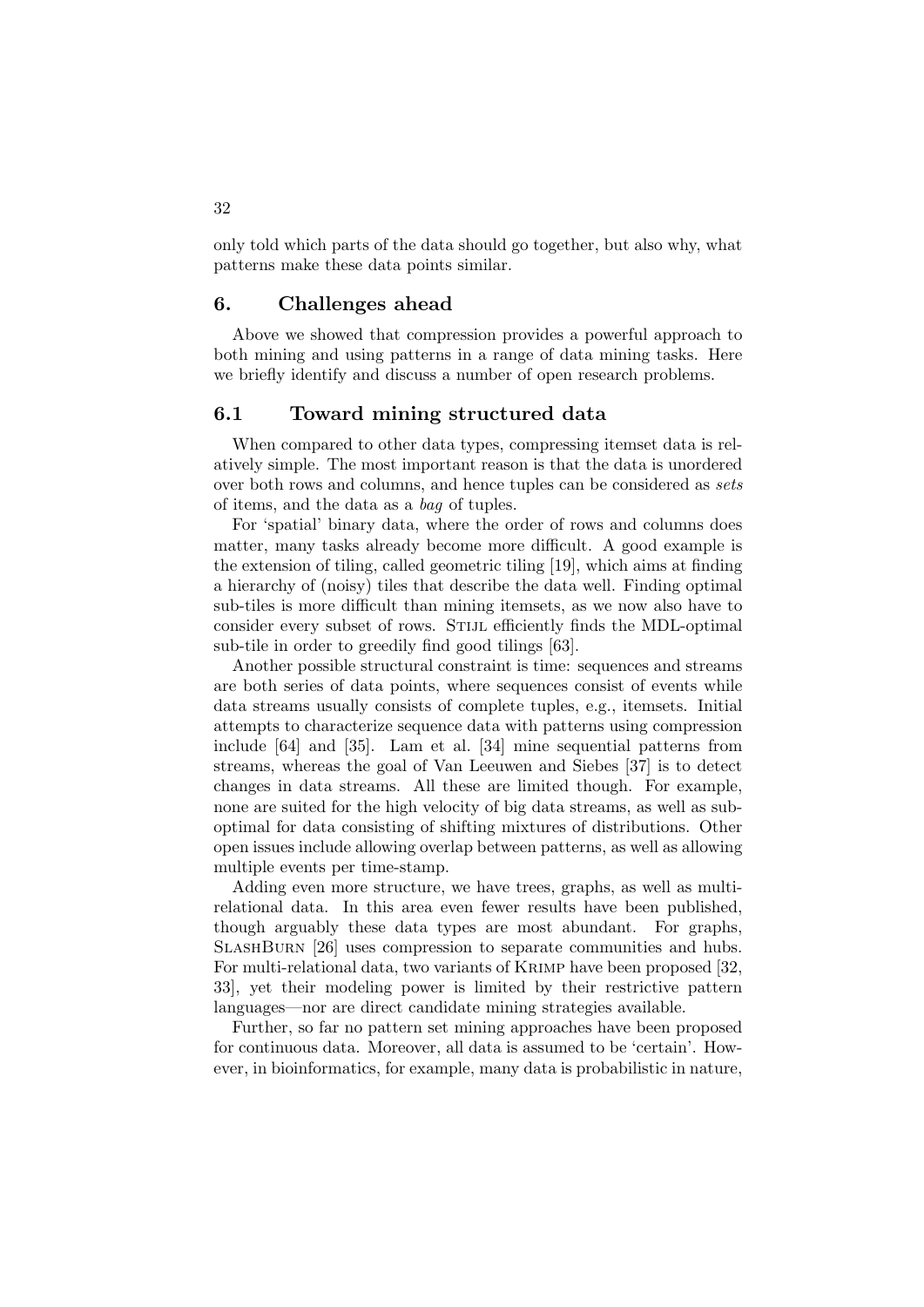e.g., representing the uncertainty of protein-protein interactions. Bonchi et al. [7] proposed an approach to model uncertain data by itemsets, yet they do so with 'certain' itemsets, i.e., without explicit probabilities. Mining pattern sets from numerical and uncertain data, as well as using them in compression-based models, are important future challenges.

## 6.2 Generalization

While the above challenges concern specialization for structured data types and other data primitives, another challenge concern the other direction: generalization. One of the fundamental problems in data mining is that new models, algorithms, and implementations are needed for every combination of task and data type. Though the literature flourishes, it makes the results very hard to use for non-experts.

In this chapter we have shown that patterns can actually be useful: for summarization and characterization, as well as for other tasks. One of the upcoming challenges will be to generalize compression-based data mining. Can patterns be defined in a very generic way, so that mining them and using them for modeling remains possible? For that, progress with regard to both mining and modeling needs to be made. Both are currently strongly tailored toward specific data and pattern types.

One approach may be to represent everything, both data and patterns, as queries. With such a uniform treatment, recently proposed by Siebes [55], the ideal of exploratory data mining might become reachable. Note that the high-level goal of generalizing data mining and machine learning is also pursued by De Raedt et al. [51, 21], yet with different focus: their aim is to develop declarative modeling languages for data mining, which can use existing solver technology to mine solutions.

## 6.3 Task- and/or user-specific usefulness

While obtaining very good results in practice, MDL is not a magic wand. In existing approaches, the results are primarily dependent on the data and pattern languages. In other situations it may be beneficial to take specific tasks and/or users into account. In other words, one may want to keep the purpose of the patterns in mind.

As an example, the code table classifier described in the previous section works well in practice, yet it is possibly sub-optimal. It works by modeling the class distributions, not by modeling the differences between these. Although classification is hardly typical for *exploratory* data mining, similar arguments exist for other data mining tasks.

In this chapter we ignore any background knowledge the user may have. If one is interested in the optimal model *given* certain back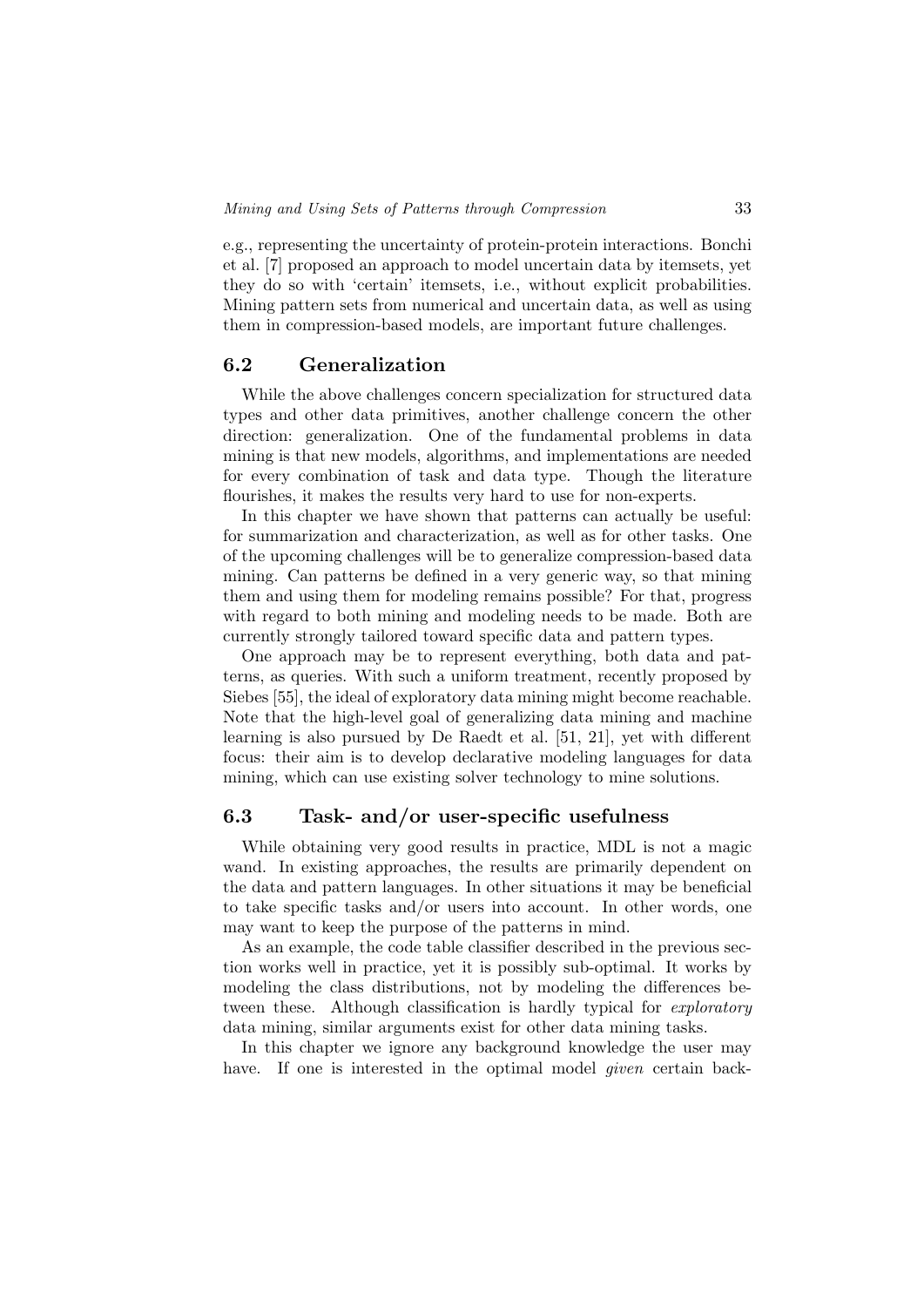ground knowledge, this entails finding MDL-optimal models given prior distributions—which reduces to the MML [69] principle. The optimal prior can be identified using the Maximum Entropy principle [25].<sup>3</sup>

De Bie [13] argues that the goal of the data miner in data exploration is to model the user's belief-state, so that we can algorithmically discover those results that will be most informative to the user. At the core, this reduces to compression—with the twist that the decision whether to include a pattern is made by the user.

**6.3.1** The Optimum. A more global issue is the efficiency of the used encodings. Whereas in Kolmogorov complexity we have access to the ultimate algorithmic compressor, the MDL principle assumes that we have access to the ultimate encoding. In practice, we have to make do with an approximation. While when constructing an encoding we can make principled choices, we often have to simplify matters to allow for fast(er) induction of good models. For instance, in Krimp it would be nice if we could encode transactions using their exact probability given the pattern set. However, calculating frequencies of an itemset given a set of itemsets and frequencies is known to be PP-hard [61]. Hence Krimp uses a (admittedly crude) approximation of this ideal. A more efficient encoding would allow to detect more fine-grained redundancy, and hence lead to smaller and better models. Currently, however, there is very little known on how to construct a good yet practical encoding.

A second global issue we need to point out is that of complexity. Intuitively, optimizing an MDL score is rather complex. However, so far we only have hardness results for a simple encoding in Boolean matrix factorization [45]. It may be that other encodings do exhibit structure that we have not yet identified, but which may be exploited for (more) efficient search. Alternatively, so far we have no theoretical results on the quality of our greedy approximations. It may be possible to construct non-trivial MDL scores that exhibit sub-modularity, which would allow approximating the quality of the greedy strategy.

Third, for now assuming the optimization problem is hard, and there are no (useful) approximation guarantees, we need to develop smart heuristics. We described the two main approaches proposed so far, candidate filtering and direct mining. Naively, the larger part of the search space  $\mathcal M$  we consider, the better the model  $M$  we'll be able to find. However, as the model space is too large, we have to find ways of efficiently considering what is good. The direct mining approach provides a promising direction, but is only as good as the quality estimation it

<sup>3</sup>See Chapter 4 for a more complete discussion on MaxEnt.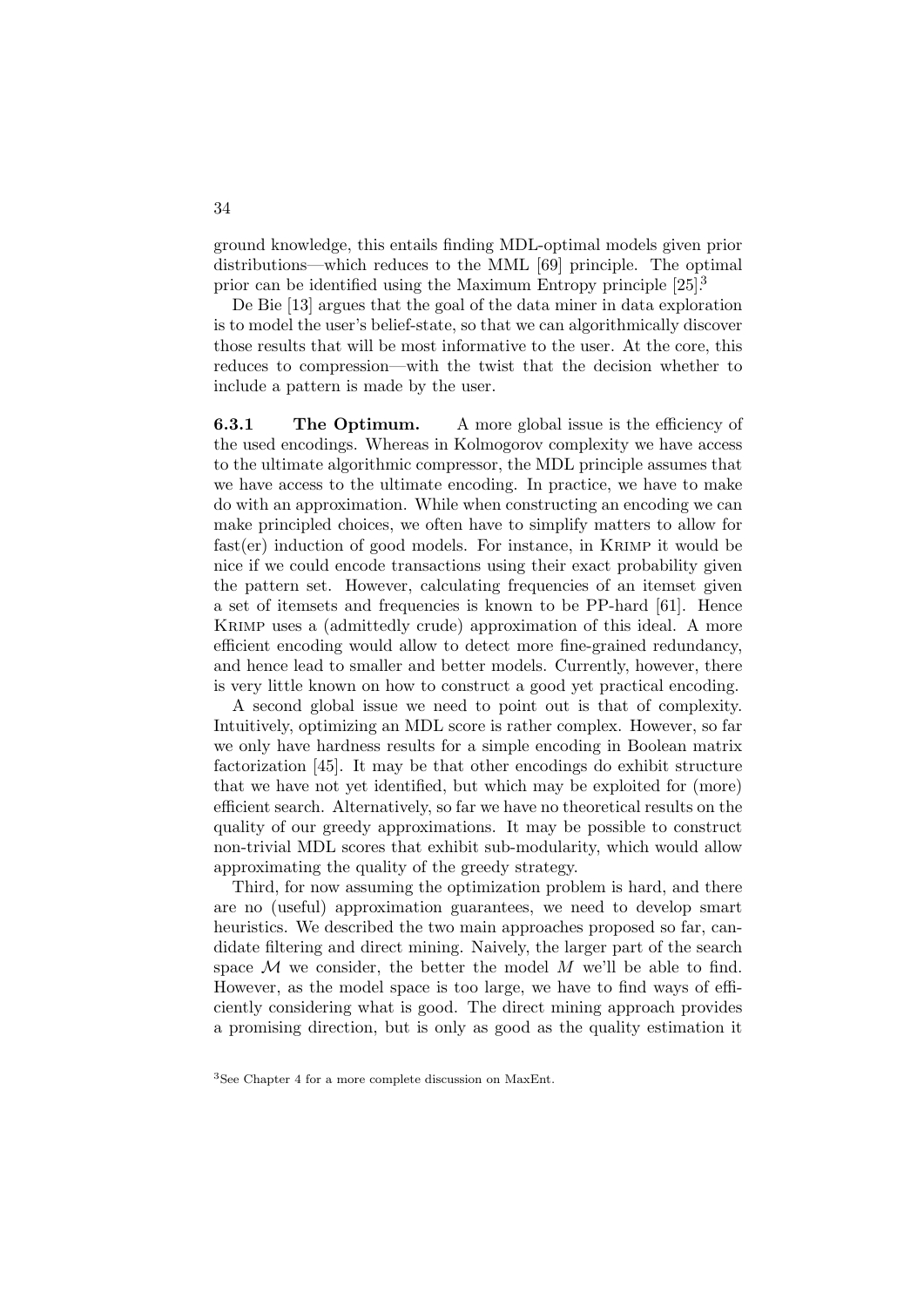employs. Improving this estimation will allow to prune away more candidates, and concentrate our effort there where it matters most.

## 7. Conclusions

We discussed how to apply the MDL principle for mining sets of patterns that can be put to use. In particular, we discussed how patternbased models can be designed and selected by means of compression, giving us succinct and characteristic descriptions of the data.

Firmly rooted in algorithmic information theory, the approach taken in this chapter states that the best set of patterns is that set that compresses the data best. We formalized this problem using MDL, described model classes that can be used to this end, and briefly discussed algorithmic approaches to inducing good models from data. Last but not least, we described how the obtained models, which are very characteristic for the data, can be used for numerous data mining tasks, making the pattern sets practically useful.

## Acknowledgments

Matthijs van Leeuwen is supported by a Post-doctoral Fellowship of the Research Foundation Flanders (fwo). Jilles Vreeken is supported by the Cluster of Excellence "Multimodal Computing and Interaction" within the Excellence Initiative of the German Federal Government.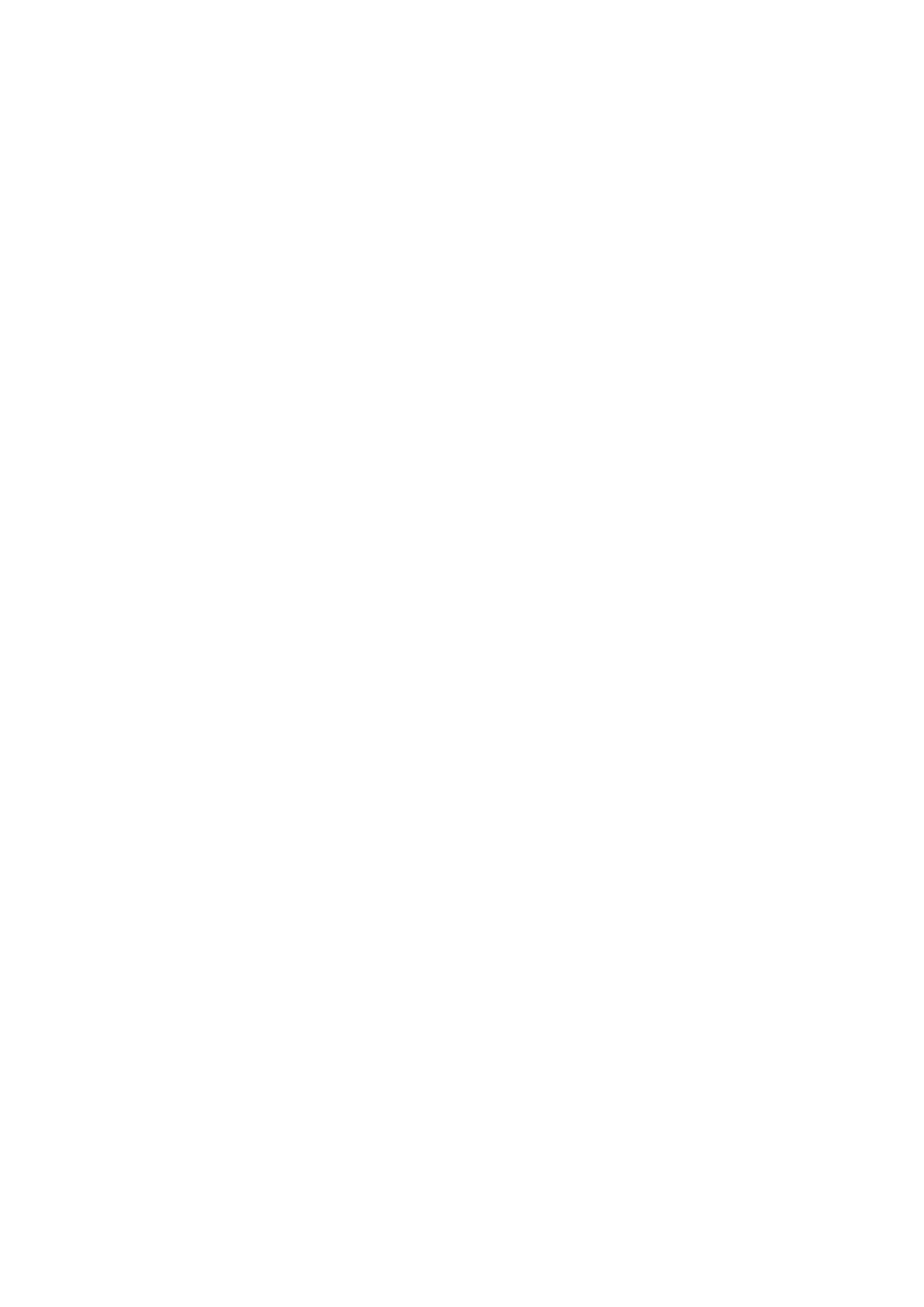# References

- [1] P. Adriaans and P. Vitányi. Approximation of the two-part MDL code. IEEE TIT, 55(1):444–457, 2009.
- [2] H. Akaike. A new look at the statistical model identification. IEEE TAC, 19(6):716–723, 1974.
- [3] L. Akoglu, H. Tong, J. Vreeken, and C. Faloutsos. CompreX: Compression based anomaly detection. In CIKM. ACM, 2012.
- [4] L. Akoglu, J. Vreeken, H. Tong, N. Tatti, and C. Faloutsos. Mining connection pathways for marked nodes in large graphs. In SDM. SIAM, 2013.
- [5] R. Bathoorn, A. Koopman, and A. Siebes. Reducing the frequent pattern set. In ICDM-Workshop, pages 1–5, 2006.
- [6] C. Böhm, C. Faloutsos, J.-Y. Pan, and C. Plant. Robust information-theoretic clustering. In KDD, pages 65–75, 2006.
- [7] F. Bonchi, M. van Leeuwen, and A. Ukkonen. Characterizing uncertain data using compression. In SDM, pages 534–545, 2011.
- [8] D. Chakrabarti, S. Papadimitriou, D. S. Modha, and C. Faloutsos. Fully automatic cross-associations. In KDD, pages 79–88, 2004.
- [9] S. Chakrabarti, S. Sarawagi, and B. Dom. Mining surprising patterns using temporal description length. In VLDB, pages 606–617. Morgan Kaufmann, 1998.
- [10] V. Chandola and V. Kumar. Summarization compressing data into an informative representation. Knowl. Inf. Sys., 12(3):355– 378, 2007.
- [11] R. Cilibrasi and P. Vitányi. Clustering by compression. IEEE TIT, 51(4):1523–1545, 2005.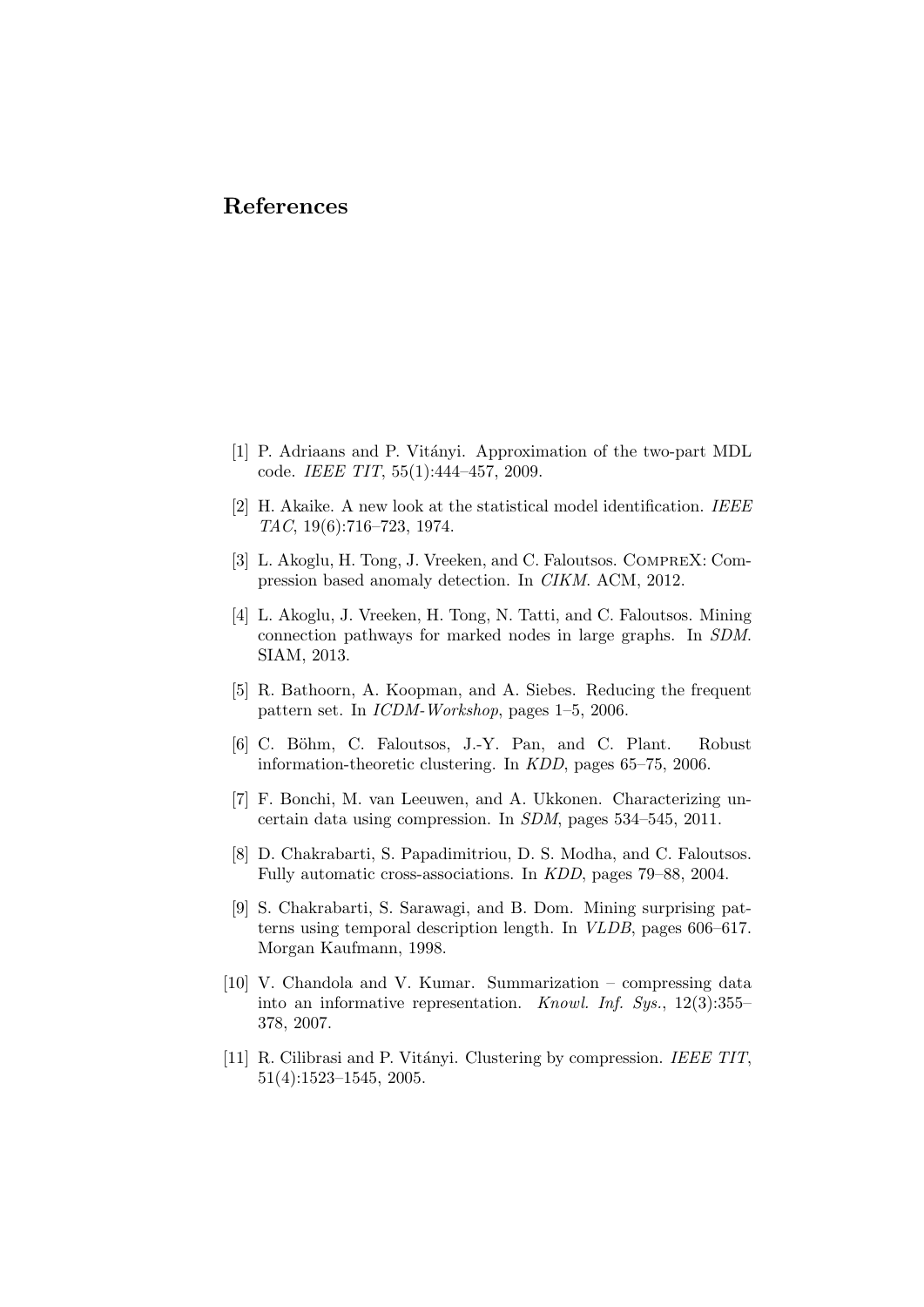- [12] T. M. Cover and J. A. Thomas. *Elements of Information Theory*. Wiley-Interscience New York, 2006.
- [13] T. De Bie. An information theoretic framework for data mining. In KDD, pages 564–572. ACM, 2011.
- [14] A. Dempster, N. Laird, and D. Rubin. Maximum likelihood from incomplete data via the EM algorithm. J. R. Statist. Soc. B, 39(1):1– 38, 1977.
- [15] C. Faloutsos and V. Megalooikonomou. On data mining, compression and Kolmogorov complexity. Data Min. Knowl. Disc., 15(1):3– 20, 2007.
- [16] U. Fayyad and K. Irani. Multi-interval discretization of continuousvalued attributes for classification learning. In UAI, pages 1022– 1027, 1993.
- [17] R. A. Fisher. On the interpretation of  $\chi^2$  from contingency tables, and the calculation of P. Journal of the Royal Statistical Society, 85(1):87–94, 1922.
- [18] F. Geerts, B. Goethals, and T. Mielikäinen. Tiling databases. In DS, pages 278–289, 2004.
- [19] A. Gionis, H. Mannila, and J. K. Seppänen. Geometric and combinatorial tiles in 0-1 data. In PKDD, pages 173–184. Springer, 2004.
- [20] P. Grünwald. The Minimum Description Length Principle. MIT Press, 2007.
- [21] T. Guns, S. Nijssen, and L. D. Raedt. Itemset mining: A constraint programming perspective. Artif. Intell., 175(12-13):1951– 1983, 2011.
- [22] E. Halperin and R. M. Karp. The minimum-entropy set cover problem. TCS, 348(2-3):240–250, 2005.
- [23] H. Heikinheimo, J. K. Seppänen, E. Hinkkanen, H. Mannila, and T. Mielikäinen. Finding low-entropy sets and trees from binary data. In KDD, pages 350–359, 2007.
- [24] H. Heikinheimo, J. Vreeken, A. Siebes, and H. Mannila. Lowentropy set selection. In SDM, pages 569–580, 2009.
- [25] E. Jaynes. On the rationale of maximum-entropy methods. Proc. IEEE, 70(9):939–952, 1982.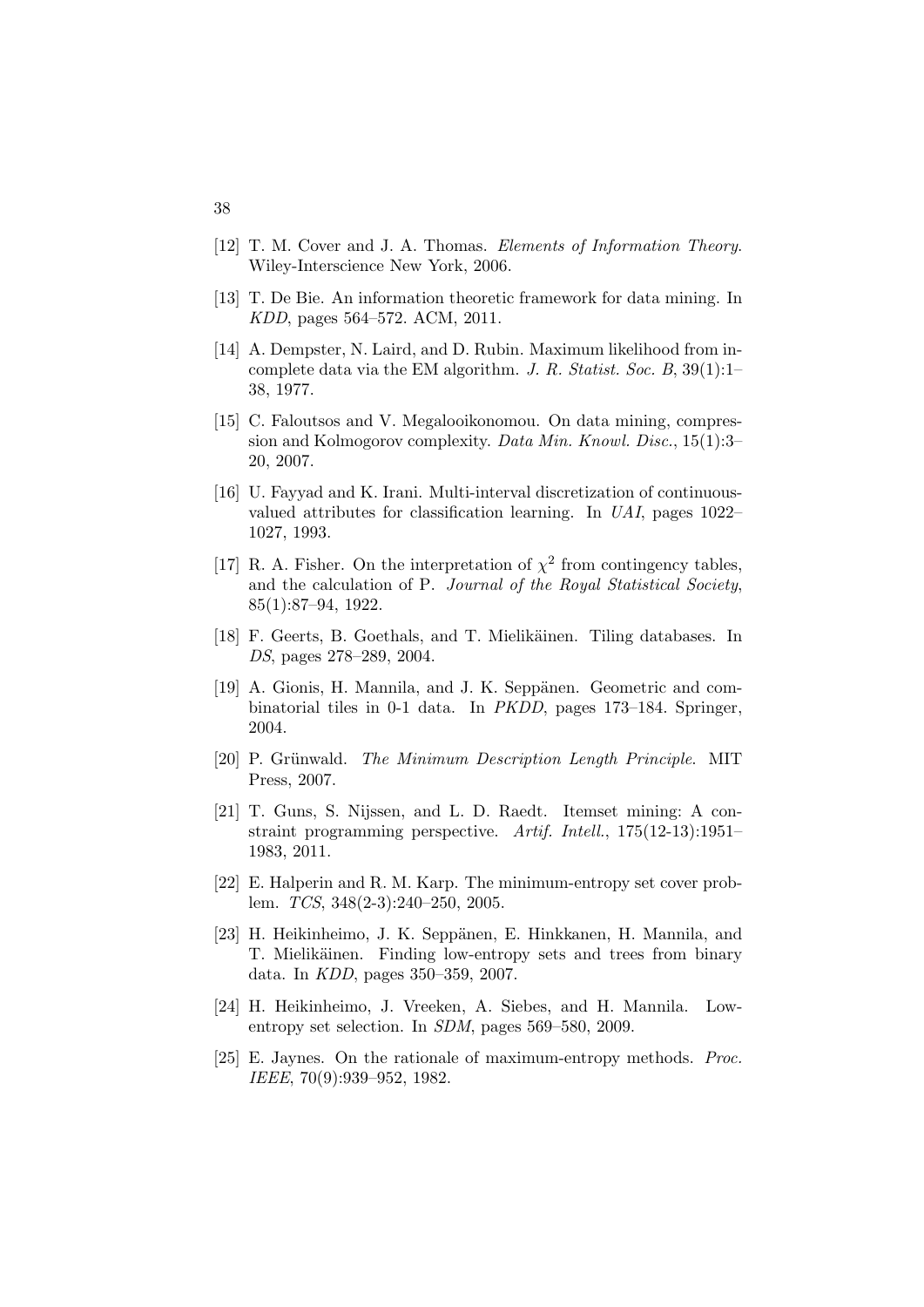- [26] U. Kang and C. Faloutsos. Beyond caveman communities: Hubs and spokes for graph compression and mining. In ICDM, pages 300–309. IEEE, 2011.
- [27] R. M. Karp. Reducibility among combinatorial problems. In Proc. Compl. Comp. Comput., pages 85–103, New York, USA, 1972.
- [28] E. Keogh, S. Lonardi, and C. A. Ratanamahatana. Towards parameter-free data mining. In KDD, pages 206–215, 2004.
- [29] E. Keogh, S. Lonardi, C. A. Ratanamahatana, L. Wei, S.-H. Lee, and J. Handley. Compression-based data mining of sequential data. Data Min. Knowl. Disc., 14(1):99–129, 2007.
- [30] P. Kontkanen and P. Myllymäki. A linear-time algorithm for computing the multinomial stochastic complexity. Inf. Process. Lett., 103(6):227–233, 2007.
- [31] P. Kontkanen, P. Myllymäki, W. Buntine, J. Rissanen, and H. Tirri. An MDL framework for clustering. Technical report, HIIT, 2004. Technical Report 2004-6.
- [32] A. Koopman and A. Siebes. Discovering relational items sets efficiently. In SDM, pages 108–119, 2008.
- [33] A. Koopman and A. Siebes. Characteristic relational patterns. In KDD, pages 437–446, 2009.
- [34] H. T. Lam, T. Calders, J. Yang, F. Moerchen, and D. Fradkin. Zips: Mining compressing sequential patterns in streams. In IDEA, pages 54–62, 2013.
- [35] H. T. Lam, F. Mörchen, D. Fradkin, and T. Calders. Mining compressing sequential patterns. In SDM, 2012.
- [36] M. van Leeuwen, F. Bonchi, B. Sigurbjörnsson, and A. Siebes. Compressing tags to find interesting media groups. In CIKM, pages 1147–1156, 2009.
- [37] M. van Leeuwen and A. Siebes. STREAMKRIMP: Detecting change in data streams. In ECML PKDD, pages 672–687, 2008.
- [38] M. van Leeuwen, J. Vreeken, and A. Siebes. Compression picks the item sets that matter. In PKDD, pages 585–592, 2006.
- [39] M. van Leeuwen, J. Vreeken, and A. Siebes. Identifying the components. Data Min. Knowl. Disc., 19(2):173–292, 2009.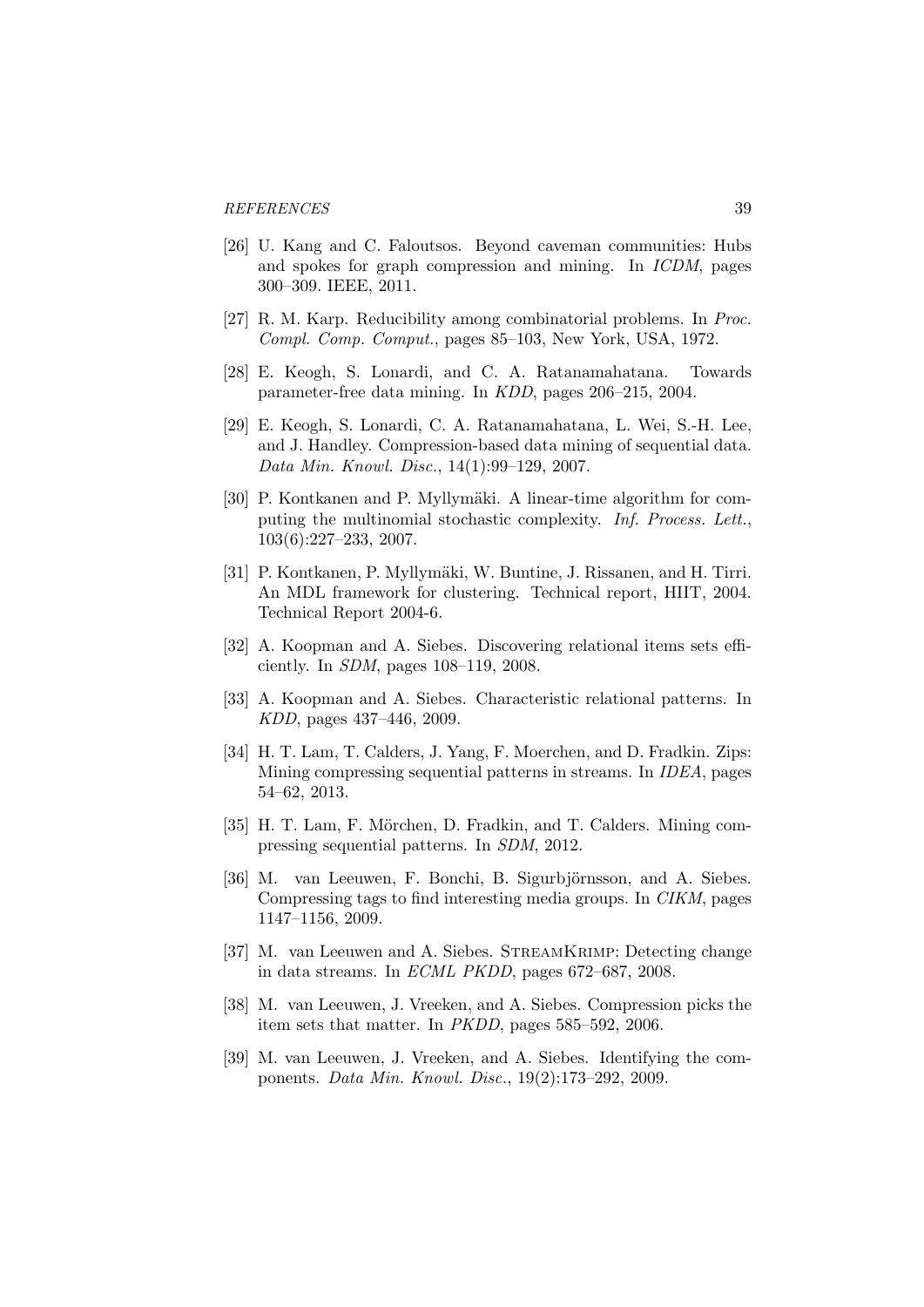- [40] M. Li and P. Vitányi. An Introduction to Kolmogorov Complexity and its Applications. Springer, 1993.
- [41] M. Li, X. Chen, X. Li, B. Ma, and P. Vitanyi. The similarity metric. IEEE TIT, 50(12):3250–3264, 2004.
- [42] C. Lucchese, S. Orlando, and R. Perego. Mining top-k patterns from binary datasets in presence of noise. In SDM, pages 165–176, 2010.
- [43] M. Mampaey and J. Vreeken. Summarising categorical data by clustering attributes. Data Min. Knowl. Disc., 26(1):130–173, 2013.
- [44] M. Mampaey, J. Vreeken, and N. Tatti. Summarizing data succinctly with the most informative itemsets. ACM TKDD, 6:1–44, 2012.
- [45] P. Miettinen and J. Vreeken. MDL4BMF: Minimum description length for Boolean matrix factorization. ACM TKDD. In Press.
- [46] P. Miettinen and J. Vreeken. Model order selection for Boolean matrix factorization. In KDD, pages 51–59. ACM, 2011.
- [47] S. Papadimitriou, J. Sun, C. Faloutsos, and P. S. Yu. Hierarchical, parameter-free community discovery. In ECML PKDD, pages 170– 187, 2008.
- [48] B. Pfahringer. Compression-based feature subset selection. In Proc. IJCAI'95 Workshop on Data Engineering for Inductive Learning, pages 109–119, 1995.
- [49] B. A. Prakash, J. Vreeken, and C. Faloutsos. Spotting culprits in epidemics: How many and which ones? In ICDM. IEEE, 2012.
- [50] J. Quinlan. C4.5: Programs for Machine Learning. Morgan-Kaufmann, Los Altos, California, 1993.
- [51] L. D. Raedt. Declarative modeling for machine learning and data mining. In ECML PKDD, pages 2–3, 2012.
- [52] J. Rissanen. Modeling by shortest data description. Automatica, 14(1):465–471, 1978.
- [53] G. Schwarz. Estimating the dimension of a model. Annals Stat., 6(2):461–464, 1978.
- [54] H. Shao, B. Tong, and E. Suzuki. Extended MDL principle for feature-based inductive transfer learning. Knowl. Inf. Sys., 35(2):365–389, 2013.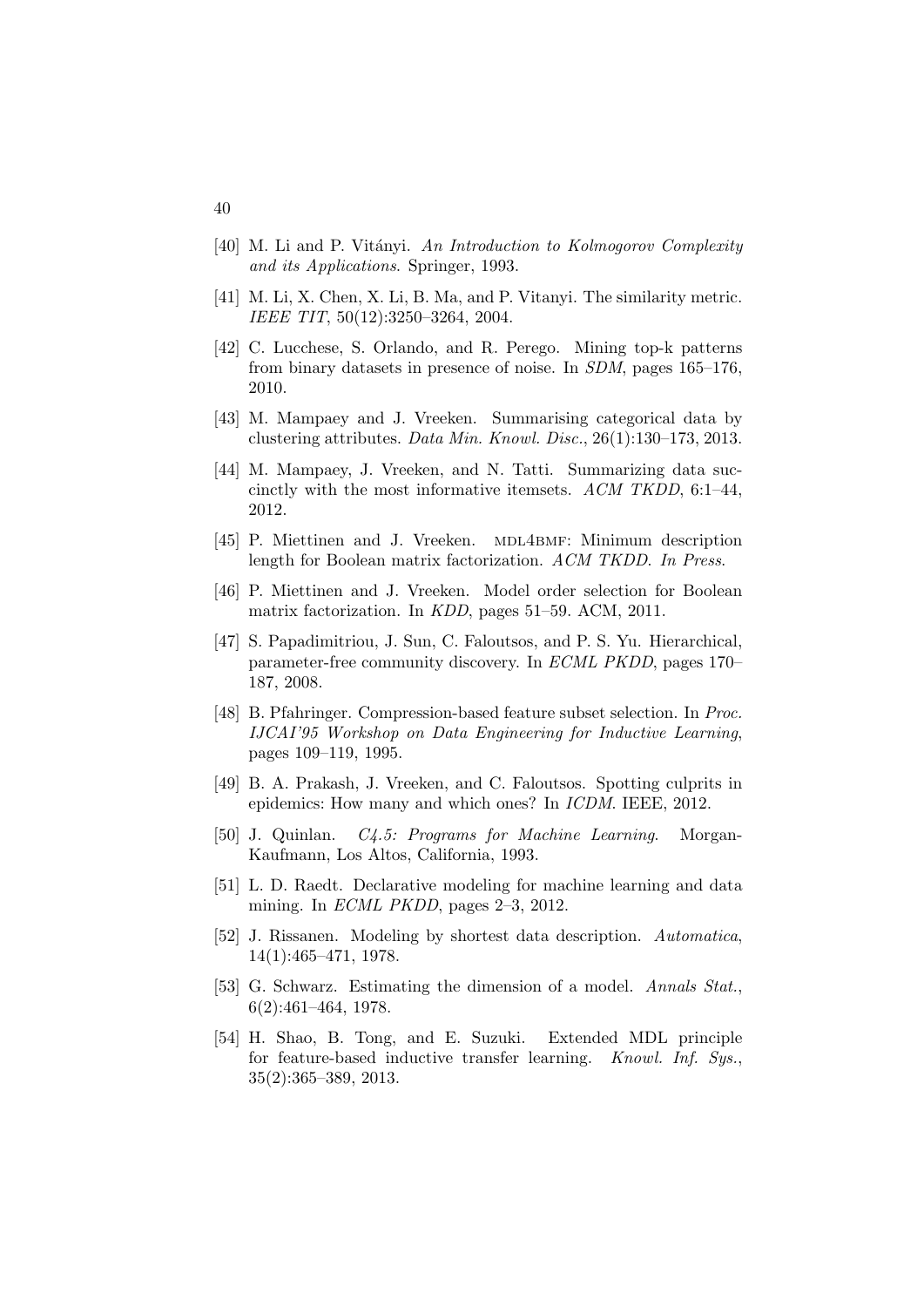- [55] A. Siebes. Queries for data analysis. In IDA, pages 7–22, 2012.
- [56] A. Siebes and R. Kersten. A structure function for transaction data. In SDM, pages 558–569. SIAM, 2011.
- [57] A. Siebes, J. Vreeken, and M. van Leeuwen. Item sets that compress. In SDM, pages 393–404. SIAM, 2006.
- [58] K. Smets and J. Vreeken. The odd one out: Identifying and characterising anomalies. In SDM, pages 804–815. SIAM, 2011.
- [59] K. Smets and J. Vreeken. Slim: Directly mining descriptive patterns. In SDM, pages 236–247. SIAM, 2012.
- [60] J. Sun, C. Faloutsos, S. Papadimitriou, and P. S. Yu. Graphscope: parameter-free mining of large time-evolving graphs. In KDD, pages 687–696, 2007.
- [61] N. Tatti. Computational complexity of queries based on itemsets. Inf. Process. Lett., 98(5):183–187, 2006.
- [62] N. Tatti and J. Vreeken. Finding good itemsets by packing data. In ICDM, pages 588–597, 2008.
- [63] N. Tatti and J. Vreeken. Discovering descriptive tile trees by fast mining of optimal geometric subtiles. In *ECML PKDD*. Springer, 2012.
- [64] N. Tatti and J. Vreeken. The long and the short of it: Summarizing event sequences with serial episodes. In KDD. ACM, 2012.
- [65] J. Vreeken and A. Siebes. Filling in the blanks: Krimp minimisation for missing data. In ICDM, pages 1067–1072. IEEE, 2008.
- [66] J. Vreeken, M. van Leeuwen, and A. Siebes. Characterising the difference. In KDD, pages 765–774, 2007.
- [67] J. Vreeken, M. van Leeuwen, and A. Siebes. Preserving privacy through data generation. In ICDM, pages 685–690. IEEE, 2007.
- [68] J. Vreeken, M. van Leeuwen, and A. Siebes. Krimp: Mining itemsets that compress. Data Min. Knowl. Disc., 23(1):169–214, 2011.
- [69] C. Wallace. Statistical and inductive inference by minimum message length. Springer-Verlag, 2005.
- [70] C. Wang and S. Parthasarathy. Summarizing itemset patterns using probabilistic models. In KDD, pages 730–735, 2006.